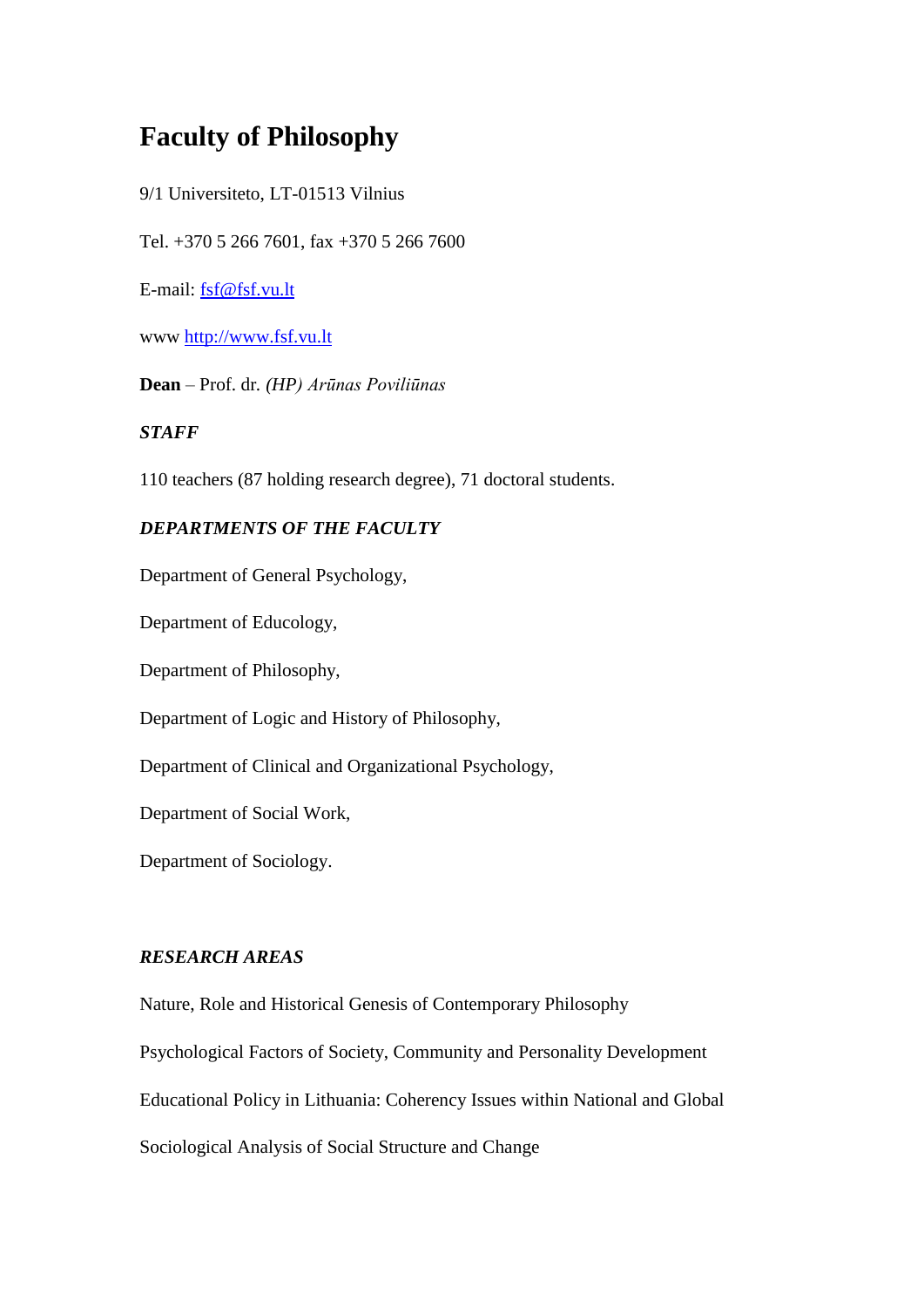Social Work and Development of Social Welfare

## *DOCTORAL DISSERTATIONS MAINTAINED IN 2013*

**A. Matulaitė.** "Your Body Just Goes Bananas": Embodied Experience of Pregnancy

**L.Kotova.** The Privatization of Social Work Services

**V. Ivaškaitė-Tamošiūnė.** Income Redistribution in Emerging Welfare Capitalism in Lithuania

**V. Mikuličiūtė.** Factors of Military Teams Performace Efficacy

**A. Tonkūnaitė-Thiemann.** Profiles of Social Inequality in Eastern and Central European **Countries** 

**A. Jurgaitytė-Avižinienė.** The Theory of Young Adults' Experience of the Finality of Life: Striving to Live More Valuably

**I. Bankauskienė.** Prevention of Psychoactive Substance Use and its Development Assumptions for Secondary School in Lithuania

**R. Voronovič.** Education of Pupils' Cognitive Skills Through Application of Virtual and Real Experiments During Chemistry Lessons

**V. Venslovaitė.** The Influence of Teacher Narrative on the Student's Aesthetical Perception: A Phenomenological Perspective of Musical Expression

**A. Gataūlinas.** Subjective Well - Being of Lithuanian Society in the Context of European Union Countries

**M. Skėrytė-Kazlauskienė.** A Longitudinal Atudy of Emotional Problems in adolescents with Learning Disabilities: The Role of Individual and Interpersonal Factors.

**R. Bikauskaitė.** The Problem of Normativity in Ethics of Care.

# *MAIN CONFERENCES ORGANIZED IN 2013*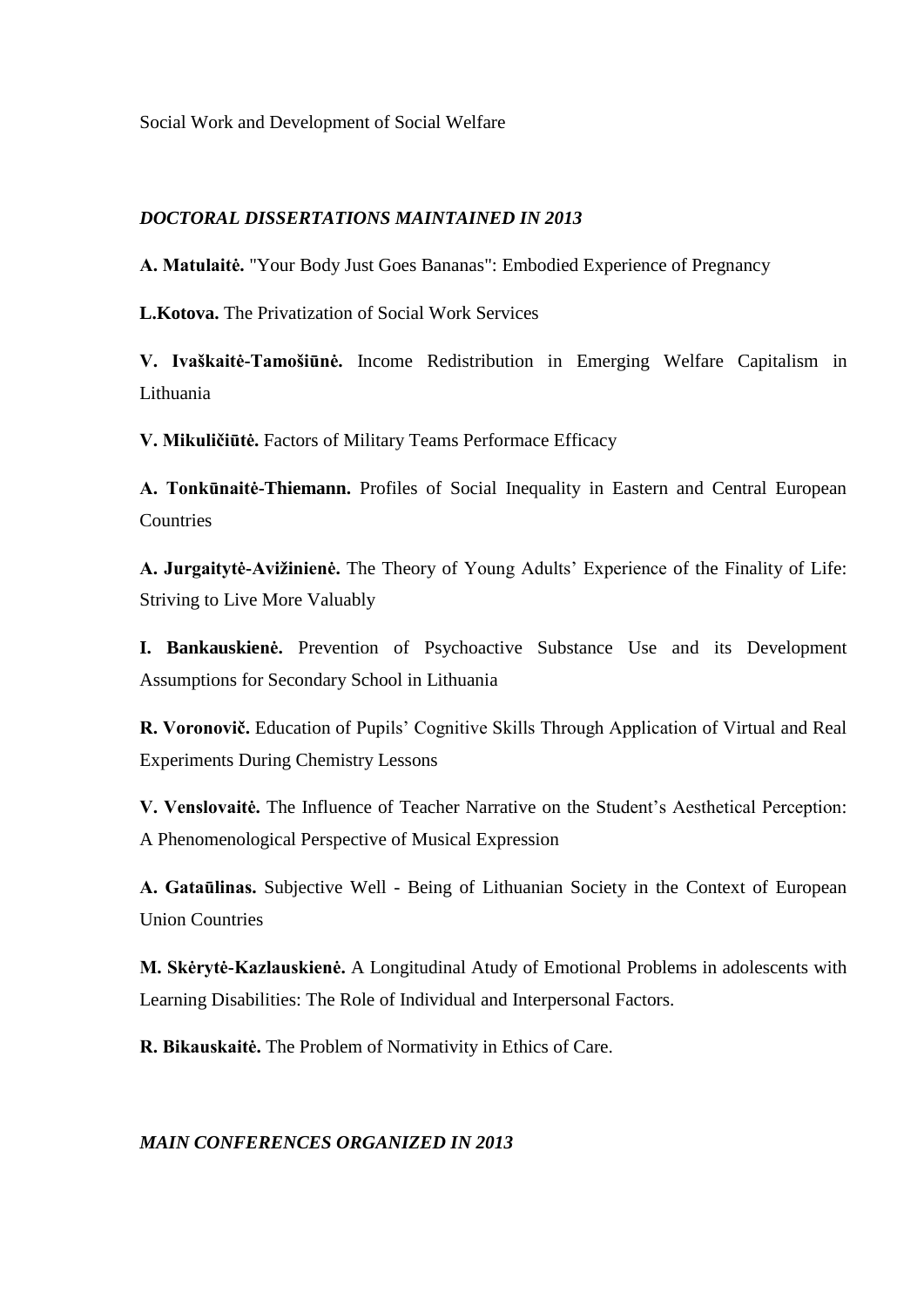V Vilnius Trauma Psychology Conference PSYCHOLOGICAL TRAUMA AND SUICIDAL BEHAVIOUR IN CHANGING SOCIETY. Vilnius, May 21st-22nd, 2013

III Lithuanian Psychological Congress PSYCHOLOGY OF HEALTH AND WELL-BEING. Vilnius, April 25th-27th, 2013

IL International Conference of the ISA RC06 on Family Research FAMILY AND MIGRATION. Vilnius, July 17th-19th, 2013

Conference SOCIAL WORK – BETWEEN DEPENDENCY AND AUTONOMY. Vilnius, November 8th, 2013

Education at the Crossroads in the Development of Culture and Man: Insight from Meile Luksiene's Legacy into the Past, Present and Future. Vilnius, April 25th-26th 2013. The conference organized with Lithuanian University of Educational Sciences (Lithuania), Institute of Pedagogy, Wroclaw University (Poland), Baltic Association of Historians of Pedagogy.

### *MAIN SCIENTIFIC ACHIEVEMENTS IN 2013*

*Leonas Jovaiša: nuo pedagogikos edukologijos link : mokslo studija* [Leonas Jovaiša: From Pedagogics to Educology : a Research Study] (Ed.) V. Aramavičiūtė. Vilnius : Vilniaus universiteto leidykla, 2013. (book)

I. Stonkuvienė *Augti Lietuvoje:: Inkultūracijos apybraižos* [Growing Up in Lithuania: Sketches of Enculturation] Vilnius: Vilniaus universiteto leidykla, 2013. (book)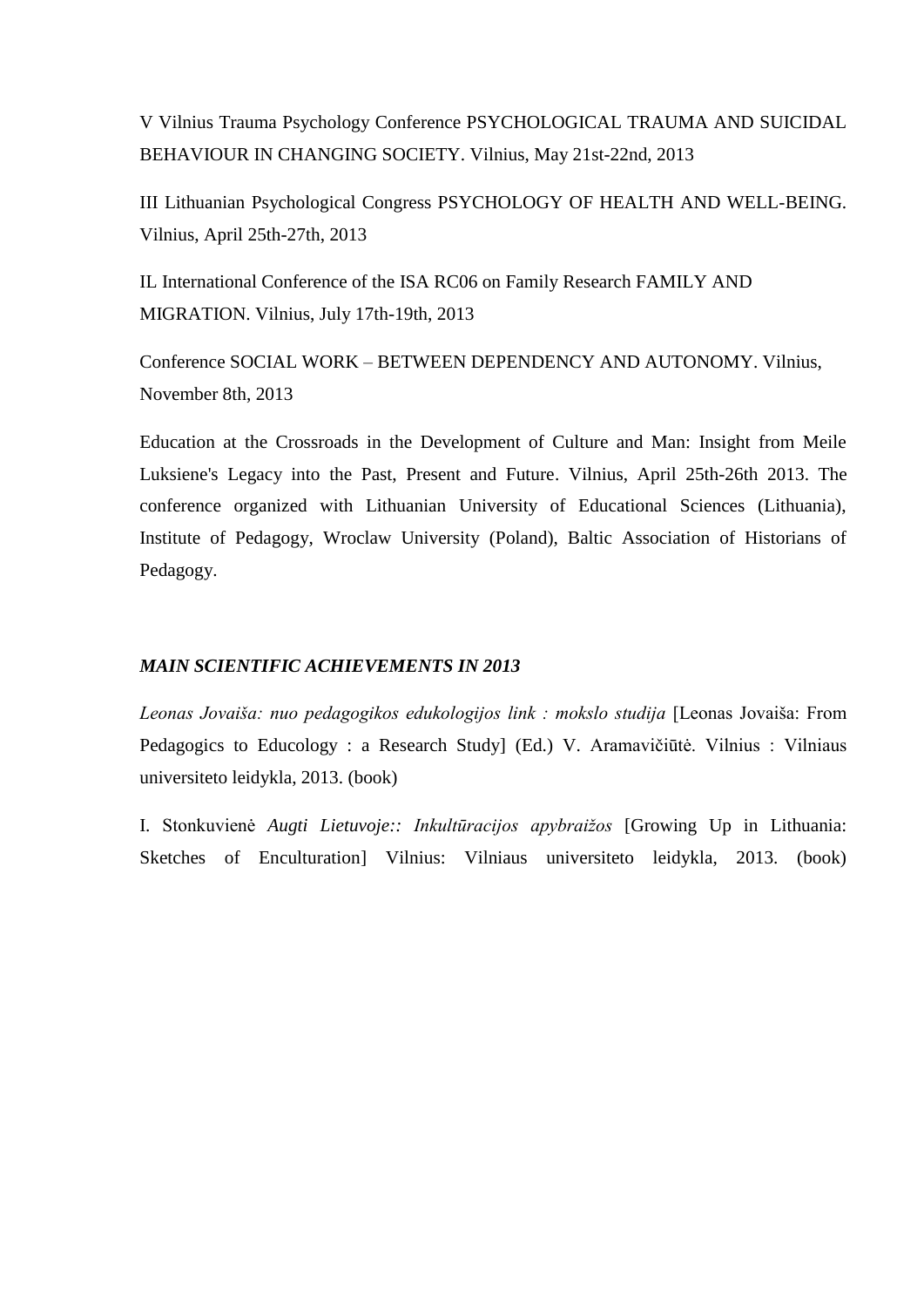### **DEPARTMENT OF GENERAL PSYCHOLOGY**

9/1 Universiteto, LT-01513 Vilnius

Tel. +370 5 266 7605, fax +370 5 266 7600

E-mail: [gintautas.valickas@fsf.vu.lt](mailto:gintautas.valickas@fsf.vu.lt)

**Head** – Prof. Dr. *Gintautas Valickas*

*STAFF*

**Professors:** Prof. Dr. A. Bagdonas, Prof. Dr. G. Valickas.

**Docents:** Dr. R. Bliumas, Dr. L. Bulotaitė, Dr. D. Čekuolienė, Dr. I. Čėsnienė, Dr. G. Gintilienė, Dr. S. Girdzijauskienė, Dr. R. Jusienė, Dr. F. Laugalys, Dr. V. Pakalniškienė, Dr. B. Pociūtė, Dr. R. Stanikūnas, Dr. A. Švegžda.

**Lecturers:** D. Butkienė, K.Čunichina, Dr. M. Dovydaitienė, K. Dragūnevičius, Dr. A. Kairys, Dr. V.Mikuličiūtė, Dr. V. Navickas, Dr. K. Vanagaitė.

**Doctoral students:** G. Ambrulaitienė, R. Breidokienė, D. Jančiūrė, I.Juodkūnė J. Kaliatkaitė, V.Jurkuvėnas, A. Lošakevičius, J. Narmontienė, D.Petkevičiūtė-Barysienė, L. Rakickienė, V.Rimienė, J.Stasiukynienė, O.Zamalijeva.

### *RESEARCH INTERESTS*

Influence of Colour Contrast, Adaptation and Location of Stimuli in Visual Field on Colour Perception (on Colour Constancy) Selection and Registration of Psychophysical Parameters for Estimation of Effectiveness of Human Being Activity Procedural justice in criminal and civil proceedings Development of asocial personality The problems of psychological functioning of students and teachers in the system of Higher Education of Lithuania Development of language and thinking Intelligence testing with children Psychopathology of early relationships Addiction psychology: early detection and intervention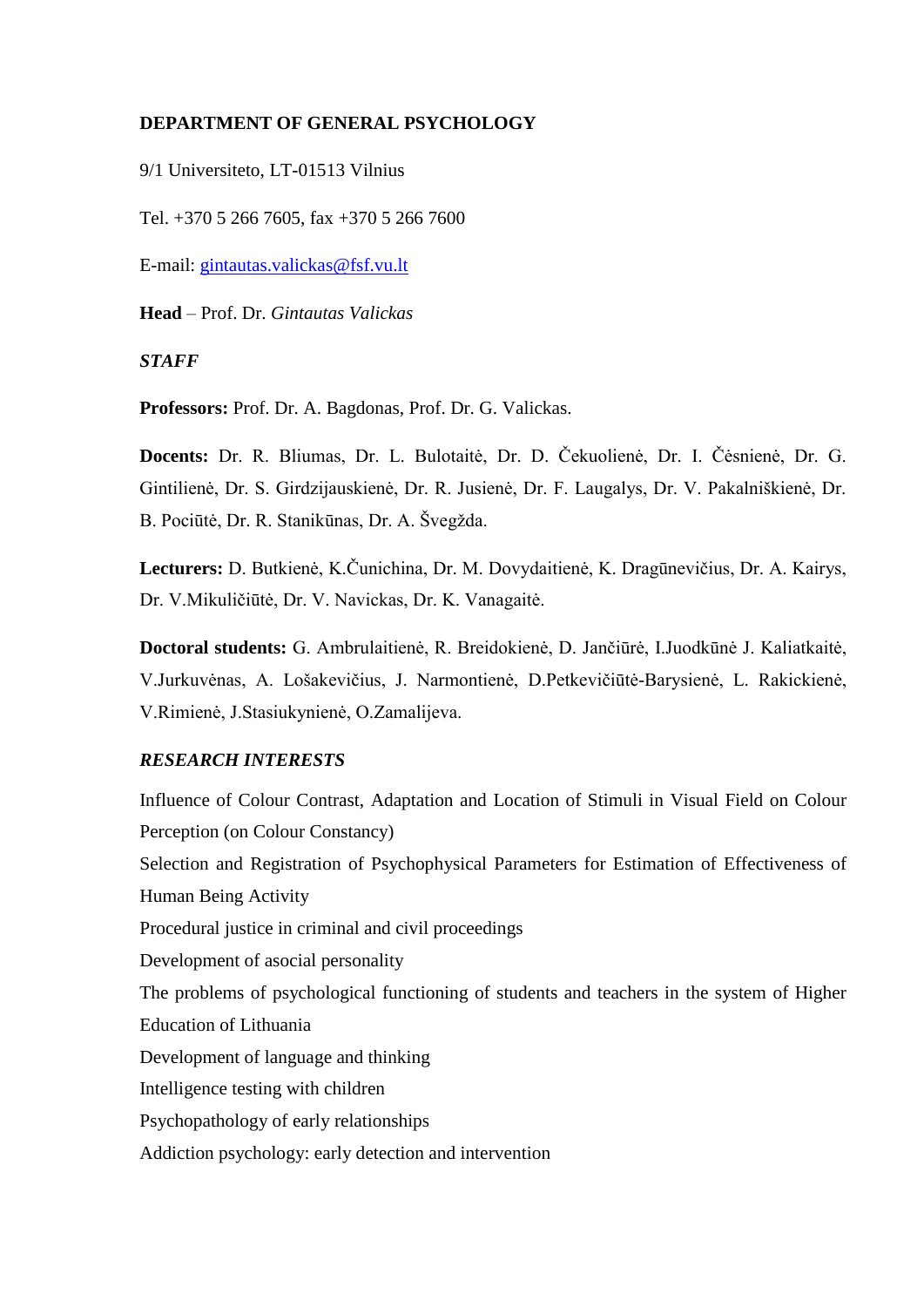Cognitive Development and Social Cognition in Adolescence Career Psychology Emotion and Behavioural Problems of Lithuanian Schoolchildren

#### *RESEARCH PROJECTS CARRIED OUT IN 2013*

#### **Projects Supported by University Budget**

**The investigation of the static and dynamic features involved in the cognitive processes**. Dr R.Stanikūnas. 2011-2015.

Perception of unique hues was studied when viewing a featureless background in a specially designed adaptation chamber. The objective of experiments was to establish how robust the colour system is to prolonged full field adaptation and whether unique hues would change under these extreme conditions. For all observers, adaptation time was longer than readaptation and unique hues remain unchanged once full adaptation had occurred. At the beginning of adaptation perceived saturation increases while lightness decreases. Later on during adaptation process lightness gradually increases while saturation decreases until the neutral point is reached. Temporal process of adaptation is described as the sum of two exponential functions, one for the fast process another for the slow process.

The sound induced flash illusion was investigated under chromatic background. The one flashing colour stimuli presented together with two brief sounds was perceived as two brief flashes.

Publications:

1. Stanikunas R, Kulbokaite V, Svegzda A, Vaitkevicius H, Daugirdiene A, Bliumas R, Kulikowski J.J and Murray I.J , Full field adaption to unique hues, The 22nd Symposium of the International Colour Vision Society, Winchester, England, July 14 - 18, 2013.

#### **Psychological factors and outcomes of social interaction.** Prof. Dr. G. Valickas. 2011-2015.

In 2013 the two research works were conducted. The first research examined how the participants ( $n = 397$ ) of the hearings of various Lithuanian courts assess law enforcement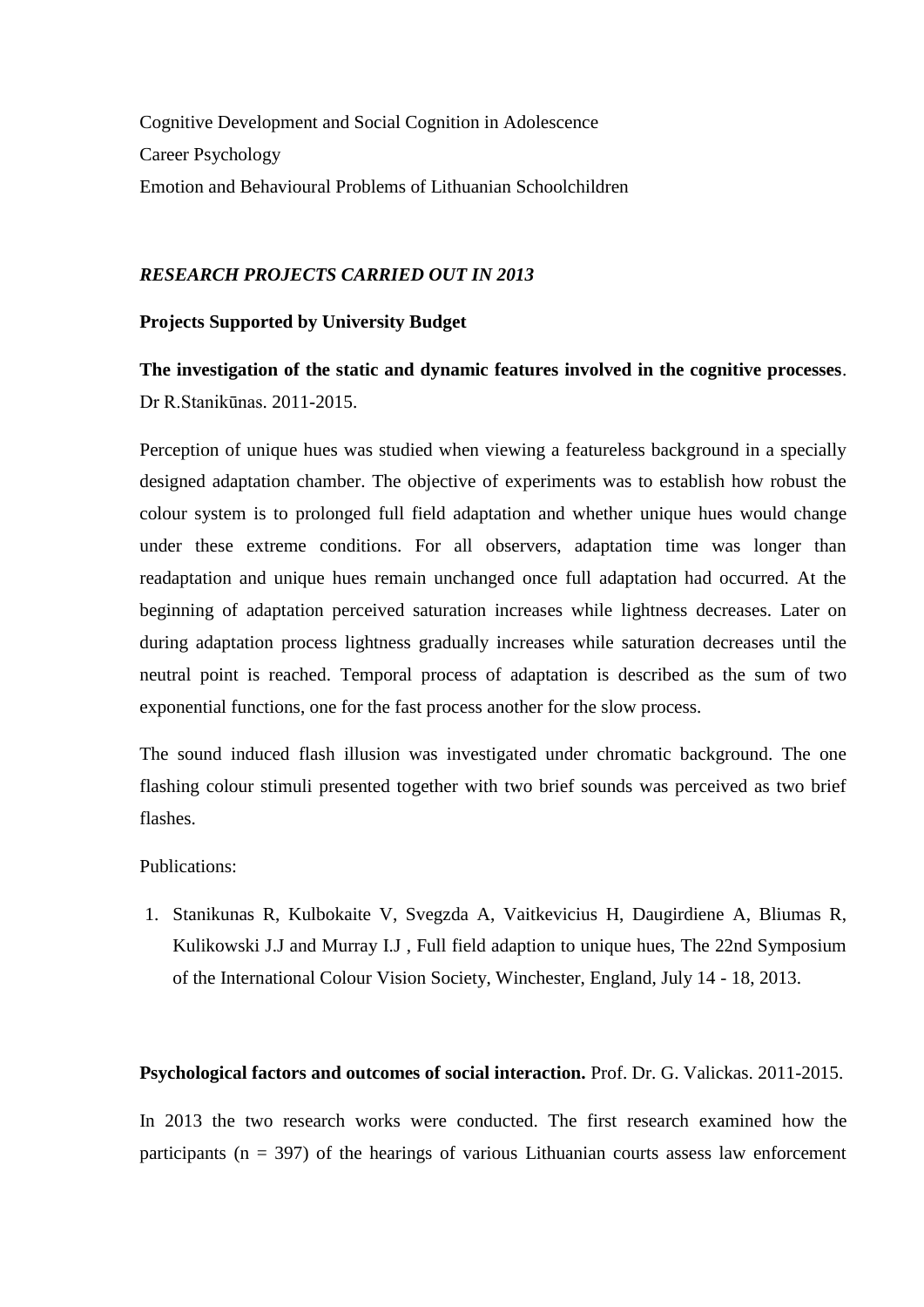institutions, their own commitment to obey the law and law enforcement officers, the behaviour of relevant officers, court premises and the staff (excluding judges), as well as proposed modifications in the judicial system.

The second research examined main psychological factors of homicides: physiological and pathological affect, other emotional states which restrict understanding and control of one's behaviour, asocial system of behaviour standards and reinforcements, mental disorders, alcoholic intoxication, as well as bias in processing of social information.

#### Publications:

- 1. Valickas G., Justickis V., Vanagaitė K., Voropaj K. Procedūrinis teisingumas ir žmonių pasitikėjimas teisėsaugos pareigūnais bei institucijomis. Monografija. Vilnius: Vilniaus universiteto leidykla, 2013. – 388 p.
- 2. Čepas A., Dobryninas A., Valickas G. Nužudymai Lietuvoje: teisiniai, sociologiniai ir psichologiniai aspektai // Teisės problemos / Mokslo darbai. 2013, Nr. 1 (79), p. 5–42.
- 3. Valickas G., Vanagaitė K. Teismo posėdžio dalyvių įstatymų, teisėsaugos institucijų ir pareigūnų elgesio vertinimai // Teisė / Mokslo darbai. 2013, t. 88, p. 53–72.

# **Psychological well-being of students: learning, behavior and health problems.** Dr. L. Bulotaitė. 2011-2015.

There were two tasks of the Project for this year. The first one - to examine features of career commitment and its relations with students satisfaction with studies and subjective wellbeing. 213 students of social sciences of Vilnius University participated in this study. The results show that students satisfaction with studies is high enough and positively related to affective career commitment. Continuance commitment is not significantly related to satisfaction with studies and negatively correlates with all well-being scales. There is positive correlation between affective career commitment and certain well-being scales: environmental mastery, purpose in life and personal growth. The second task - to compare identity, basic personality dimensions and academic achievement between first-year and final-year students of psychology. 95 first-year students and 65 final-year students of psychology participated in the research. Specially designed questionnaire intended to reveal socio-demographic characteristics, also Lithuanian versions of EOMEIS-2 and NEO PI-R were used in the study.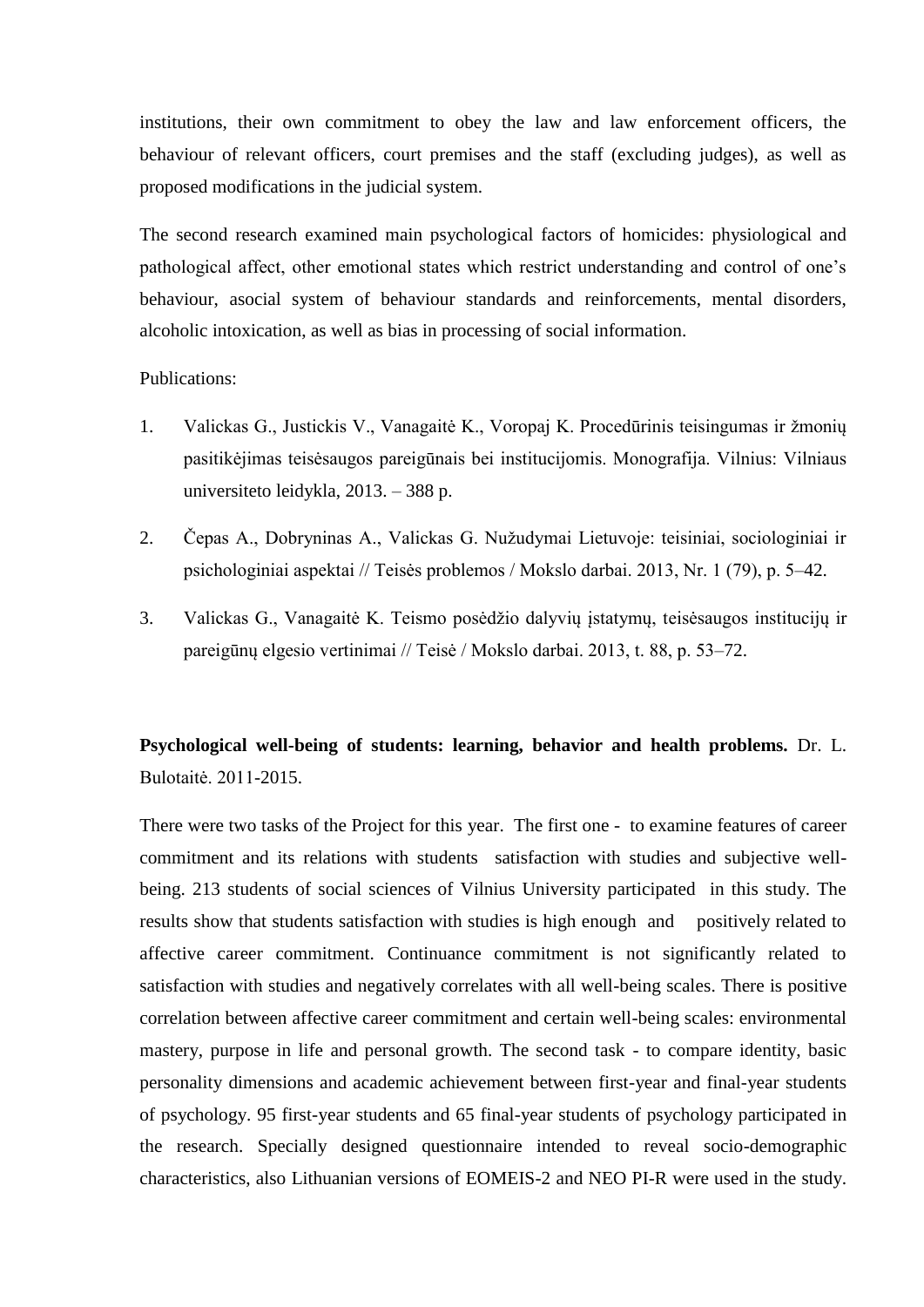The results showed no significant relation between identity dimensions and academic achievement in first-year students. Significant relations between Ideological identity domains (to begin with Occupation and Philosophical Life-Style issues) and academic achievement were found in final-year students. The importance of several personality traits for success at university was also stressed in the research.

### Publications:

- 1. Bulotaitė L. University students personality variables, related to driving under the influence of Alcohol. 27 Conference of the European Health Psychology Society. EHPS 2013 Abstracts, Psychology & Health, 28:sup1. P.179. DOI:10.1080/08870446.2013.810851
- 2. Pociute B., Bulotaite, L., Bliumas R. Career Commitment in University Students: the Relations with Well-being and Satisfaction with Studies. Presented at the 13th European Congress of Psychology (ECP 2013), Stockholm, 9–12 July 2013.
- 3. Bliumas R., Pociute B., Bulotaite L. Identity, Basic Personality Dimensions and Academic Achievement in First-year and Final-year Students of Psychology. Presented at the 13th European Congress of Psychology (ECP 2013), Stockholm, 9–12 July 2013.

#### **Test adaptation and standardization.** Dr. G. Gintilienė**.** 2011-2015.

The research study intended to examine the psychometric characteristics of the Lithuanian version of the Overexcitability Questionnaire-II (OEQ-II, Falk et al., 1999) was carried out. Exploratory factor analysis confirmed the postulated structure of the OEQ-II and other characteristics of validity provide strong evidence of applying this instrument for measuring overexcitabilites of children and youth. The main findings were presented in 16th European Conference on Developmental Psychology in Lausanne (Switzerland). Together the content validity of Students Style Questionnaire based on item analysis has been investigated in order to develop adequate psychometric properties of this instrument.

#### **Research Council of Lithuania**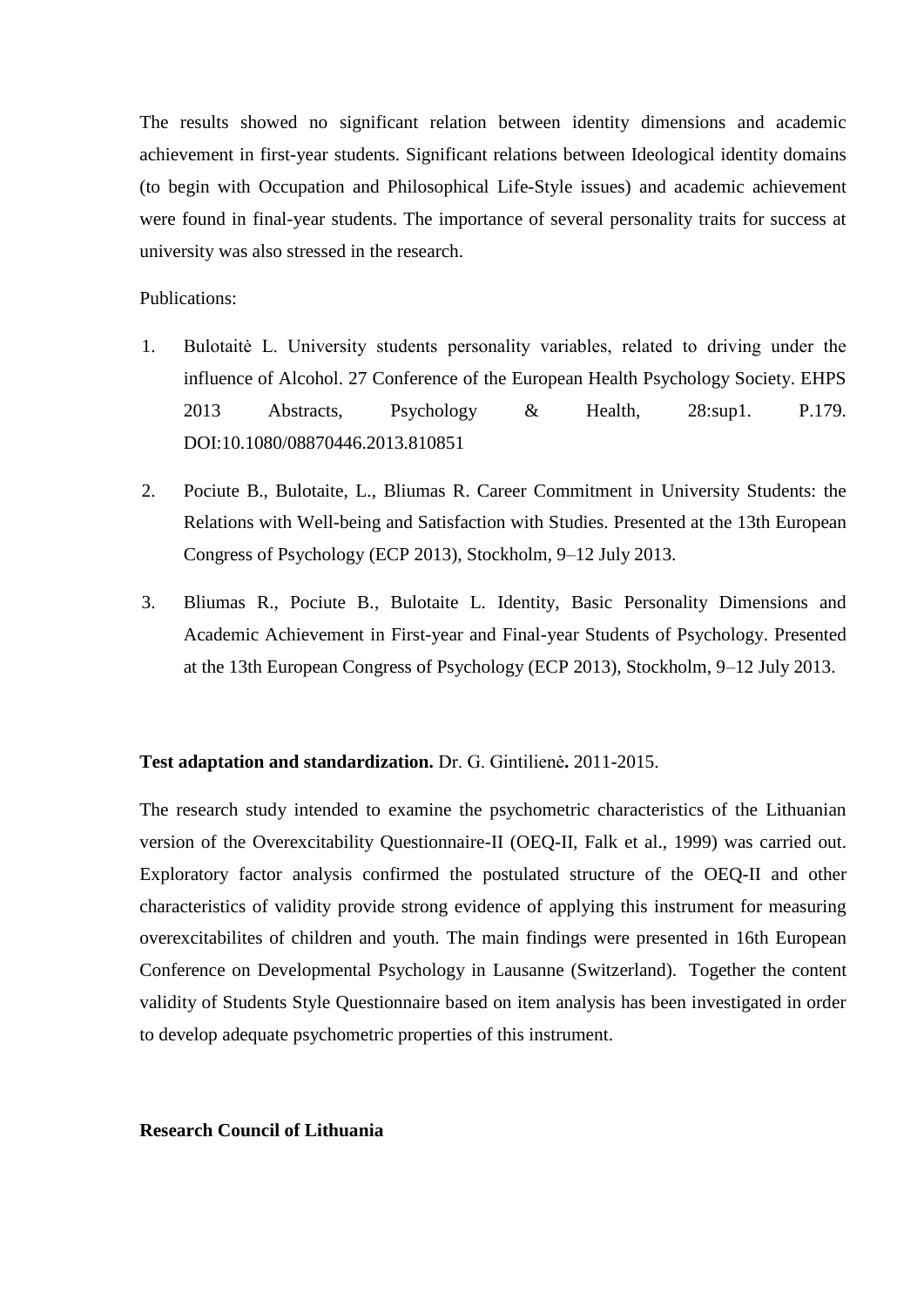**Moral Responsibility: Attribution Practices and Cognitive Models.** Contract No MIP-009/2003/LSS-250000-855. PhD R.Berniūnas. 2013-2015

The aim of this project is to construct a cognitive model of folk attributions of moral responsibility on the basis of theoretical and empirical analysis of factors influencing folk practices of attribution of moral responsibility. The project is divided into two parts. First, in the theoretical part we will summarize factors influencing moral responsibility attributions as they are described in philosophical, psychological, and anthropological literature. On the basis of this analysis we will construct a cognitive model of folk practices of attribution of moral responsibility. Second, in the empirical part the cognitive model will be tested in the context of folk attributions of causality, in the context of folk psychological explanations of intentional action, in the context of folk theories of normative structure of the world, and in the context of folk conceptions of free will. Depending on the results of the empirical part, the model will be revised.

**Experimental philosophy as an empirical analysis of folk conceptual structures: the case of 'a person'**. PhD R.Berniūnas (with V.Dranseika). 2012-2013

Our research idea was to conduct experiments in order to investigate the folk-conceptual structure of 'person' and related concepts, such as 'agency', 'body', and 'mind'. This should contribute both to analysis of folk concepts in Experimental Philosophy and to relevant research in Personality Psychology, Cognitive Science, and Theoretical Philosophy. The secondary aim of the project is to further the development of Experimental Philosophy in Lithuania.

**Psychosocial Antecedents of Student Professional Identity Formation.** Contract No MIP-017/2013/LSS-250000-854. Assoc. Prof. B.Pociūtė. 2013-2015

The aim of this project is to analyse the psychosocial antecedents of professional identity formation in the context of educational transitions within a diverse sample of high school, vocational school and undergraduate university/college students. There were three tasks of the Project in 2013 year: 1) theoretical issues of professional identity were examined and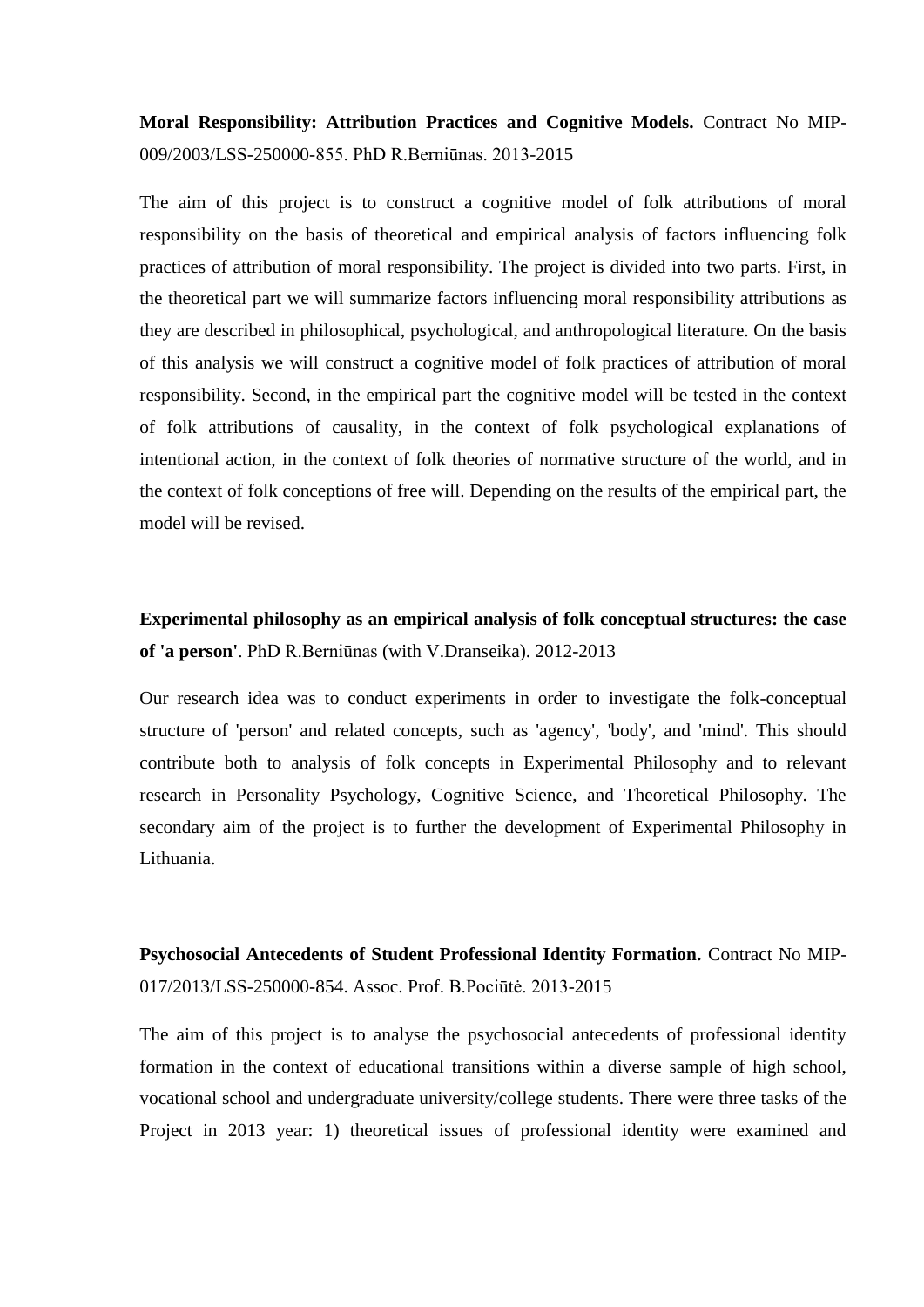conceptual model of research was designed; 2) the research methods were selected; 3) 240 students of high school participated in a pilot study.

**Social Perception of Judges' Behavior and Image**. Contract No MIP-015/2013/LSS-250000-431. Prof. G.Valickas. 2013-2015

In 2013, during the first stage of the research work we reviewed the up-to-date studies related to social perception of courts' and judges' behaviour and developed the three research methods: a) the initial variant of the "Perceived image of judges' and courts' " questionnaire (the preliminary research was conducted which examined the people's perceived image of judges' and courts',  $n = 207$ ); b) the method of the analysis of civil proceedings (we also have trained researches to analyse the civil court hearings); c) initial variant of the method of the analysis of administrative proceedings.

**Personality, Health and Socio-Demographic Dimensions of Psychological Well-Being of Lithuanian Population.** Contract No. SIN-11/2010/ LSS-250000-959. Prof. Dr. A. Bagdonas. 2010-2013.

The interrelations between psychological (subjective) well-being and socio-demographic, health, personality and other variables were studied. Main research was performed using sample of subjects (1202 individuals), representing demographic structure of Lithuanian population. For analysis different methods of statistical analysis were used (descriptive statistics, cor-relational, factor and regression analysis, as well as structural equations modeling). The conception of psychological well-being was proposed as umbrella conception. In parallel with analysis of data on psychological well-being two instruments of psychological assessment were adapted and standardized: 1) *Minnesota Multiphasic Personality Inventory* (MMPI-2 – Second edition); 2) *Lithuanian Psychological Well-Being Scale* (three versions of LPGS: LPGS-J – for young people; LPGS-S – for adults; LPGS-P – additional scale for assessment of satisfaction with life). On the basis of results of this and other studies, performed in the Laboratory of Special Psychology, the monograph was written.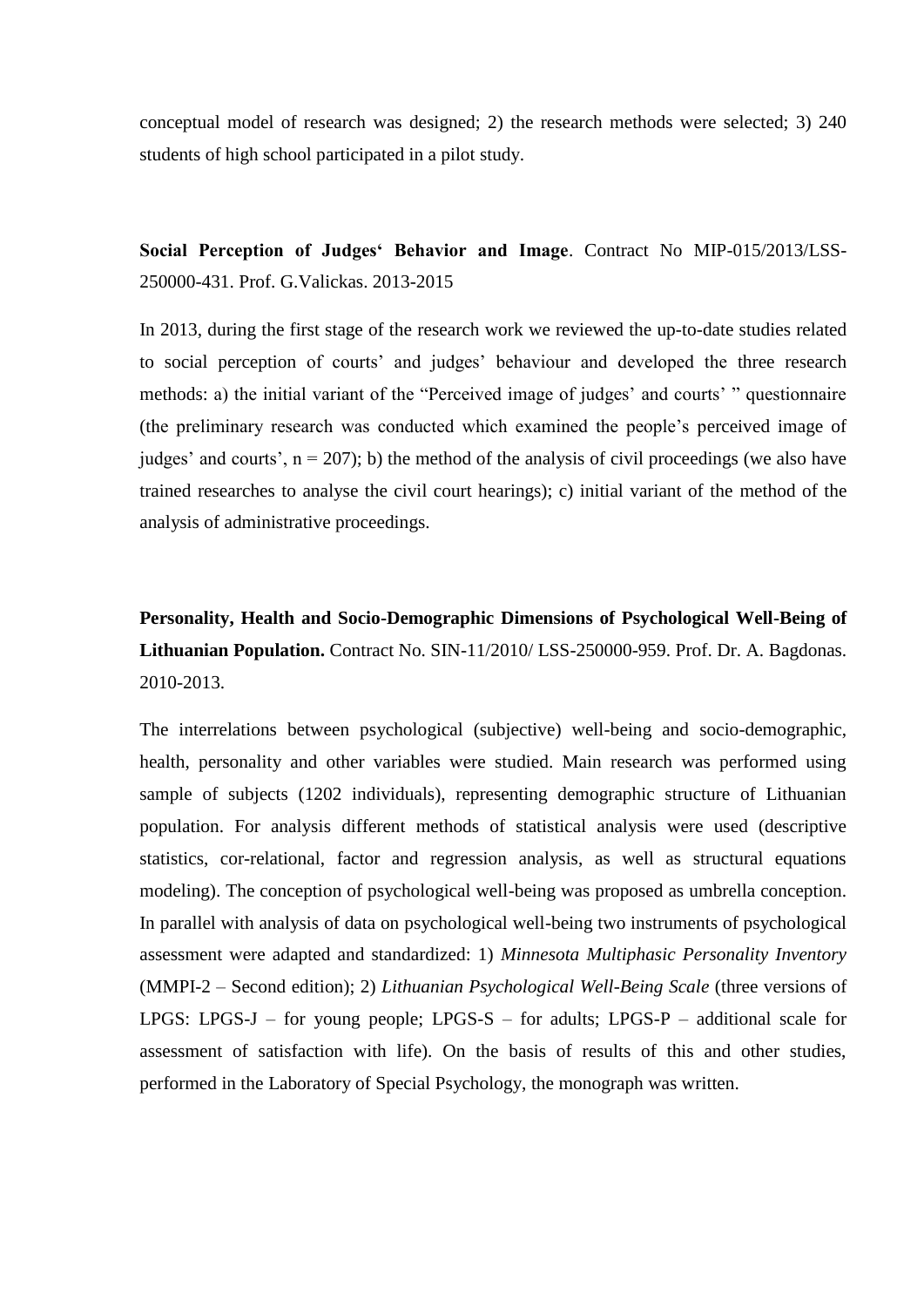**Influence of differences inmonocular features on binoculary perceived location of object in space.** Contract No. MIP-015/2011/ LSS-250000-1220. Prof. habil. Dr. H.Vaitkevičius. 2011-2013.

We investigated physiological and psychological processes related to binocular vision. In order to estimate quantitatively the relation between these processes we need to simulate processes in visual system. The contemporary models (energy and distributed presentation model) are phenomenological. A vector model of binocular vision was proposed. On the base of the model unknown properties of binocular vision were predicted. Results of psychophysical experiments concerned to the perception of binocular visual space corroborate quantitatively the theoretical predictions.

Publication:

- 1. Report at the 28th Annual Meeting of the International Society for Psychophysics (Ottawa (Canada, Ontario), November 18-21, 2012. The report is published in the proceedings of the conference. H.-G. Geissler, V. Vanagas, A. Svegzda, R. Bliumas, R. Stanikunas, H. Vaitkevicius (University of Leipzig, The Manchester University, Vilnius University) "Real-time gating of cyclic brain activity: evidence from modulations of binocular rivalry induced by rapid stimulus interruptions"*//* Proceedings of the 28th Annual Meeting of the International Society for Psychophysics, 2012, pp. 97-112.
- 2. Paper: H. Vaitkevicius, V.Vanagas, A.Svegzda, R.Bliumas, R.Stanikunas, A. Radzeviciene, J.J.Kulikowski, Stimulus flashing modulates dominance duration in binocular rivalry", Psychology Research", 2013, Vol 3, (2).
- 3. Paper H. Vaitkevicius, D. Matuzevicius, A. Svegzda, V. Viliunas, A. Radzeviciene, R. Bliumas, R. Stanikunas, J.J. Kulikowski "Influence of difference in monocular contrasts on perception of an object in 3-d visual space" Sensory System, 2013. 27: 4. p. 291-305.

**Modulated light influence on color perception.** Contract No MIP-013/2012/ LSS-250000- 426. Dr. R. Stanikūnas. 2012-2014.

The temporal sensitivity of human visual system was investigated with flashing colour stimuli under chromatic background. Three stages of temporal discrimination process and a region of uncertainty in temporal discrimination were deduced.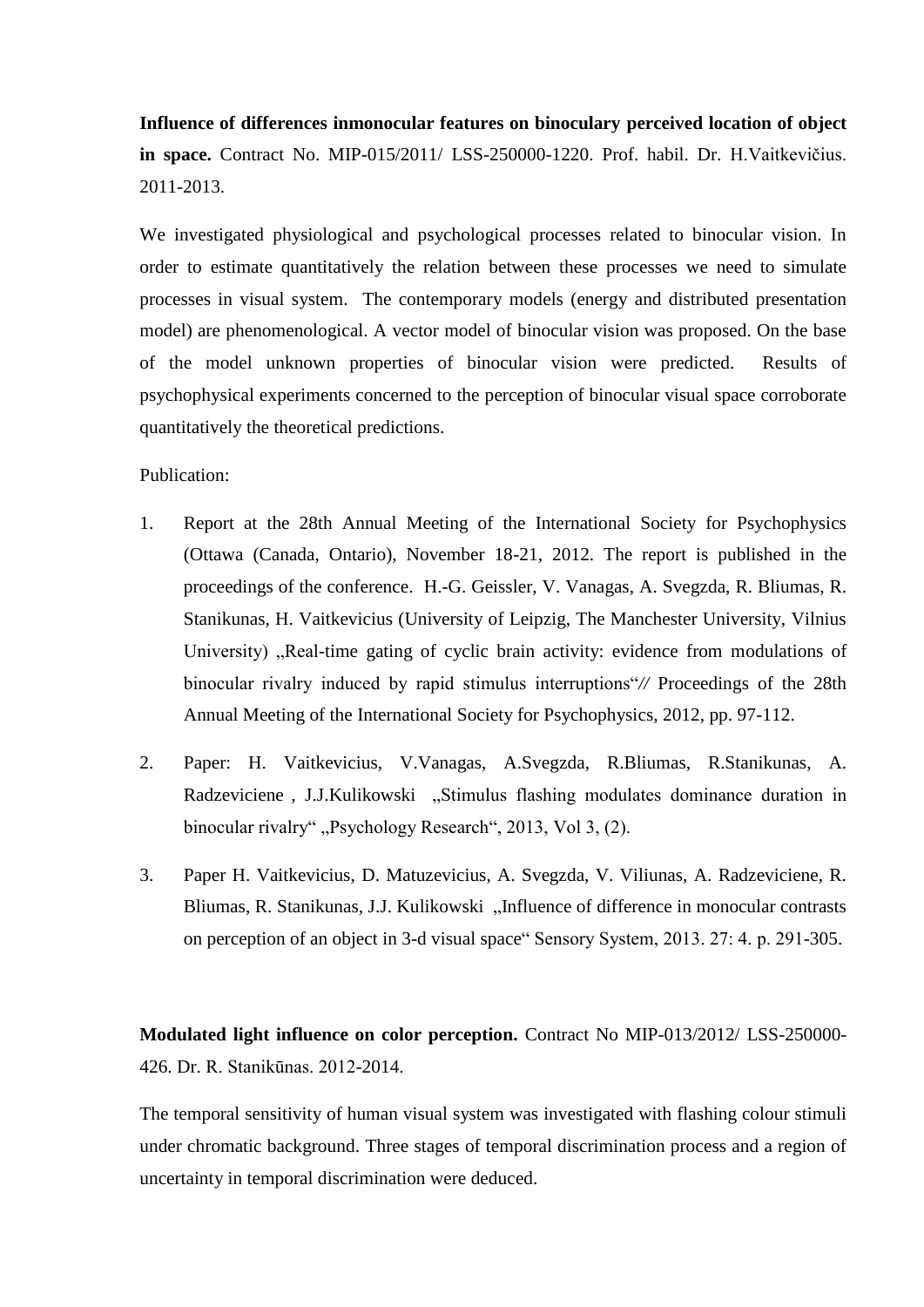Colour perception induced by Bidwell disk was investigated under chromatic illumination. Three types of colour perception were found: direct perception of stimuli colour, afterimage and the rivalry between perceived stimulus colour and afterimage colour.

Perception of unique hues was studied when viewing a featureless background in a specially designed adaptation chamber. During adaptation process lightness gradually increases while saturation decreases until the neutral point is reached. Temporal process of adaptation is described as the sum of two exponential functions, one for the fast process another for the slow process.

#### Publications:

- 1. Stanikunas R, Kulbokaite V, Svegzda A, Vaitkevicius H, Daugirdiene A, Bliumas R, Kulikowski J.J and Murray I.J , Full field adaption to unique hues, The 22nd Symposium of the International Colour Vision Society, Winchester, England, July 14 - 18, 2013.
- 2. Svegzda A, Stanikunas R, Daugirdiene A, Vaitkevicius H, Bliumas R, Kulbokaite V, Novickovas A, 2013, "Colour perception induced by Bidwell disk under chromatic illumination" Perception 42 ECVP Abstract Supplement, page 110. <http://www.perceptionweb.com/abstract.cgi?id=v130612>
- 3. Stanikunas R, Svegzda A, Saveikyte L, Vaitkevicius H, Bliumas R, Daugirdiene A, Kulbokaite V, 2012, "Temporal discrimination of flashing colour stimuli under chromatic background" Perception 41 ECVP Abstract Supplement, page 89. <http://www.perceptionweb.com/abstract.cgi?id=v120673>

**Early Development of Self-regulatory Skills.** Contract No MIP-014/2012/ LSS-250000-427. Dr. R. Jusienė. 2012-2014.

Aim of project is to study longitudinally development of preschoolers' self-regulation. Period of report covers main stage of research – testing children's cognitive and self-regulatory skills and evaluation of children's adaptive behavior and social environment. Over 200 children and their parents participate in this study. Some results of study are presented in article submitted to peer-reviewed scientific journal with high IF, at European Conference on Developmental Psychology in Switzerland and at Congress of Lithuanian Psychologists.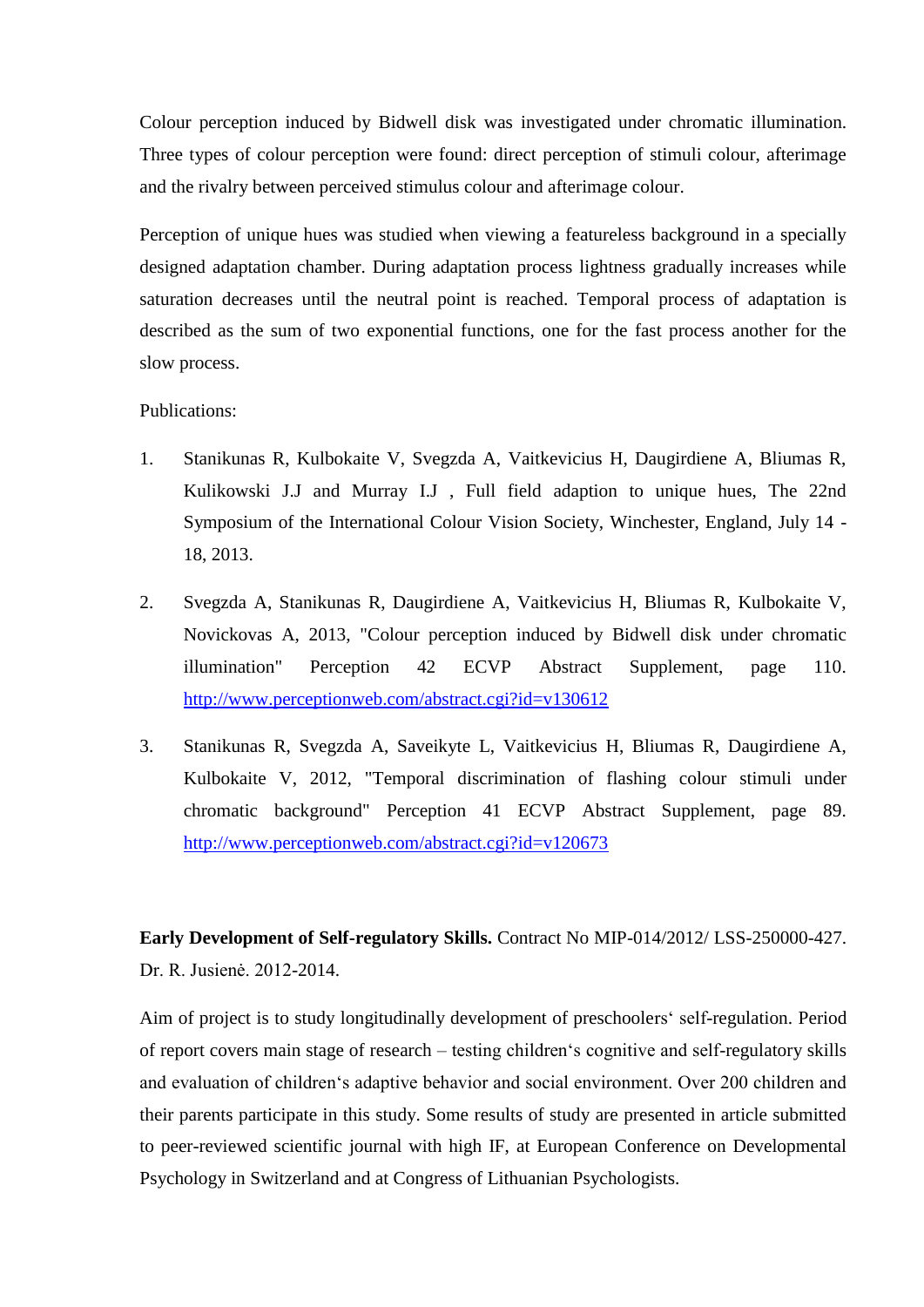Publications:

- 1. Breidokienė R., Jusienė R. Savireguliacijos sunkumų ir psichosocialinės aplinkos veiksnių sąsajos ankstyvoje vaikystėje / Jaunųjų mokslininkų psichologų darbai, 2012, Nr.1, p.18-26, ISSN 2029-9958.
- 2. Breidokienė R., Jusienė R. Savireguliacija ankstyvoje vaikystėje: sampratos problematika / Psichologija, 2012, t. 46, p. 27-44, ISSN 1392-0359; prieiga per internetą [http://www.leidykla.eu/fileadmin/Psichologija/2012\\_46/27-44.pdf](http://www.leidykla.eu/fileadmin/Psichologija/2012_46/27-44.pdf)

**Delineating the moral domain: a study in cross-cultural moral psychology**. Contract No. SF-PD-2012-12-31-0394. Supervisor Prof. G. Valickas. 2013-2015.

The aim of this project is to get a clearer conception of the moral domain. E. Turiel and colleagues developed an account of everyday moral judgments that dominated in moral psychology for couple of decades. They suggested that people make a clear distinction between two types of social domains – the moral domain and the conventional domain. But recent criticism exposed certain methodological shortcomings and challenged the universality of this distinction. Critics argue that many people in other cultures or of different socioeconomic background might conceptualize the moral domain differently. This is an empirical question that will be tested in Mongolia and Lithuania, this way providing some cross-cultural evidence to further the debate.

### **Ordered Research Projects**

**Identification of Gifted School Children: Adaptation and Use of Psychological Tests.** (VP1-2.3-ŠMM-06-K-01-004). Dr. I. Žukauskaitė. 2011-2013

The aim of the project was to adapt for Lithuanian population Berlin Structure of Intelligence Test for Youth: Assessment of Talent and Giftedness (BIS-HB) and Test for Creative Thinking: Drawing Production (TCT-DP). Lithuanian versions of BIS-HB and TC-DP test manuals were published including data of representative sample of Lithuanian children aged from 12-16 years. 224 psychologists working in pedagogical psychological services and schools were trained to use these instruments. Research data of the project were presented in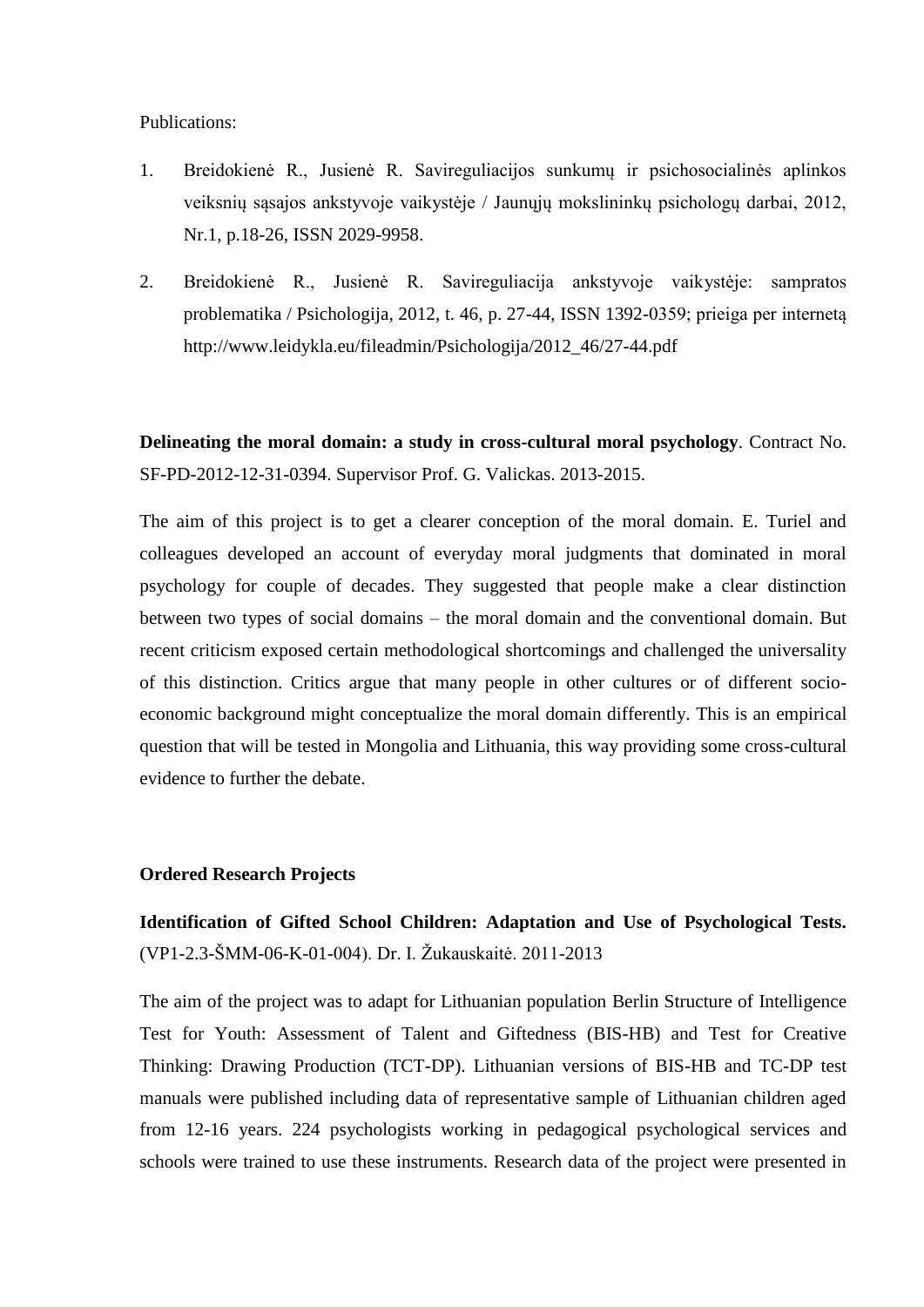30<sup>th</sup> International Congress of Psychology (Cape Town, 2012), 3<sup>rd</sup> Lithuanian Congress of Psychology (Vilnius, 2013) and  $16<sup>th</sup>$  European Conference on Developmental Psychology (Lausanne, 2013).

## *MAIN R&D&I (RESEARCH, DEVELOPMENT AND INNOVATION) PARTNERS*

Child Development Centre (Lithuania)

Mykolas Romeris University (Lithuania)

Faculty of Life Sciences, University of Manchester (Manchester, UK)

# *OTHER SCIENTIFIC ACTIVITIES*

# **Prof. A.Bagdonas –**

- Editorial Board Executive Secretary of the Journal *Psichologija (Psychology),*  <http://www.vu.lt/leidyba/lt/mokslo-zurnalai/psichologija/> ;
- Member of Lithuanian Neurobiological Association;
- Member of General Education Council of Lithuanian Ministry of Education and Science.

## **Prof. G. Valickas –**

- Editor–in–chief of the Journal of *Psichologija* (*Psychology)*, Vilnius University, <http://www.vu.lt/leidyba/lt/mokslo-zurnalai/psichologija/> ;
- Member of the of the Board of the Journal *Psychology and Law* ("Психология и право"), Russia, <http://psyjournals.ru/psyandlaw/editorialboard/> ;
- Member of the Senate of Vilnius University;
- Member of the Committee of Science of Vilnius University;
- Expert of the Lithuanian Centre for Quality Assessment in Higher Education;
- Member of the Board of Centre for Criminological Studies of Vilnius University;
- Member of the Board of Lithuanian Association of Criminology;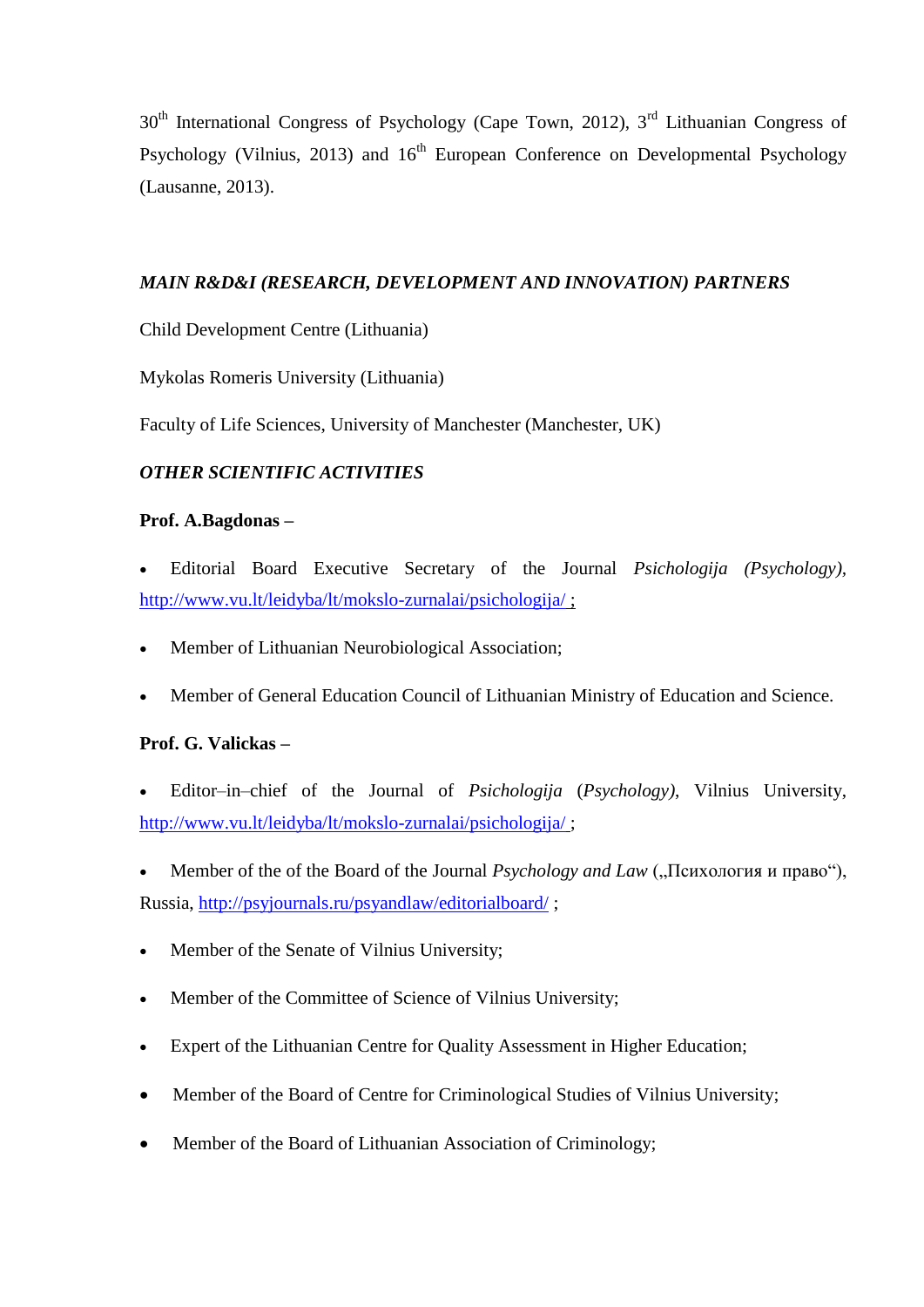• Member of the Lithuanian Psychological Association [http://www.psichologusajunga.lt/;](http://www.psichologusajunga.lt/)

 Member of the Committee of Prosecutors' Ethics, Prosecution Service of the Republic of Lithuania.

## **Doc. F. Laugalys –**

Member of ISSBD; [www.issbd.org](http://www.issbd.org/) .

# **Doc. B. Pociūtė –**

Member of ISSBD; [www.issbd.org](http://www.issbd.org/);

 Board Member of the Lithuanian Psychological Association, [http://www.psichologusajunga.lt/;](http://www.psichologusajunga.lt/)

# **Doc. L. Bulotaitė –**

- Member of the Lithuanian Psychological Association, [http://www.psichologusajunga.lt/;](http://www.psichologusajunga.lt/)
- Member of the Scientific Committee of EMCDDA, [www.emcdda.europa.eu/;](http://www.emcdda.europa.eu/)

 Editorial Board Member of the Journal *Ugdymo psichologija* (Educational Psychology), [www.vpu.lt/.](http://www.vpu.lt/)

## **Doc. R. Bliumas –**

- Member of the of Lithuanian Psychological Association, [http://www.psichologusajunga.lt/;](http://www.psichologusajunga.lt/)
- International Affiliate of the American Psychological Association, [www.apa.org/.](http://www.apa.org/)

## **Doc. G. Gintilienė –**

- Member of ISSBD, [www.issbd.org/;](http://www.issbd.org/)
- Member of the International Study Group on Special Education Needs;
- Board Member of the Lithuanian Psychological Association, [www.lps.vu.lt/](http://www.lps.vu.lt/);

 Member of Certification Commission of School Psychologists under the Ministry of Education and Science;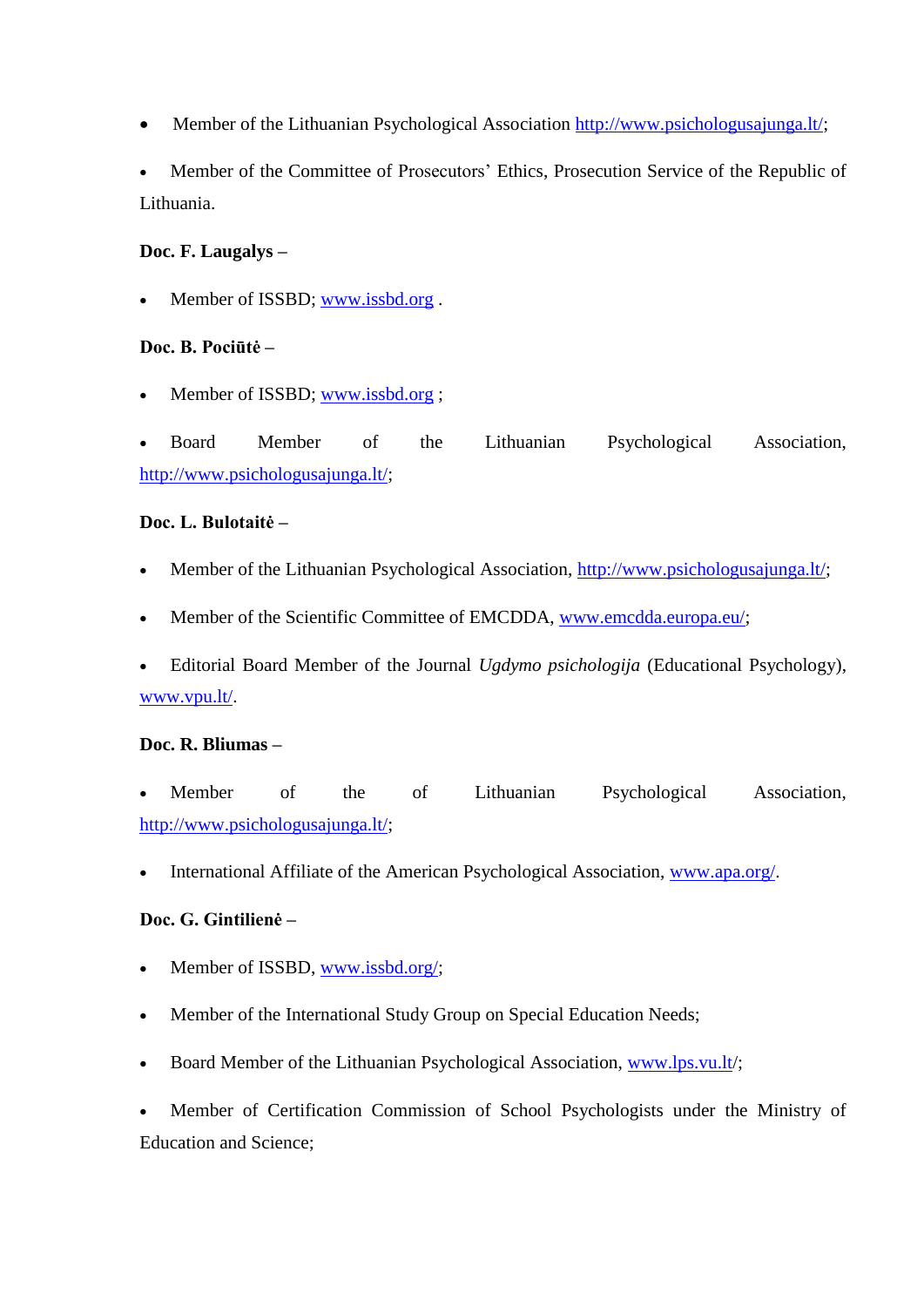Affiliate Member International School Psychology Association, [www.ispaweb.org/](http://www.ispaweb.org/) .

# **Doc. D. Čekuolienė –**

- Member of Society for Research of Child Development (SRCD), [www.srcd.org/](http://www.srcd.org/) ;
- President of the Family Counseling Society:
- Member of the Lithuanian Psychological Association, [http://www.psichologusajunga.lt/.](http://www.psichologusajunga.lt/)

# **Doc. I. Čėsnienė –**

Member of the Lithuanian Psychological Association,<http://www.psichologusajunga.lt/>

 Member of the Society for Police and Criminal Psychology, <http://psychweb.cisat.jmu.edu/spcp/>

 Member of the International Association of Forensic Mental Health Services, <http://www.iafmhs.org/>

 Editorial Board Member of the Journal "Socialinių mokslų studijos" ("Societal Studies"), [http://www.mruni.eu/lt/mokslo\\_darbai/sms/apie\\_leidini/](http://www.mruni.eu/lt/mokslo_darbai/sms/apie_leidini/)

# **Doc. S. Girdzijauskienė –**

Member of the International Study Group on Special Education Needs;

 Board Member of the Lithuanian Psychological Association, [http://www.psichologusajunga.lt/.](http://www.psichologusajunga.lt/)

Member of ISSBD, [www.issbd.org](http://www.issbd.org/) ;

# **Doc. R. Jusienė –**

 Board Member of the Lithuanian Psychological Association, <http://www.psichologusajunga.lt/> ;

- Member of ISSBD, [www.issbd.org](http://www.issbd.org/) ;
- Member of European Society for Developmental Psychology, [www.esdp.info](http://www.esdp.info/) .

# **Dr. A. Kairys –**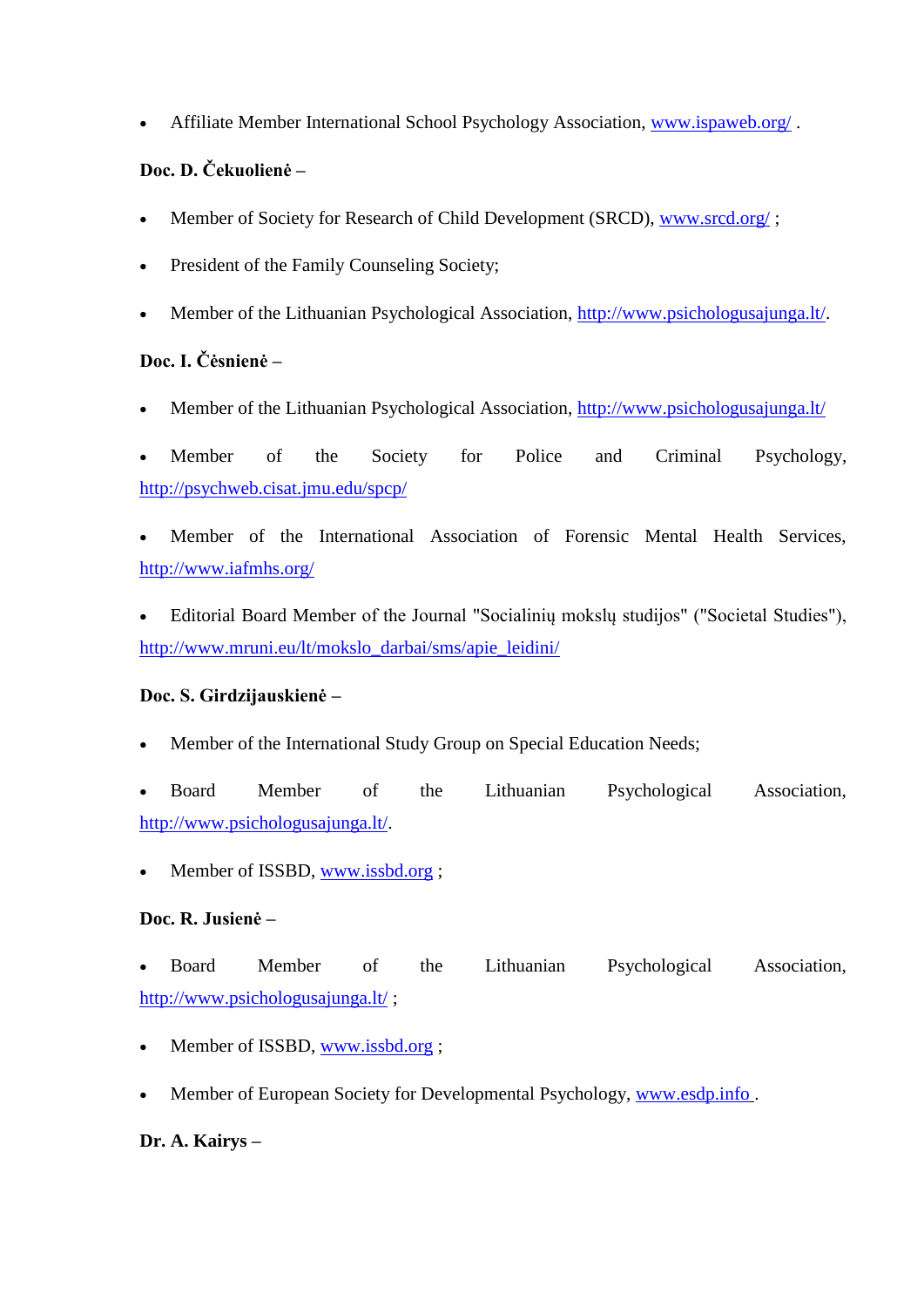Editorial Board Executive Secretary of the Journal *Psichologija (Psychology),*  <http://www.vu.lt/leidyba/lt/mokslo-zurnalai/psichologija/> ;

Member of the Lithuanian Psychological Association, [http://www.psichologusajunga.lt/.](http://www.psichologusajunga.lt/)

# **Dr. Vilmantė Pakalniškienė –**

- Member of the Lithuanian Psychological Association, [http://www.psichologusajunga.lt/;](http://www.psichologusajunga.lt/)
- Member of European Association for Research on Adolescence, [www.earaonline.org;](http://www.earaonline.org/)
- Member of ISSBD, [www.issbd.org](http://www.issbd.org/).

## **Dr. K. Vanagaitė –**

• Member of the Lithuanian Association of Criminology.

### **Doc. R.Stanikūnas –**

• Member of the International Colour Vision Society (ICVS), [http://macboy.uchicago.edu](http://macboy.uchicago.edu/) **.**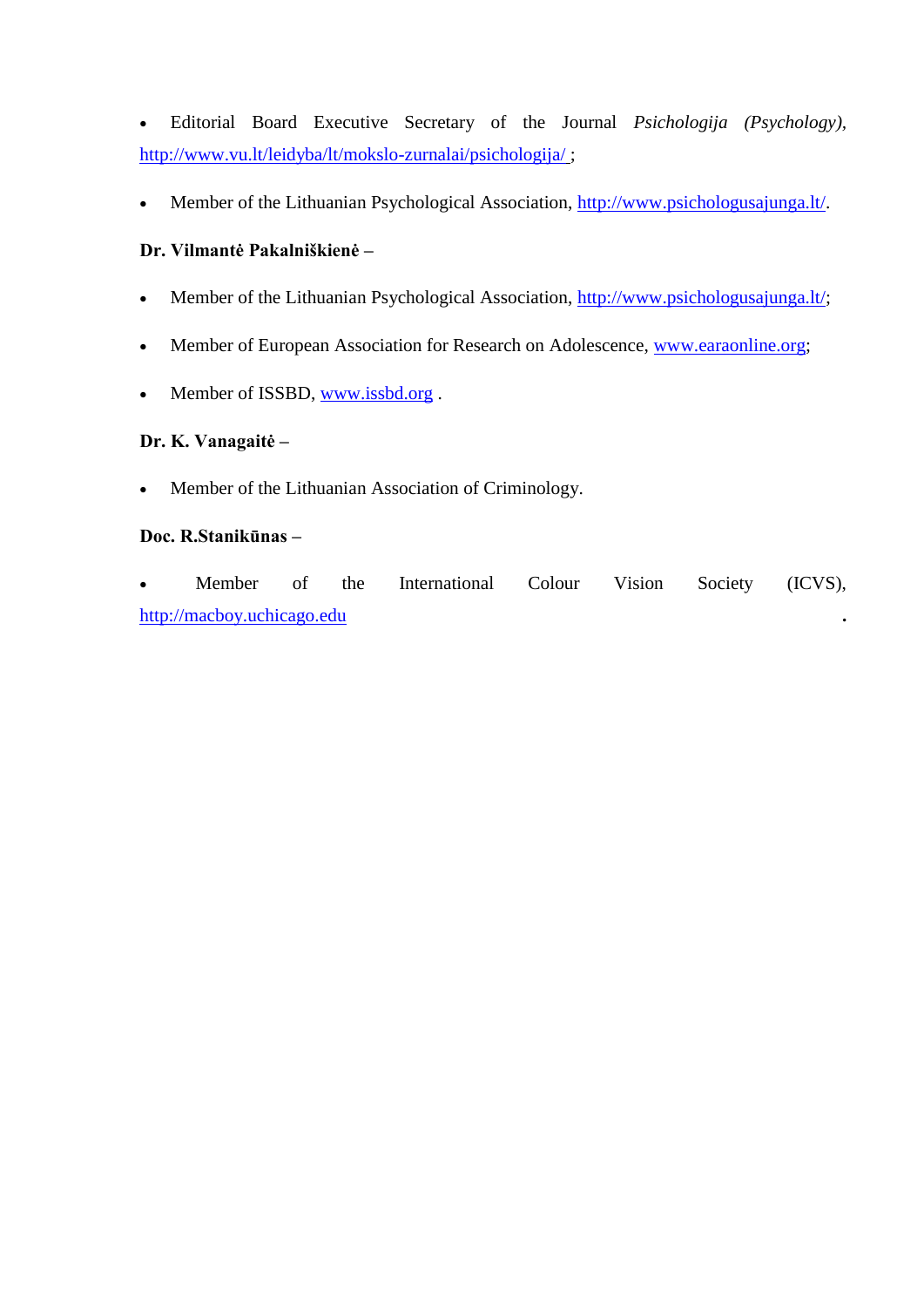### **DEPARTMENT OF EDUCOLOGY**

Universiteto str. 9/1, LT-01513 Vilnius

Tel. +370 5 266 7625

E-mail: [edukologija@fsf.vu.lt](mailto:edukologija@fsf.vu.lt)

**Head** – *prof. dr. Lilija Duoblienė*

#### *STAFF*

**Professors:** Habil. Dr. V. Aramavičiūtė, Habil. Dr. V. Targamadzė, Habil. Dr. R. Želvys, Prof. Dr. L. Duoblienė.

**Docents:** Dr. T. Bulajeva, Dr. I. Stonkuvienė, Dr. T. Butvilas.

**Lecturers:** V. Būdienė (part-time), K. Kaminskas (part-time), dr. V. Venslovaitė (part-time), dr. R. Voronovič (part-time).

**Doctoral students:** C. Barbierato R. Bartaševičius, S. Bieliūnė, S. Kairė, S. Kontrimienė, Š. Nagrockaitė, O. Iljina, D. Ilevičienė, V. Žilionė.

# **CENTRE FOR EDUCATION POLICY**

Universiteto str. 9/1, LT-01513 Vilnius

[www.svietimas.lt](http://www.svietimas.lt/)

Research assistant: Dr. L. Duoblienė

### *RESEARCH INTERESTS*

Transformations of education policy in Lithuania Research of curriculum development Educational management in Lithuania Sustainability in education Studies of Lithuanian educational heritage Dialogue between cultures in education Problem of personal identity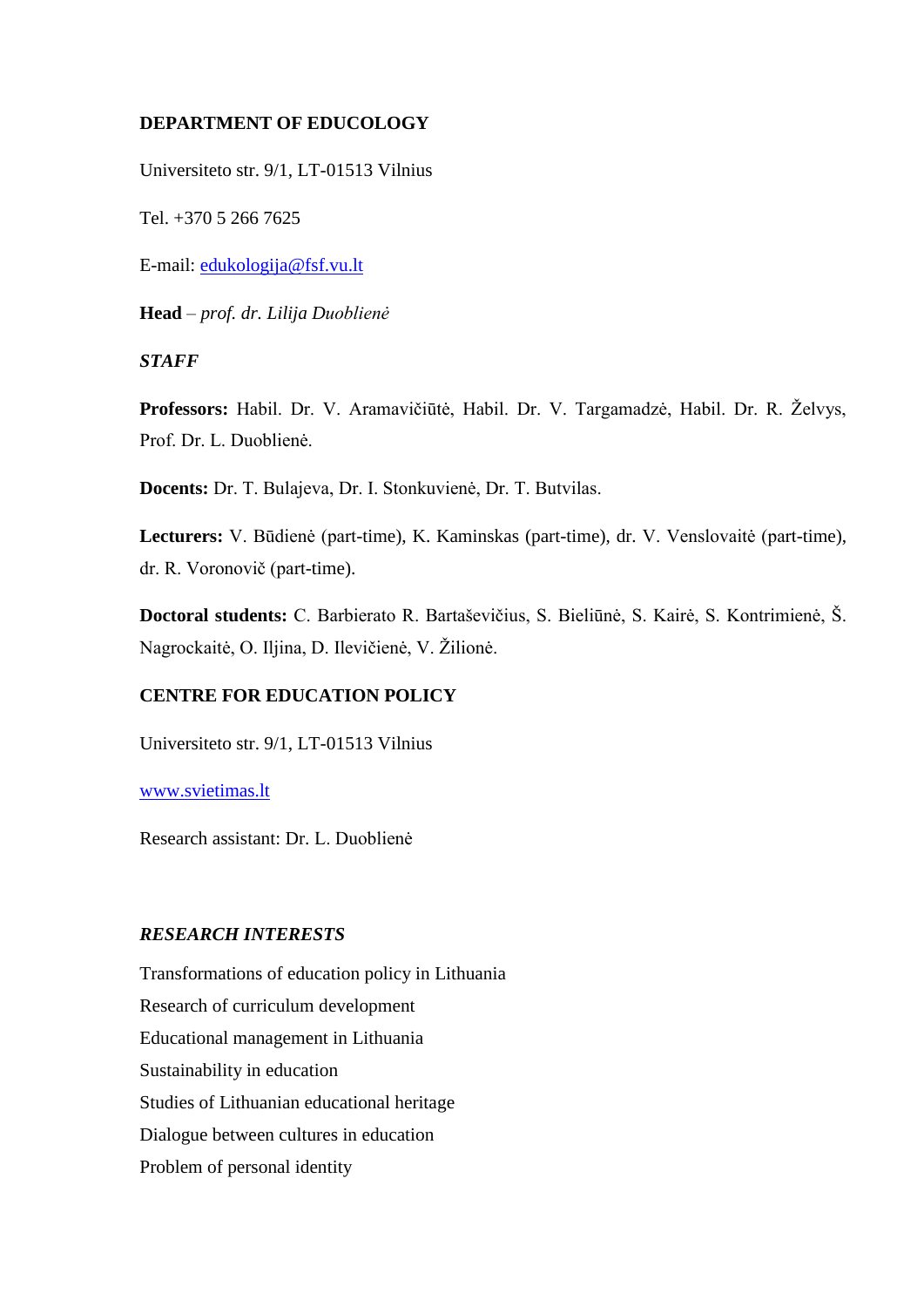Globalization and localization in education Philosophy of education Higher education Child's socialization Gender differences in education and science Education culture

## *RESEARCH PROJECTS CARRIED OUT IN 2013*

#### **Projects Supported by University Budget**

#### *Educational Policy in Lithuania: Coherency Issues within National and Global. 2010-2014.*

The main aim of the research in 2013 was the analysis of changes in Lithuanian education policy and management while implementing the EU and Lithuanian strategic goals. Some data of theoretical and empirical research were presented in the monograph *"Education as Enculturation"* (to be published in December 2013) by Irena Stonkuvienė*.*

In the year of 2013 several research papers written by Tatjana Bulajeva, Lilija Duoblienė, Irena Stonkuvienė, Vilija Targamadzė, Rimantas Želvys and analyzing issues of education policy and culture were published in Lithuanian, foreign and international educational journals. The co-authored book, dedicated to prominent Lithuanian educator Professor Leonas Jovaiša was published.

The staff of the Education Department presented their research findings at different national/ international conferences held in Lithuania and foreign countries (Latvia, Portugal, Sweden). All the international visits were supported by Vilnius University.

Publications:

- 1. Bulajeva, T. Tarptautiškumo politikos iššūkiai Lietuvos aukštajam mokslui: konkurencija vs bendradarbiavimas // Acta Paedagogica Vilnensia, Vilniaus universiteto leidykla 2013, T. 30, p. 104-113.
- 2. Duoblienė, L. Phenomenological versus instructional approach to curriculum formation for sustainable development: a Lithuanian case study // Journal of Education for Sustainable Development, Sage Publications, 2013, Vol. 7, no. 1, p. 39-49.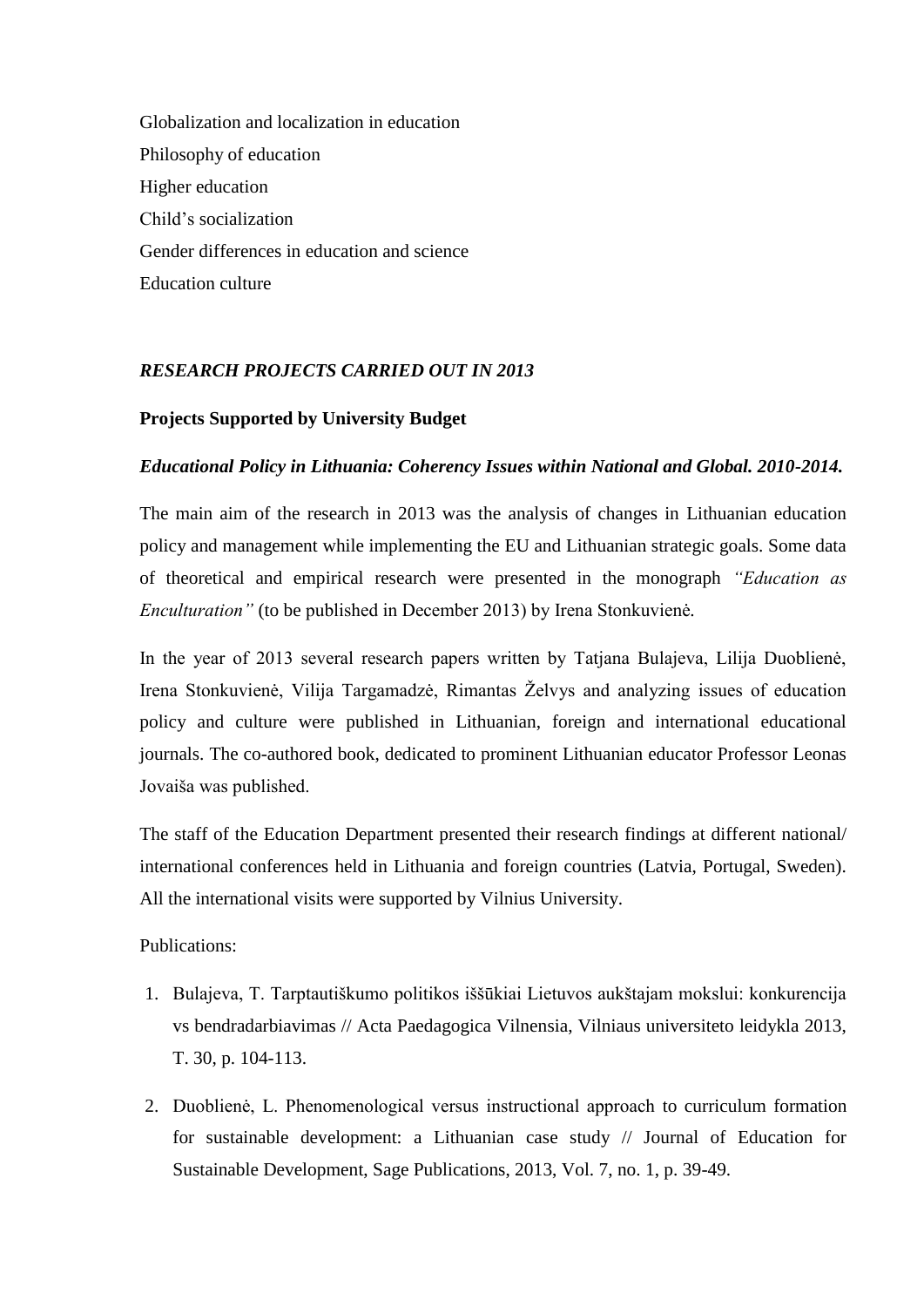3. Stonkuvienė, I. Education in culture and education for culture // Mediterranean Journal of Educational Research, 2013, Issue 14a, p. 315-326.

### **National Research Projects**

**Research and higher education monitoring and analysis centre (MOSTA). The research methodology of higher education studies politics. Exploratory research.** Researcher's team member and Co-autor of the research study "Complex analysis of the change of Lithuania's studies politics 2009-2011" Tatjana Bulajeva.

#### **International Research Projects**

**TEMPUS. "Development and Introduction of Multilingual Teacher Education Programs at Universities of Georgia and Ukraine (DIMTEGU)".** Contract No 530360-TEMPUS-1- 2012-1-GE-TEMPUS-JPCR. The coordinator of the project is Ivane Javakhishvili Tbilisi State University (Georgia). VU – partner (coordinator prof. V. Targamadzė). 2012-2015.

**Children's Rights Erasmus Academic Network.** Application number 527696-LLP-1-2012- 1-DE-ERASMUS-ENW. The coordinator of the project is Freie Universität Berlin, Germany. VU – partner (coordinator assoc. Doc. T. Butvilas). 2012-2015.

### *MAIN R&D&I (RESEARCH, DEVELOPMENT AND INOVATION) PARTNERS*

Bristol University (UK)

Twente University (The Netherlands)

University of Latvia (Latvia)

University of Haifa (Israel)

University of Nottingham (United Kingdom)

#### *OTHER SCIENTIFIC ACTIVITIES*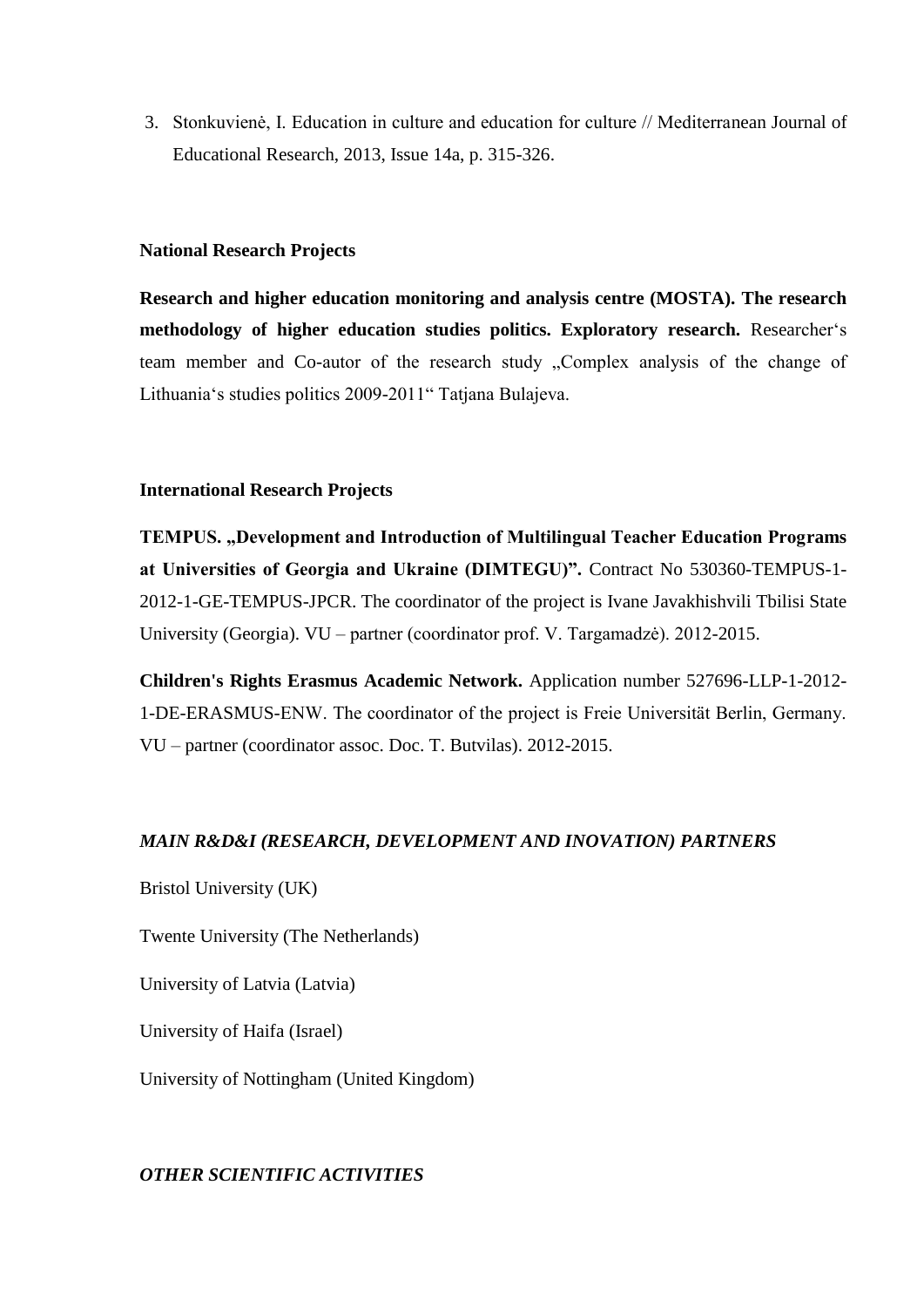## **Prof. V. Aramavičiūtė –**

Member of the Lithuanian Catholic Academy of Science, http:/[/www.lkma.lt/](http://www.lkma.lt/).

# **Doc. T. Bulajeva –**

 Editorial Board Member of the Journal *Acta Paedagogica Vilnensia,*  [http://www.vu.lt/leidyba/lt/mokslo-zurnalai/acta-paedagogica-vilnensia/redakcine-kolegija;](http://www.vu.lt/leidyba/lt/mokslo-zurnalai/acta-paedagogica-vilnensia/redakcine-kolegija)

# **Doc. T. Butvilas –**

 Board Member of National Childhood Researchers Association (Lithuania) http://navatyra.lt/?page\_id=214;

 Full member of International Childhood and Youth Research Network (ICYRNet), Nicosia, Cyprus, http://www.icyrnet.net/index.php?page=individuals.

 Full member of Children Rights Erasmus Academic Network (CREAN), Berlin, Germany.

## **Prof. L. Duoblienė –**

Member of the Lithuanian Association of Philosophy Teachers;

 Deputy Editor-in-chief of the journal *Acta Paedagogica Vilnensia*, [http://www.vu.lt/leidyba/lt/mokslo-zurnalai/acta-paedagogica-vilnensia/redakcine-kolegija.](http://www.vu.lt/leidyba/lt/mokslo-zurnalai/acta-paedagogica-vilnensia/redakcine-kolegija)

- Member of the editorial board of the journal *Religija ir Kultūra* (Religion and Culture);
- Member of VU Philosophy Faculty Board [http://www.fsf.vu.lt/lt/apie-fakulteta/taryba;](http://www.fsf.vu.lt/lt/apie-fakulteta/taryba)
- Member of organizing committee and member of reviewing committee of International Conference EDULEAR2013 (Barselona, 2013)

## **Doc. I. Stonkuvienė –**

 Editor-in-chief of the Journal *Acta Paedagogica Vilnensia*, [http://www.vu.lt/leidyba/lt/mokslo-zurnalai/acta-paedagogica-vilnensia;](http://www.vu.lt/leidyba/lt/mokslo-zurnalai/acta-paedagogica-vilnensia)

 Member of ISCHE (International Standing Conference for the History of Education) http://www.ische.org/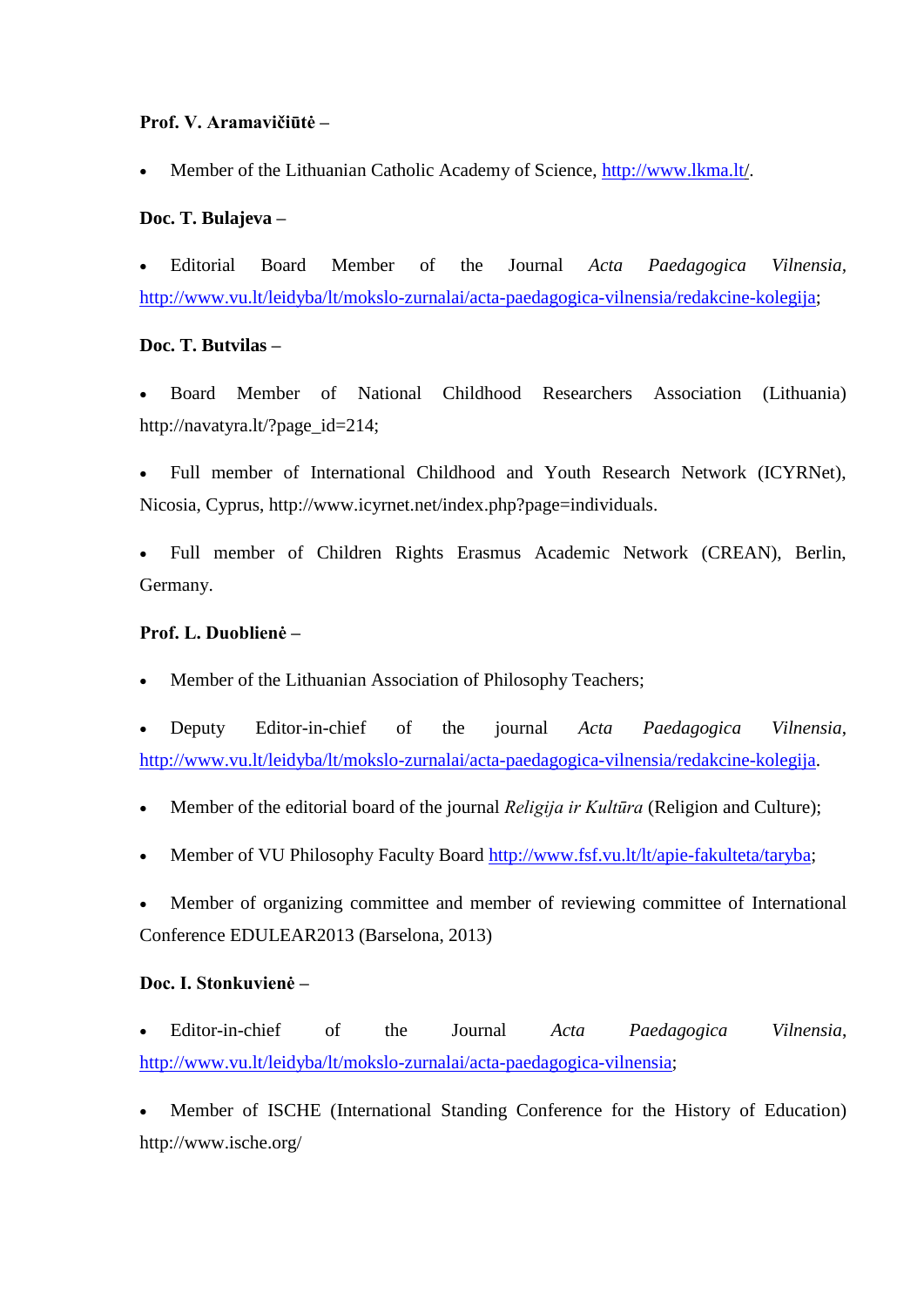Member of the Baltic Association of Educational Historians, http://www.baltichistorians.lu.lv/;

 Editorial Board Member of the Journal *IJGE: International Journal of Global Education*; *http://www.ijge.net/ojs/index.php/ijge/about/editorialTeam.*

 Editorial Board Member of the Journal International Journal of New Trends in Arts, Sports  $\&$  Science Education (IJTASE) [http://www.ijtase.net/ojs/index.php/IJTASE/about/editorialTeam.](http://www.ijtase.net/ojs/index.php/IJTASE/about/editorialTeam)

 Member of organizing committee and member of reviewing committee of International Standing Conference for the History of Education ISCHE 35 - Education and Power: Historical Perspectives. Riga;  $21 - 24082013$ .

### **Prof. V. Targamadzė –**

International PISTA, IMSCI Conferences Reviewer (USA, Florida) since 2006;

 Member of Program Committee of the 10th International Conference on Politics and Information Systems, Technologies and Applications PISTA 2012, USA, Florida);

 Editorial Board Member of journal *Socialinis ugdymas* (Social education) (LEU, SKI) http://www.leidykla.vpu.lt/files/redakcija\_1392-9569.pdf;

 Editorial Board Member of journal *Acta Paedagogica Vilnensia* (VU), http://www.vu.lt/leidyba/lt/mokslo-zurnalai/acta-paedagogica-vilnensia/redakcine-kolegija;

Member of VU Philosophy Faculty Board http://www.fsf.vu.lt/lt/apie-fakulteta/taryba;

# **Prof. R. Želvys –**

 Editorial Board Member of the journal *Acta Paedagogica Vilnensia*, [http://www.vu.lt/leidyba/lt/mokslo-zurnalai/acta-paedagogica-vilnensia;](http://www.vu.lt/leidyba/lt/mokslo-zurnalai/acta-paedagogica-vilnensia)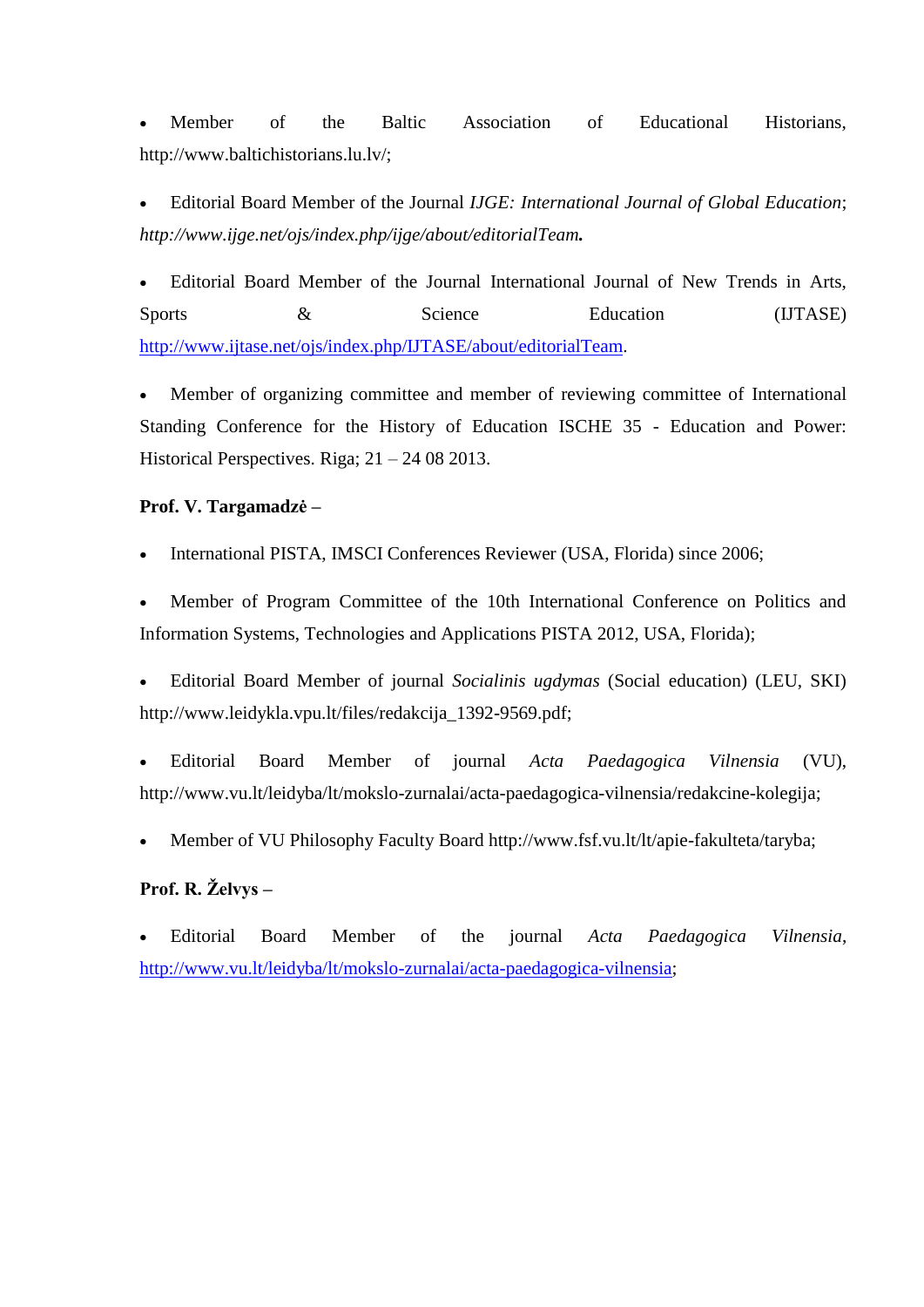### **DEPARTMENT OF PHILOSOPHY**

9/1 Universiteto, LT-01513 Vilnius

Tel. +370 5 266 7617, fax +370 5 266 7600

E-mail: [albinas.plesnys@fsf.vu.lt](mailto:albinas.plesnys@fsf.vu.lt)

**Head** – Prof. dr. *Albinas Plėšnys*

#### *STAFF*

**Professors:** Habil. dr. emeritus E. Nekrašas, dr. A. Plėšnys, Habil. dr. emeritus A. Šliogeris.

**Docents:** dr. M. Gutauskas, dr. L. Jakavonytė, dr. (HP) S. Jankauskas, dr. A. Mickevičius, dr. N. Milerius, dr. K. Sabolius.

**Lecturers:** dr. J. Čiurlionis, V. Gustas, V. Pivorius, dr. M. Stoškus, J. Tuleikytė.

**Doctoral students:** A. Dovydėnas, V. Gustas, A. Kaziliūnaitė, J. Kučinskas, E. Rimkus, J. Tuleikytė, L. Valantiejūtė.

### *RESEARCH INTERESTS*

General trends in the development of philosophy and specific manifestations of these trends at the turn of the Millennia

Changes in the role of philosophy during the transition from the classical to postmodern informational civilization, focusing on the changes in the methods and modes of philosophical reflection

History of positivist philosophy, focusing on relations between positivist and pragmatist philosophy

The problem of value-neutrality of science in philosophy of science, sociology of science and analytical metaethics

The fundamental structure of Western metaphysics

Historical change of the fundamental structure of Western metaphysics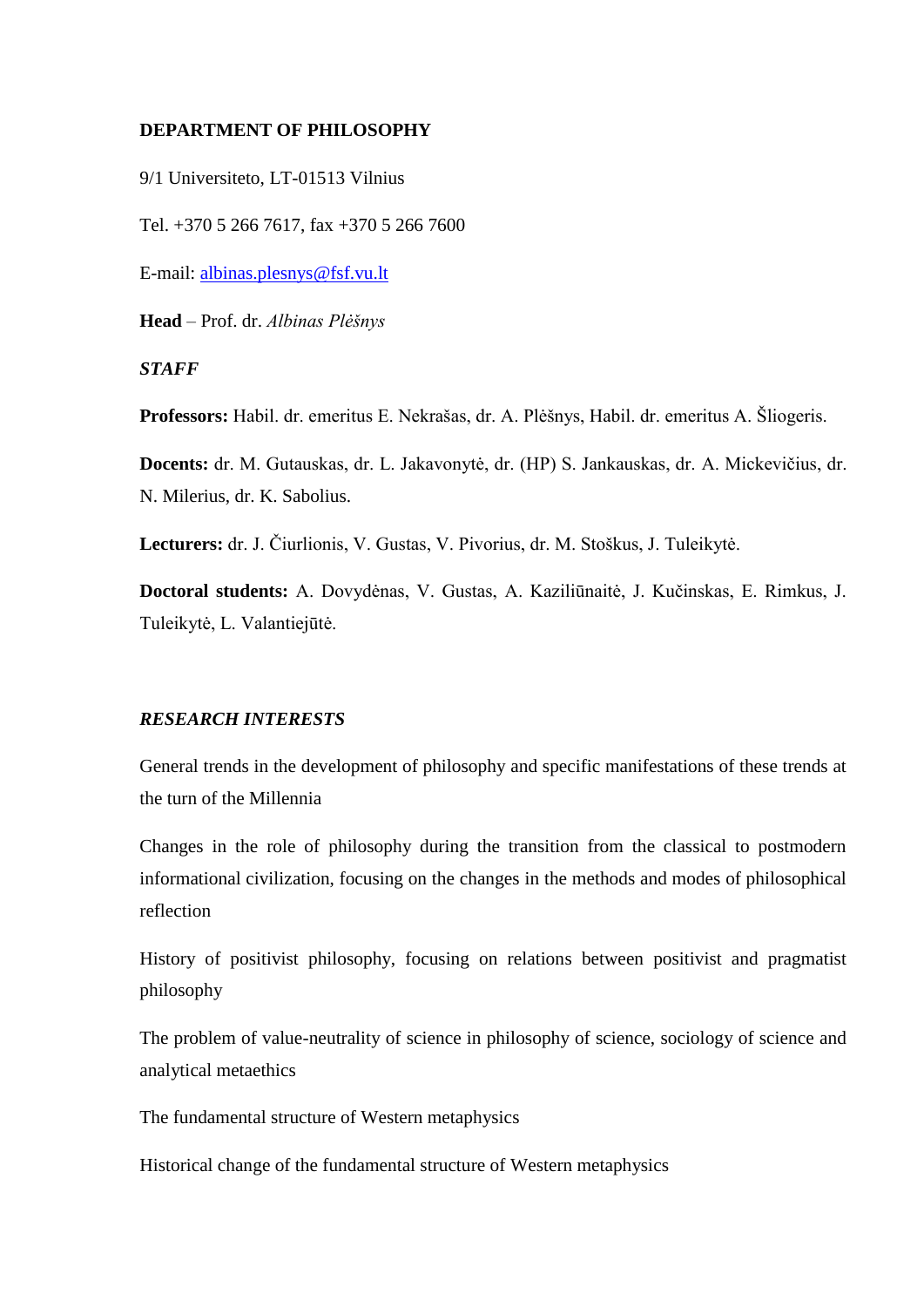The impact of metaphysics on the rise of modern natural science Metaphysical elements in modern science Philosophical reflection of everyday world Philosophy of cinema Practical philosophy with special consideration given to ecological ethics The problem of dialogue in the hermeneutical philosophy The ontology of language Language as fundamental philosophical problem Philosophical poetics in contemporary philosophy Philosophy of Ludwig Wittgenstein The place of philosophy in the process of globalization Methodical problems in the teaching of philosophy at secondary and higher schools Local and global culture Philosophy of Martin Heidegger The place of local cultures in the process of globalization Natural and artificial language

## *RESEARCH PROJECTS CARRIED OUT IN 2013*

## **Projects Supported by University Budget**

**An Analysis of the Impact of Globalization Processes upon Culture.** Prof. A. Šliogeris, Doc. Kęstutis Dubnikas, prof. dr. Plėšnys 2009–2014.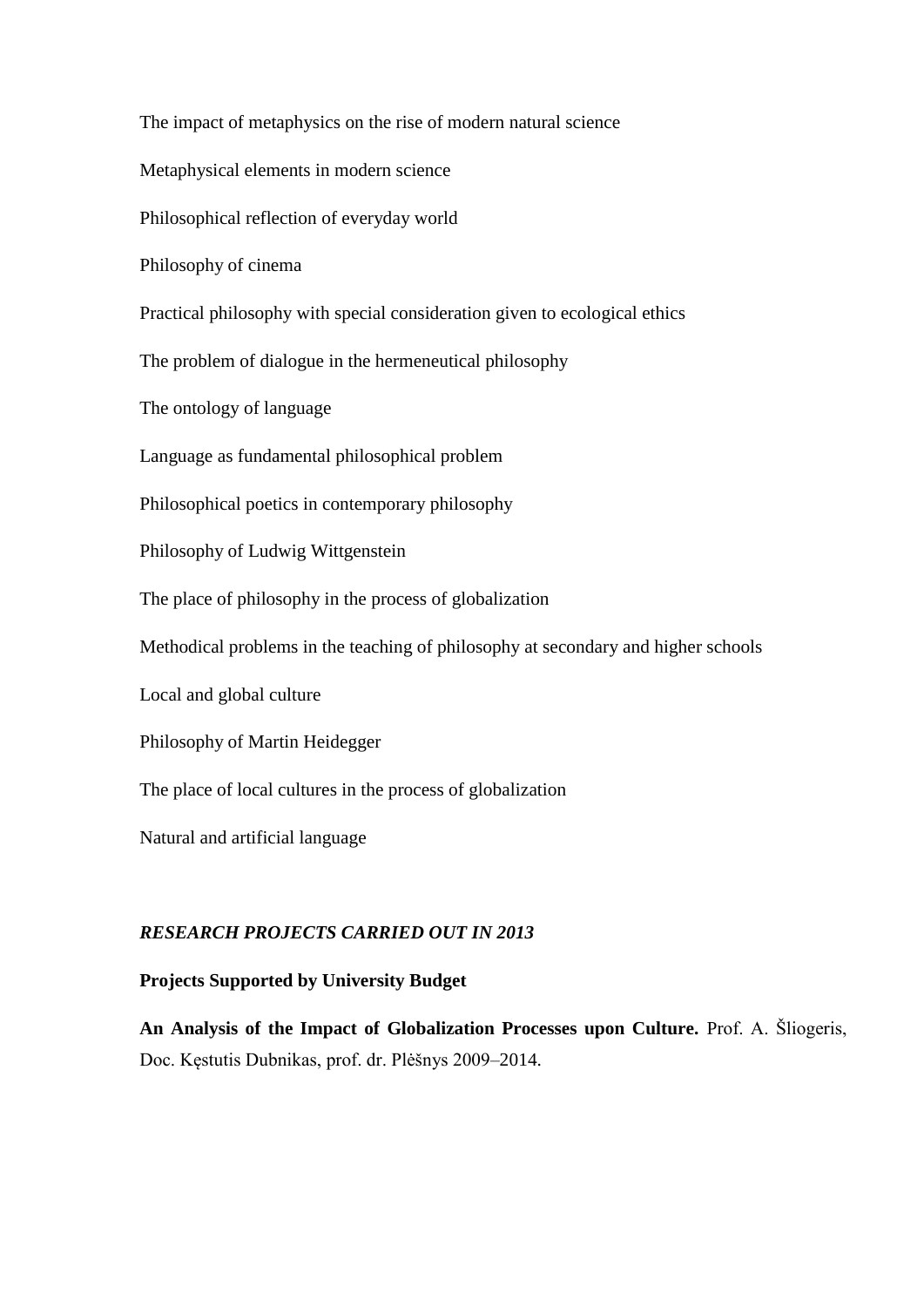The main research titles accomplished in 2013: analysis of commercial and non-commercial apocalypse genre cinema, phenomenological research of imagination, examination the role of cultural industries to produce, classify, and implant dreams.

Publications:

- 1. Milerius, N. 2013 "The Deconstruction of Apocalypse Genre Cinema in Kurosawa's *Rashomon*", in *Problemos*, Issue 83, pp. 145-158.
- 2. Sabolius, K. 2012 "Furiuos Sleep: Imagination and Phenomenology", Vilnius: University of Vilnius, 279 p.
- 3. Sabolius, K. 2013 "Escaping the Dream of the Other", in *Problemos*, Issue 83, pp. 159- 172.

#### **National Research Projects**

*Research Council of Lithuania. Innovative Practices of Imagination: Art and Philosophy. Contract No. MIP-086-2013/LSS-250000-1443. Doc. K. Sabolius. 2013-2014.*

This project aims to analyze the most innovative cases of imagination use developed by worldwide renowned today's artists. The analysis of various artistic activities will provide a background for a new model of imaginative theory and practice. Based on the discoveries of famous artists as well as on current philosophical discourses, the project will develop an original practical methodology, allowing the emancipating cultivation of imagination and the discovery of strategies for fostering creativity.

#### *MAIN R&D&I (RESEARCH, DEVELOPMENT AND INOVATION) PARTNERS*

Novosibirsk Institute of Economics, Psychology and Law (Russia)

European Humanities University, Vilnius

### **OTHER SCIENTIFIC ACTIVITIES**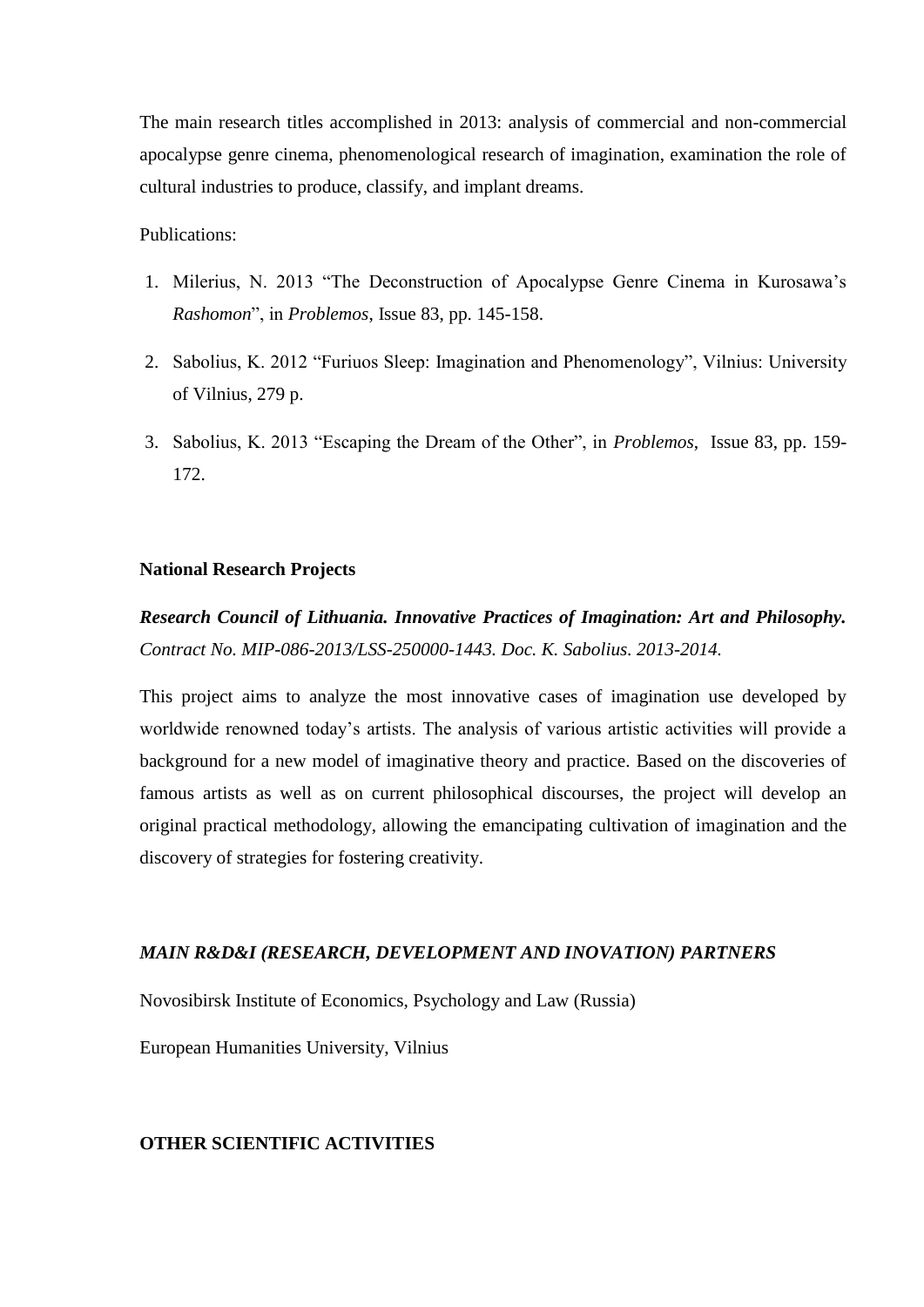## **Doc. M. Gutauskas** –

- Editorial board member of the journal Religija ir kultūra (Religion and Culture);
- Board member of the Lithuanian Association of Phenomenology.

# **Doc. L. Jakavonytė** –

- Board member of the Lithuanian Philosophical Society;
- Editorial board member of the international project The Encyclopaedia of Educational Philosophy and Theory, [http://www.ffst.hr/ENCYCLOPAEDIA/doku.php?id=on\\_encyclopaedia.](http://www.ffst.hr/ENCYCLOPAEDIA/doku.php?id=on_encyclopaedia)

## **Doc. K. Sabolius** –

- Member of the Lithuanian Philosophical Society;
- Member of the Lithuanian Association of Phenomenology.

## **Doc. A. Mickevičius** –

Member of the Lithuanian Philosophical Society.

## **Doc. N. Milerius** –

Board member of the Lithuanian Philosophical Society.

## **Prof. E. Nekrašas** –

- Editorial board member of the journal Problemos (Problems), [http://www.leidykla.vu.lt/index.php?id=39;](http://www.leidykla.vu.lt/index.php?id=39)
- Editorial board member of the journal Politologija (Political Science), *<http://www.leidykla.vu.lt/en/journals/politologija/politologija-2010-vol-4-60/editorial-board/>*);
- Member of the Lithuanian Academy of Sciences, [http://lma.lt/;](http://lma.lt/)
- Chairman of the Lithuanian Philosophical Society.

## **Prof. A. Plėšnys** –

Editorial board member of the journal Soter, [http://biblioteka.vdu.lt/en/sp-soter.htm;](http://biblioteka.vdu.lt/en/sp-soter.htm)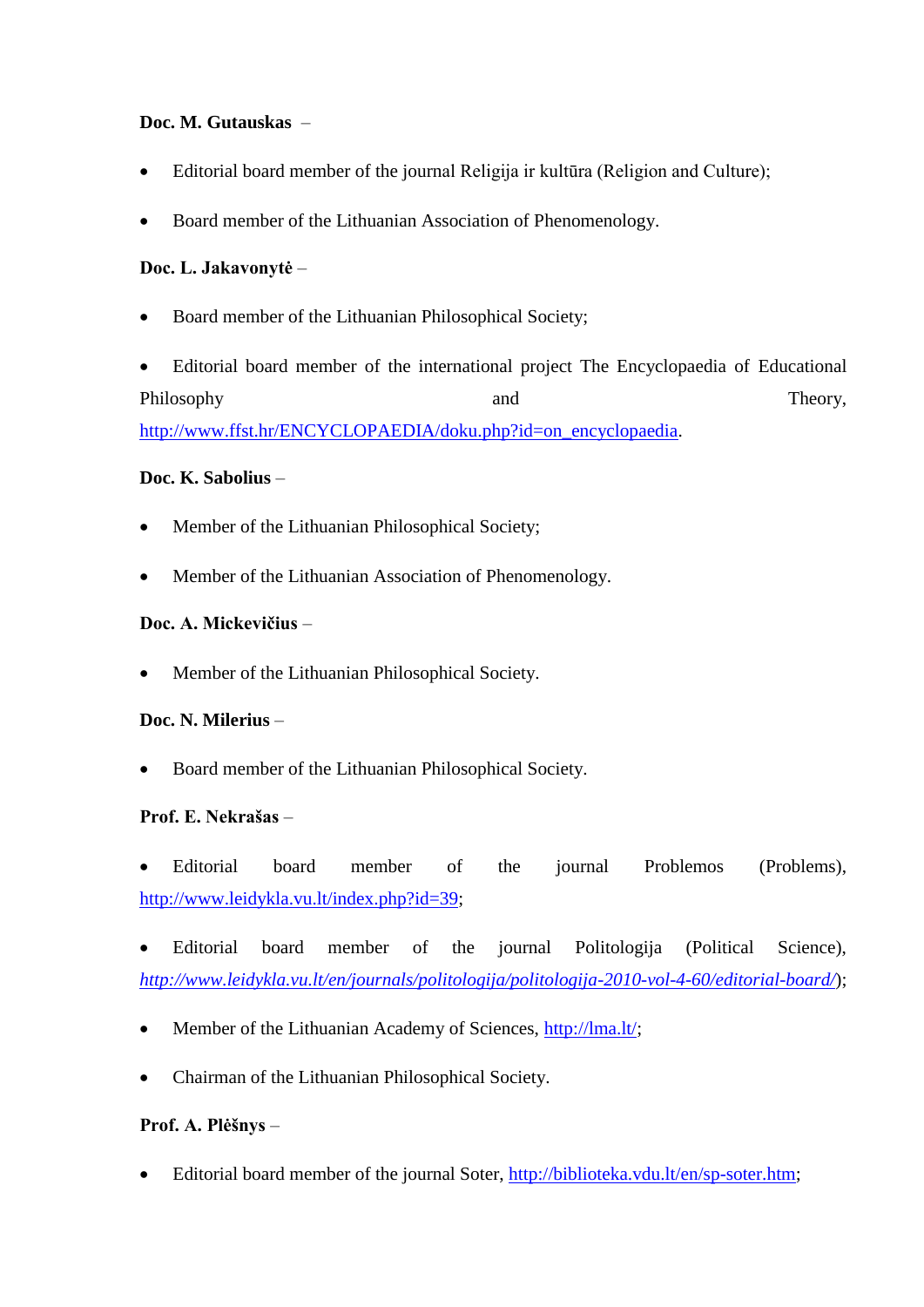• Member of the Lithuanian Catholic Academy of Science, [http://lkma.lt/.](http://lkma.lt/)

# **Prof. A. Šliogeris** –

 Editorial board member of the journal Problemos (Problems), [http://www.leidykla.vu.lt/index.php?id=39;](http://www.leidykla.vu.lt/index.php?id=39)

 Editorial board member of the journal Filosofija. Sociologija (Philosophy. Sociology), [http://www.lmaleidykla.lt/filosofijasociologija/2010/3/;](http://www.lmaleidykla.lt/filosofijasociologija/2010/3/)

Member of the Lithuanian Academy of Sciences, http://lma.lt/.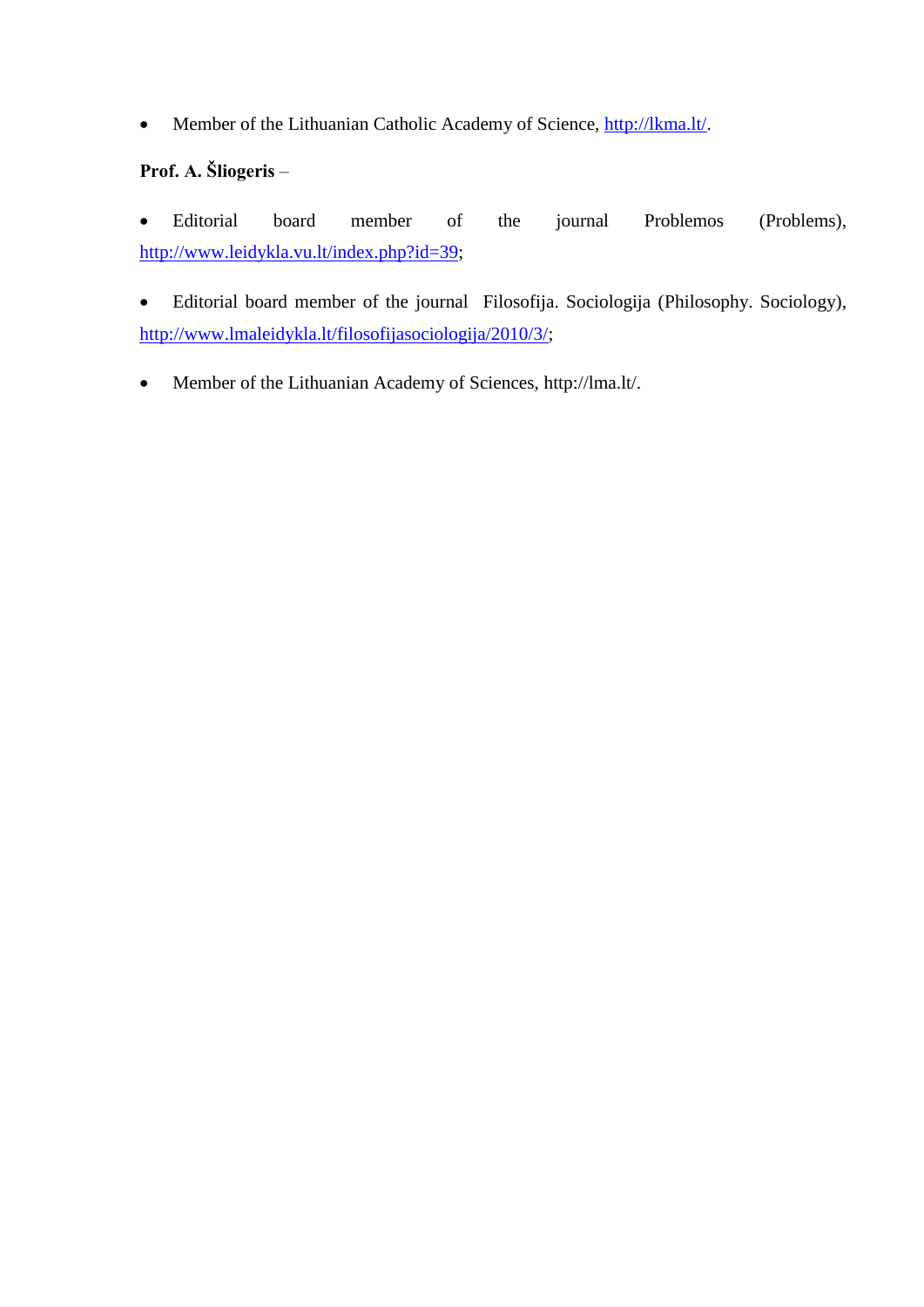## **DEPARTMENT OF LOGIC AND HISTORY OF PHILOSOPHY**

9/1 Universiteto, LT-01513 Vilnius

Tel. +370 5 266 7617

E-mail: [marius.saulauskas@fsf.vu.lt](mailto:marius.saulauskas@fsf.vu.lt)

**Head** – *Prof. Dr. (HP) Marius Povilas Šaulauskas*

### *STAFF*

**Professors:** Dr. (HP) M. P. Šaulauskas, Dr. (HP) A. Jokubaitis (part-time), Dr. (HP) V. Radžvilas (part-time), Habil. Dr. emeritus V. B. Pšibilskis.

**Docents:** Dr. J. Dagys, Dr. K. Dubnikas (part-time), Dr. N. Kardelis, Dr. N. Radavičienė, Dr. L. Šabajevaitė.

**Lecturers:** J. Bujokas, V. Dranseika (part-time), M. Gilaitis, L. Jokubaitis, Dr. K. Kirtiklis (part-time), M. Kubilius, Dr. D. Viliūnas.

**Doctoral students:** J. Bujokas, M. Burnytė, D. Caturianas, M. Gilaitis, L. Jokubaitis, G. Kurlavičiūtė, M. Markuckas, T. N. Mickevičius, V. Petuška, V. Silius, I. Straukaitė, I. Vasilionytė, J. Žalgirytė.

## *RESEARCH INTERESTS*

Philosophy in classical and modern civilizations

Modern – postmodern controversy

Information society studies

Analytical philosophy and hermeneutics

Logic

Postmodern philosophy

Social and political philosophy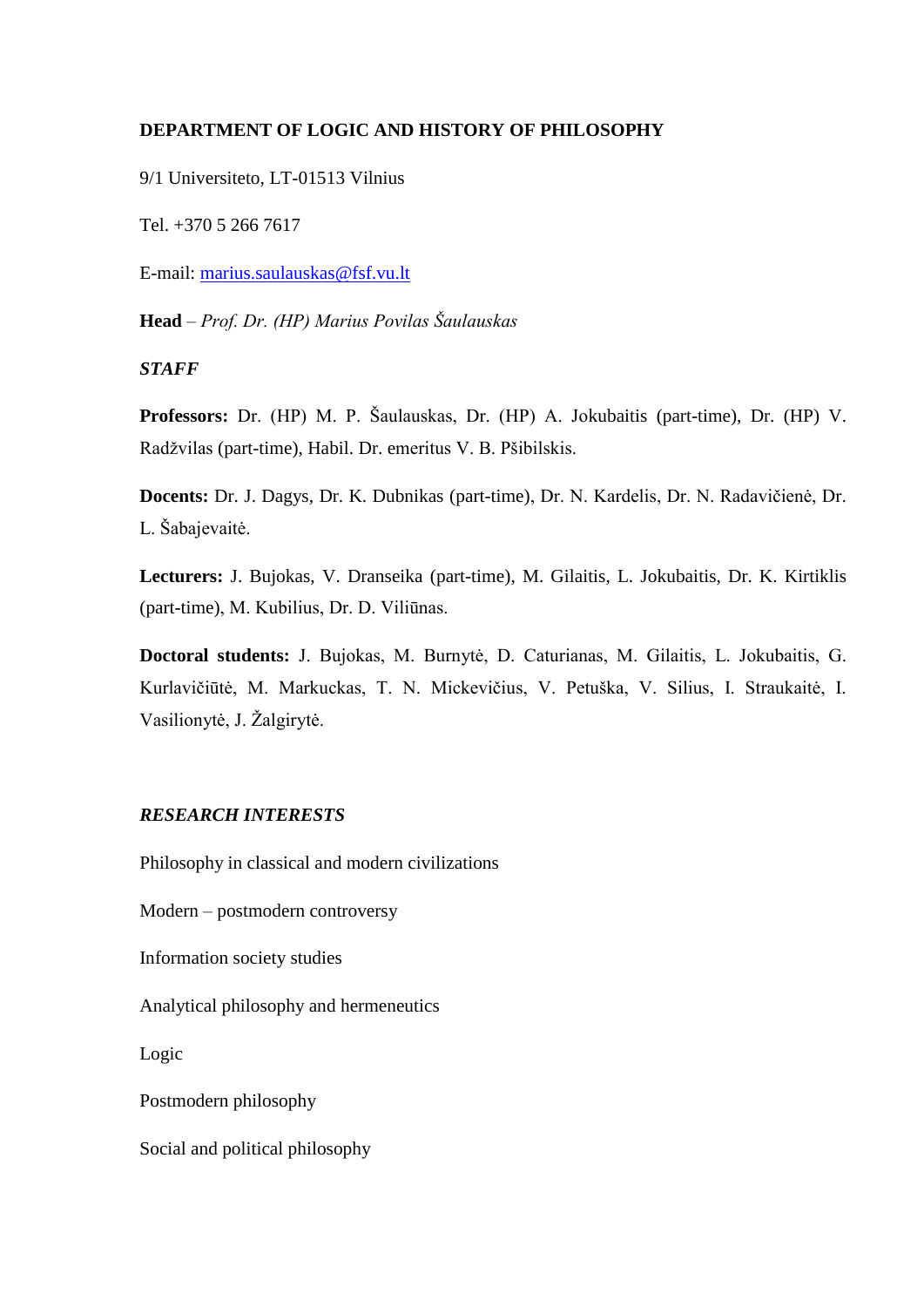Contemporary Christian philosophy

Ethics

Religion studies

### *RESEARCH PROJECTS CARRIED OUT IN 2013*

### **Projects Supported by University Budget**

Methodological Research on the Historical and Contemporary Development of Philosophical Discourse. Prof. M. P. Šaulauskas. 2011–2015.

The main research titles accomplished in 2013: metaphilosophical underpinnings of early modern epistemology and contemporary methodological controversies; recent development and the current stance of Lithuanian philosophy; fundamental issues of contemporary philosophy of mind.

Publications:

- 1. Dagys, J. 2012 *"The Controversy of Psychophysical Reduction and Its Methodological Implications"*, in: Problemos, Issue: Supplement, pp. 22-36.
- 2. Šaulauskas, M. P. 2013 "*Bifurcating Foundationalism of the Philosophical Modernity IN PECTORE: Persistent Lability of the HYPOKEIMENON-ATOMON Jointure"*, in: Problemos, Issue 83, pp. 7-21.
- 3. Kabelka, G. 2013 *"The Post-Soviet Transformation of Lithuanian Philosophy: Trends, Disciplines, Productivity"*, in: Problemos, Issue 83, pp. 22-34.

### **National Research Projects**

*Research Council of Lithuania. Publication of the Scholarly Philosophical Journal Problemos. Contract No. LIT-7-44/LSS-250000-432. Doc. N. Radavičienė. 2013-2015.*

Project results  $2013 - 2$  vol, 170 copies  $(83, 84, -33, 3)$  author sheets) published. Journal included in DBs: Arts and Humanities Citation Index (Web of Science, Thomson Reuters list),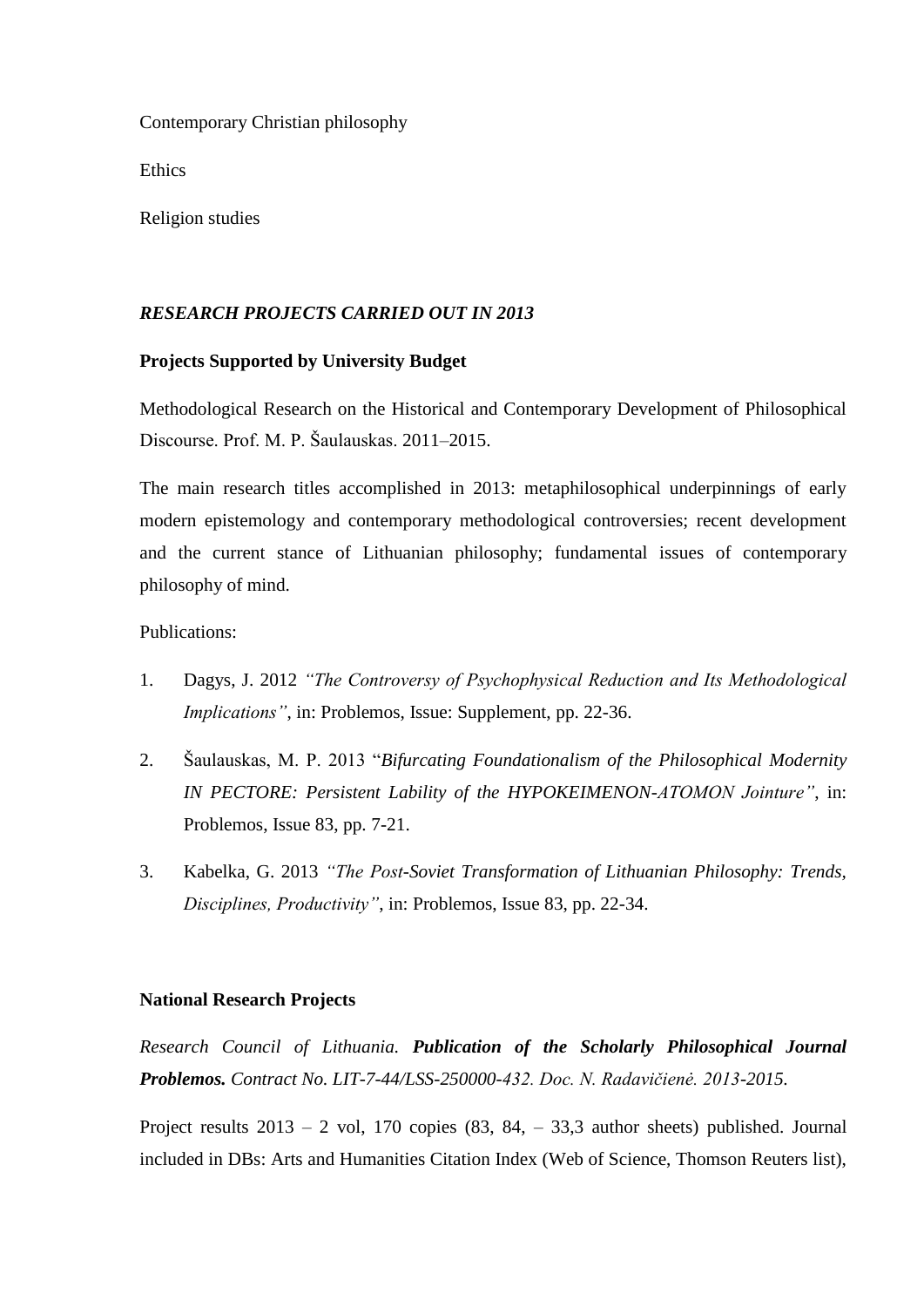Central & Eastern European Academic Source, Humanities International Complete, Humanities International Index (EBSCO list), The Philosopher's Index (OCLC list), CEEOL.

*Research Council of Lithuania (the project is funded by The National Lithuanian studies development programme for 2009-2015). Translation of Classical Works in Philosophy into Lithuanian: Student Workshop. Contract No. LIT-6-16/LSS-250000-154. Lect. dr. K. Kirtiklis, lect. V. Dranseika. 2013-2015.*

The workshop is run by young philosophers experienced in translation, a professional translator, and subject consultants who read lectures and provide help in solving practical problems of translation. In the year 2013 the excerpts from "Definitiones" by Pseudo-Plato and "A System of synthetic philosophy" by H. Spencer were translated. Translation is forthcoming in Problemos.

# *Research Council of Lithuania. Moral Responsibility: Attribution Practices and Cognitive Models. Contract No. MIP-009/2013/LSS-25000-855. Lect. V. Dranseika. 2013-2014.*

The aim of this project is to construct a cognitive model of folk attributions of moral responsibility on the basis of theoretical and empirical analysis of factors influencing folk practices of attribution of moral responsibility. Empirical studies are being designed at the moment. Results are expected to be published in 2014-2015.

*Research Council of Lithuania. Experimental Philosophy as Empirical Analysis of Folk Conceptual Structures: the Case of 'a person'. Contract No. PRO-08/2012/LSS-250000- 2653. Lect. V. Dranseika. 2012-2013.*

Research idea was to conduct experiments in order to investigate the folk-conceptual structure of 'a person' and related concepts, such as 'agency', 'body', and 'mind'. Six empirical studies were conducted in 2013 on Lithuanian participants and results were submitted to a peerreviewed journal Philosophical Psychology. The manuscript is currently under review: Berniunas R. & Dranseika V. (ms) Folk Concepts of Person and Identity: a Response to Nichols and Bruno.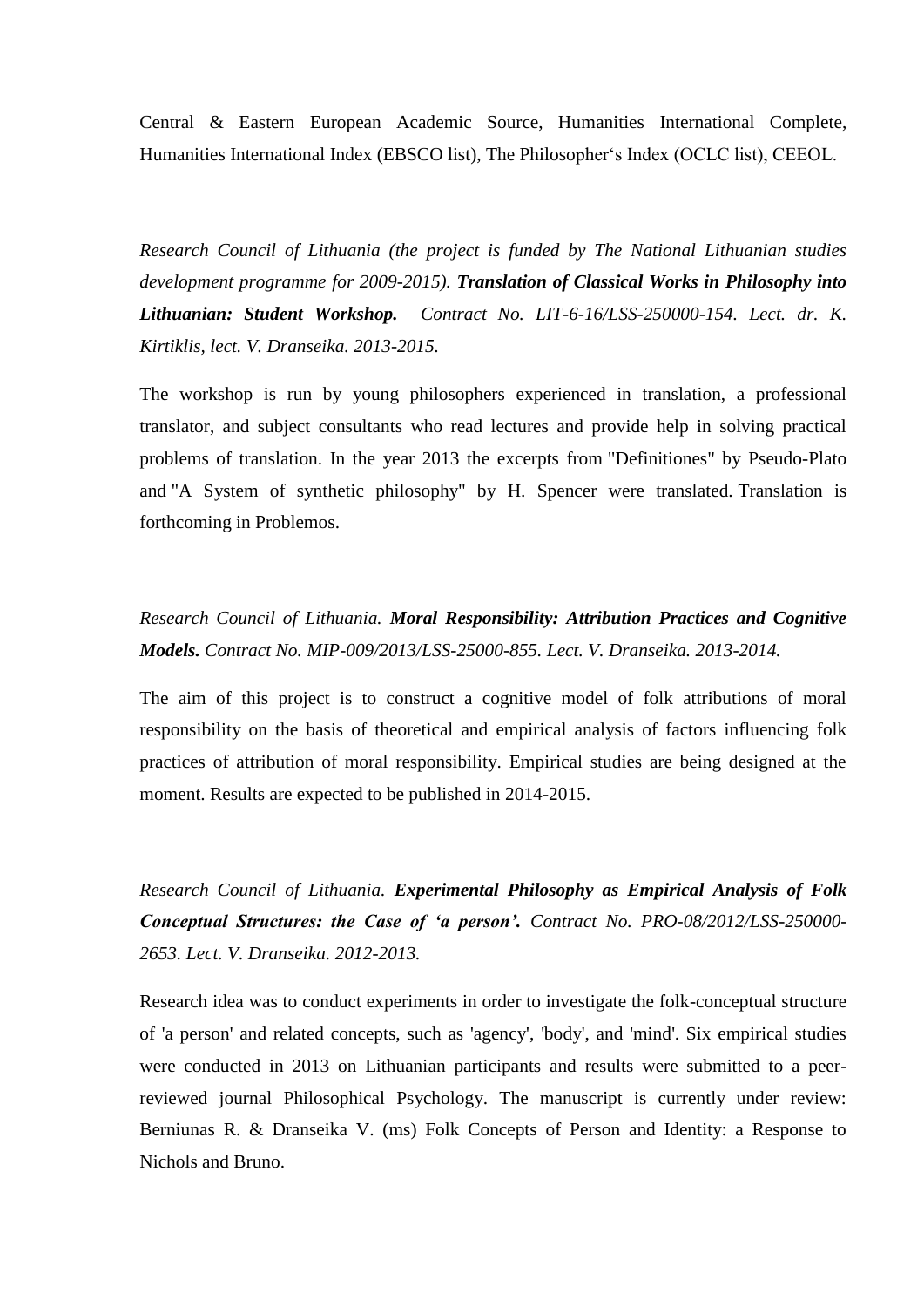### *MAIN R&D&I (RESEARCH, DEVELOPMENT AND INOVATION) PARTNERS*

Institute of Philosophy at the Nikolaus Copernicus University, Torun (Poland)

Jesuit Faculty of Philosophy, Cracow (Poland)

Polish Academy of Art and Sciences (Poland)

Novosibirsk Institute of Economics, Psychology and Law (Russia)

European Humanitarian University, Vilnius

### **OTHER SCIENTIFIC ACTIVITIES**

### **Doc. J. Dagys** –

- Member of the Appeals Committee of the Faculty of Philosophy at Vilnius University;
- Executive secretary of the editorial board of the journal Problemos, [http://www.leidykla.vu.lt/index.php?id=39;](http://www.leidykla.vu.lt/index.php?id=39)
- Member of the board of Lithuanian Philosophical Society.

### **Lect. V. Dranseika** –

- Member of the European Society for Philosophy of Medicine and Healthcare (ESPMH) [http://www.espmh.org/;](http://www.espmh.org/)
- Member of the International Association of Bioethics, [http://bioethics-international.org;](http://bioethics-international.org/)
- Secretary of the Lithuanian Philosophical Society;
- Member of the Lithuanian Society for History and Philosophy of Science, [http://www.bahps.org/contact-information;](http://www.bahps.org/contact-information)

• Network Coordinator of the Nordic Network for Philosophy of Medicine and Healthcare, [http://www.imh.liu.se/avd\\_halsa\\_samhalle/nnpmme/hem?l=en;](http://www.imh.liu.se/avd_halsa_samhalle/nnpmme/hem?l=en)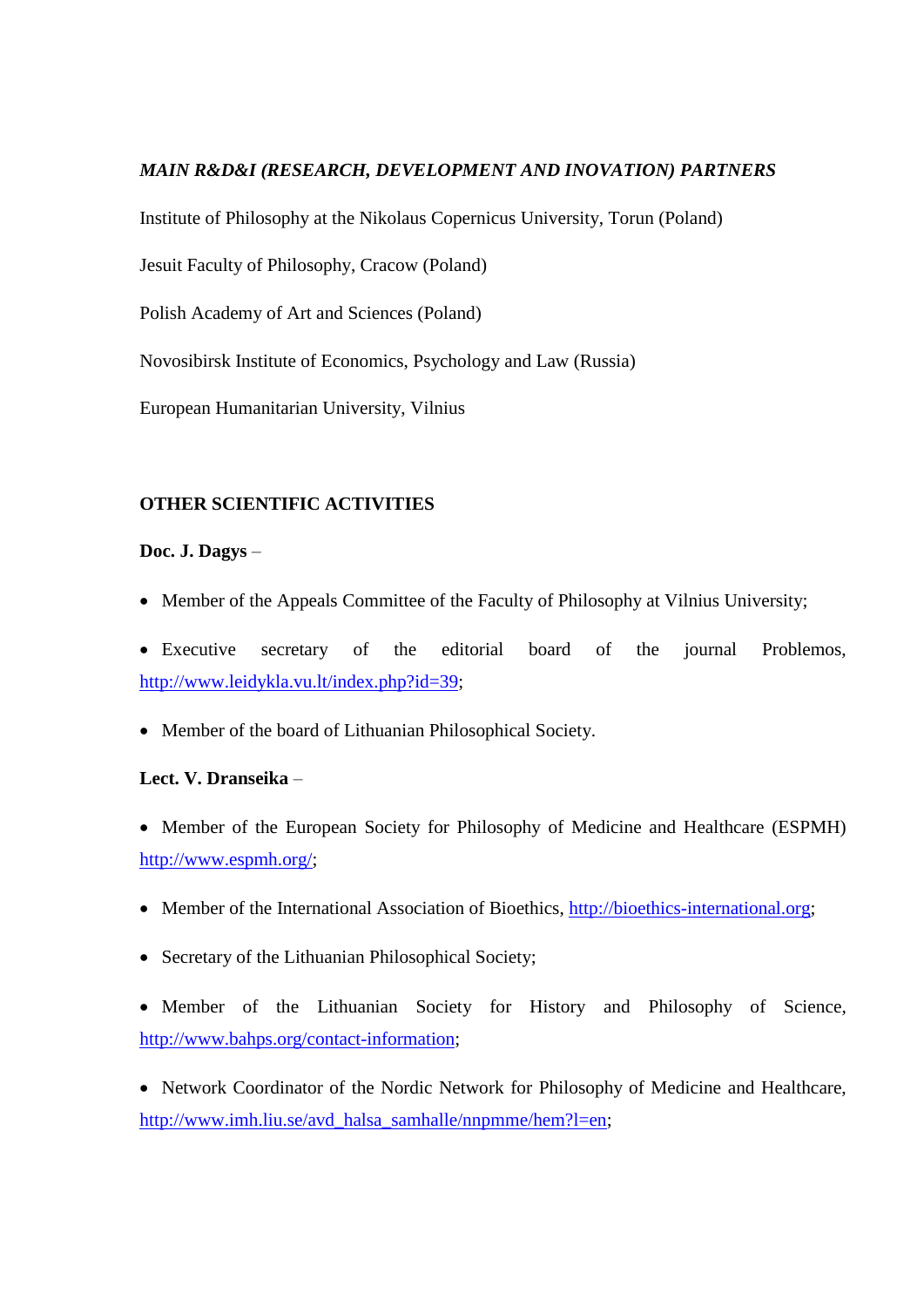Member of the Nordic Network for Philosophy of Medicine and Healthcare, [http://www.imh.liu.se/avd\\_halsa\\_samhalle/nnpmme/hem?l=en;](http://www.imh.liu.se/avd_halsa_samhalle/nnpmme/hem?l=en)

 Network Coordinator of the Research Ethics Network in Central and Eastern Europe, [http://www.researchethicseurope.com/;](http://www.researchethicseurope.com/)

 Member of the Commission of the Seimas of the Republic of Lithuania on Awarding the State Independence Stipend, [http://www3.lrs.lt/pls/inter/w5\\_show?p\\_r=7046&p\\_k=1.](http://www3.lrs.lt/pls/inter/w5_show?p_r=7046&p_k=1)

### **Doc. K. Dubnikas** –

 Expert of the Lithuanian Centre for Quality Assessment in Higher Education, [http://www.skvc.lt.](http://www.skvc.lt/)

### **Doc. N. Kardelis** –

• Vice-President of the Lithuanian Philosophical Society;

#### **Lect. K. Kirtiklis** –

- Member of the Lithuanian Social Science Forum, [http://www.socforumas.lt/?lang=en;](http://www.socforumas.lt/?lang=en)
- Member of the Lithuanian Philosophical Society.

#### **Doc. N. Radavičienė** –

- Editor-in-Chief of the journal Problemos, [http://www.vu.lt/leidyba/lt/mokslo](http://www.vu.lt/leidyba/lt/mokslo-zurnalai/problemos/apie-zurnala)[zurnalai/problemos/apie-zurnala;](http://www.vu.lt/leidyba/lt/mokslo-zurnalai/problemos/apie-zurnala)
- Member of the Academic Commission of Faculty of Philosophy, Vilnius University;
- Member of the Lithuanian Philosophical Society;

 Member of the Centre for Information Society Studies, Vilnius University, [http://www.infovi.vu.lt/;](http://www.infovi.vu.lt/)

- Expert and auditor in the project of Quality Assurance, Vilnius University;
- Member of the project "Internationalization of Sociology and Criminology studies", financed by the Ministry of Education (No. VP1-2.2-ŠMM-07-K-02-053/LSS-250000-2507).

#### **Vytis Silius, doctoral student**–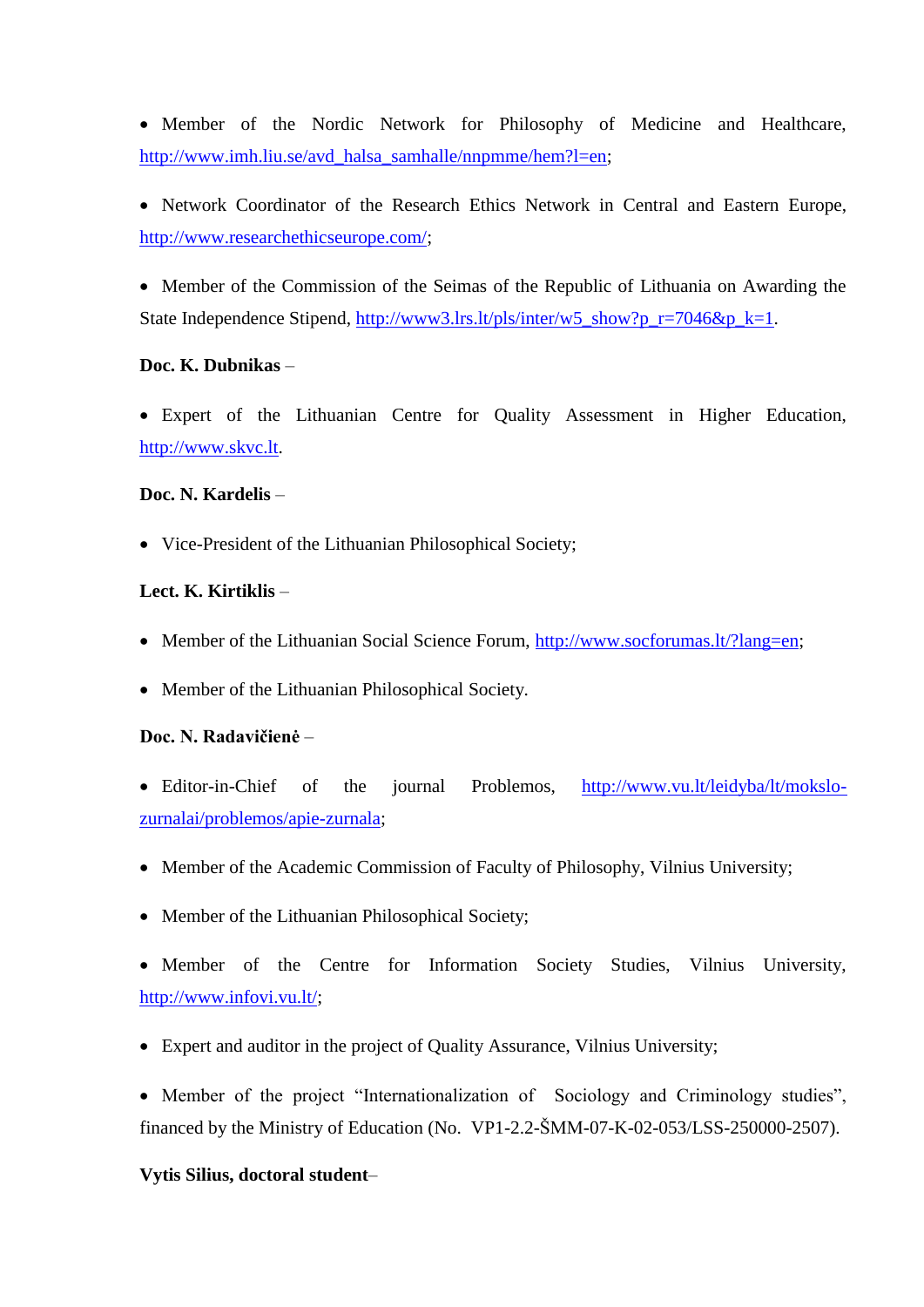- Member of European Association of Chinese Studies, [http://www.chinesestudies.eu/;](http://www.chinesestudies.eu/)
- Member of Baltic Research Centre for East Asian Studies, [http://asiares.lv/people.](http://asiares.lv/people)

# **Prof. M. P. Šaulauskas** –

 Director of the Centre for Information Society Studies, Vilnius University, *<http://www.infovi.vu.lt/mps/index.html>*;

 Editorial board member of the journal Sociologija (Sociology), [http://www.ku.lt/sociologija/;](http://www.ku.lt/sociologija/)

 Editorial board member of the journal Informacijos mokslai (Information Sciences), [http://www.leidykla.vu.lt/mokslo-darbai/informacijos-mokslai/;](http://www.leidykla.vu.lt/mokslo-darbai/informacijos-mokslai/)

 Editorial board member of the journal Problemos, [http://www.leidykla.vu.lt/index.php?id=39.](http://www.leidykla.vu.lt/index.php?id=39)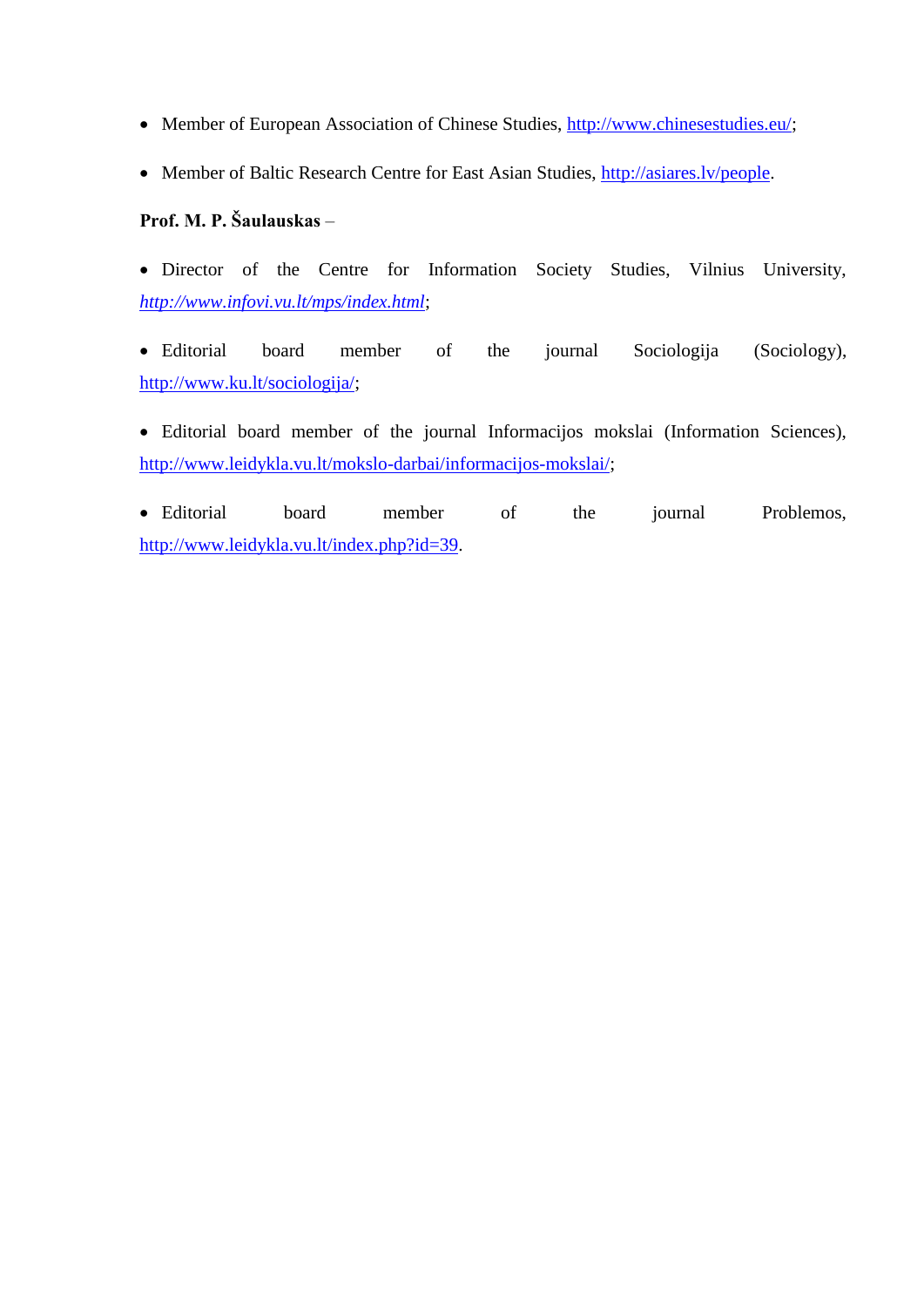### **DEPARTMENT OF CLINICAL AND ORGANIZATIONAL PSYCHOLOGY**

9/1 Universiteto, LT-01513 Vilnius

Tel. +370 5 266 7605, fax +370 5 266 7600

E-mail [danute.gailiene@fsf.vu.lt](mailto:danute.gailiene@fsf.vu.lt)

**Head –** *Prof. Habil. Dr. Danutė Gailienė*

#### *STAFF*

**Professors:** Habil. Dr. D. Gailienė, Dr. R. Kočiūnas, Dr. G. Gudaitė.

**Docents:** Dr. D. Bagdžiūnienė, Dr. R. Barkauskienė, Dr. R. Bieliauskaitė, Dr. E. Kazlauskas, Dr. V. Lepeška, Dr. R. Sargautytė.

**Senior assistant:** Dr. J. Lazauskaitė – Zabielskė, Dr. P. Skruibis, Dr. I. Žukauskaitė, Dr. N.Grigutytė, dr. R.Rekašiūtė-Balsienė.

**Doctoral students:** I. Bieliauskienė, I. Dulinskaitė, V. Domanskaitė-Gota, I. Griauslienė, R. Garckija, A. Grušauskaitė, L. Gudaitienė, B. Jakubkaitė, A. Jurgaitytė-Avižinienė, I. Laukienė, V. Klimaitė, J. Lozovska, A. Matulaitė-Horwood, I. Povilaitienė, M. Skerytė-Kazlauskienė, I. Vaskelienė, R. Tomkevičienė, J. Šalaj, M. Tvarijonavičius.

### *RESEARCH INTERESTS*

Investigation of the DSH (deliberate self-harm) and effects of long lasting traumatisation

Research in existential-phenomenological psychology and psychotherapy in cross cultural context

Developmental psychopathology

Work and organizational characteristics as antecedents of employee work motivation, attitudes toward work and organization, citizenship and in role behaviour, job insecurity

### *RESEARCH PROJECTS CARRIED OUT IN 2013*

**Projects Supported by University Budget**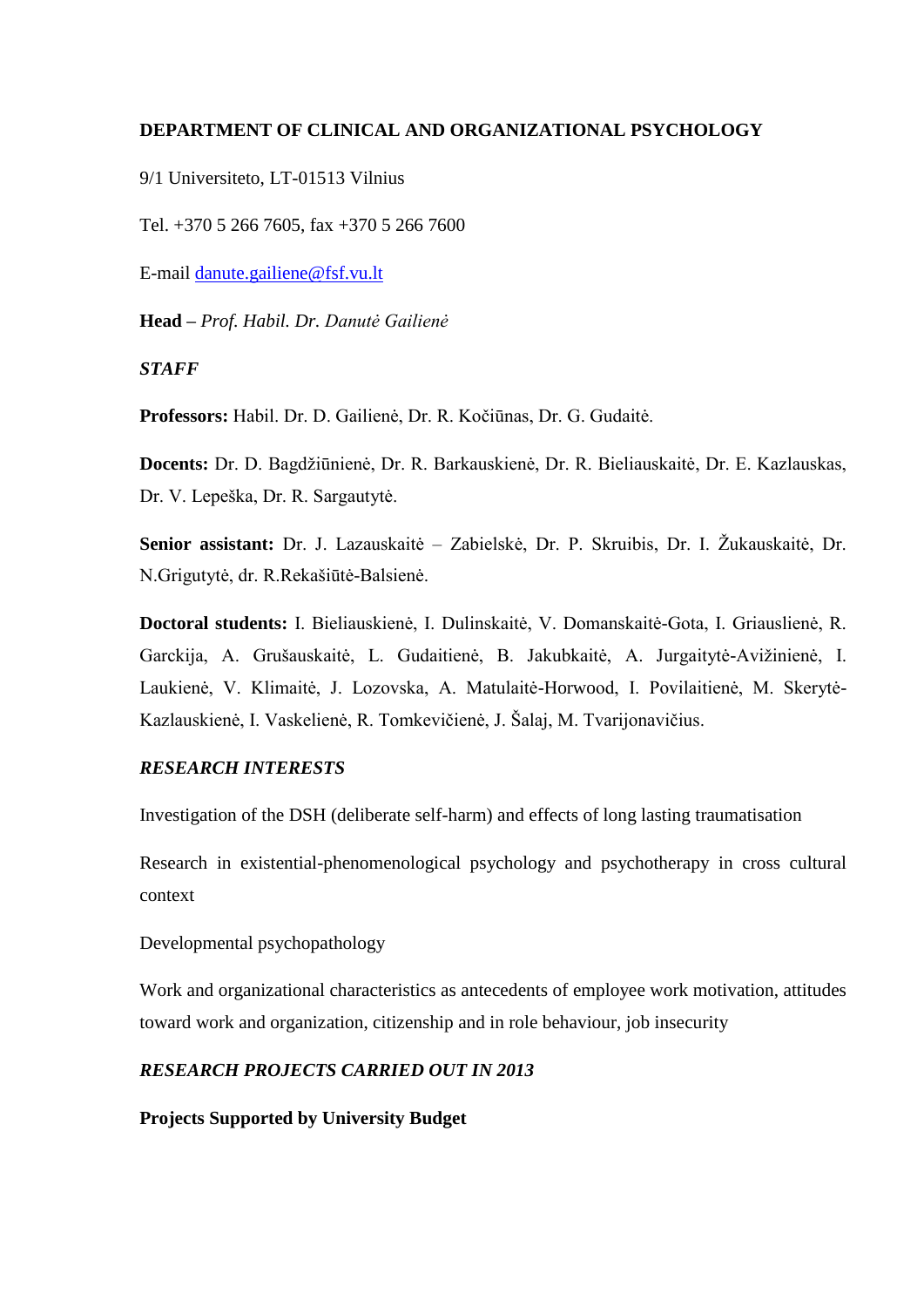# **Psychological disfunction and experience of extreme stress: psychosocial background, psychodinamics and coping.** Prof. D. Gailienė. 2011-2015.

Results of investigation of psychological responses to stressful life situations (e.g., pregnancy, traumatic experience of the family member) were analysed and published. Data on attitudes towards suicide survivals and social support were collected.

#### **Projects, Programmes, Issues Supported by Research Council of Lithuania**

**Organizational Citizenship Behaviour in the Context of Work Motivation in Lithuanian Organizations**. Contract No SIN-05/2012/ LSS-250000-619. Dr. D. Bagdžiūnienė. 2012- 2013.

The aim of the study was to analyse the phenomenon of employee organizational citizenship behaviour in the context of work motivation in Lithuanian organizations. OCB is defined as discretionary behaviour that is neither formally requested nor directly rewarded by formal motivation system but is functional to the operation of an organization. During the year of 2013 the final version of Lithuanian scale of OCB was prepared, the quantitative research model of OCB, its antecedents and consequences at individual, group and organization levels was developed and researech data were gathered in a sample more than 800 employees. A wide variety of results were found during the analysis of research data. For example, job satisfaction, intrinsic work motivation,job demands, burnout, organizational commitment and other characteristics of work and work motivation were related to and predicted OCB. The research findings were disseminated to national and international scientific society, and practitioners as well.

### Publications:

- 1. D.Bagdžiūnienė, I.Urbanavičiūtė, J.Lazauskaitė-Zabielskė. Darbuotojų pilietiškas elgesys organizacijoje: lietuviško klausimyno kai kurios psichometrinės charakteristikos. Psichologija, 2013, t. 47, p.7 – 23.
- 2. D.Bagdžiūnienė, J.Lazauskaitė-Zabielskė , I.Urbanavičiūtė. Attitudes as antecedents of organizational citizenship behaviour of Lithuanian employees. 16th congress of the European Association of Work and Organizational Psychology (EAWOP), May 22nd –  $25<sup>th</sup>$ , 2013, Münster, Germany.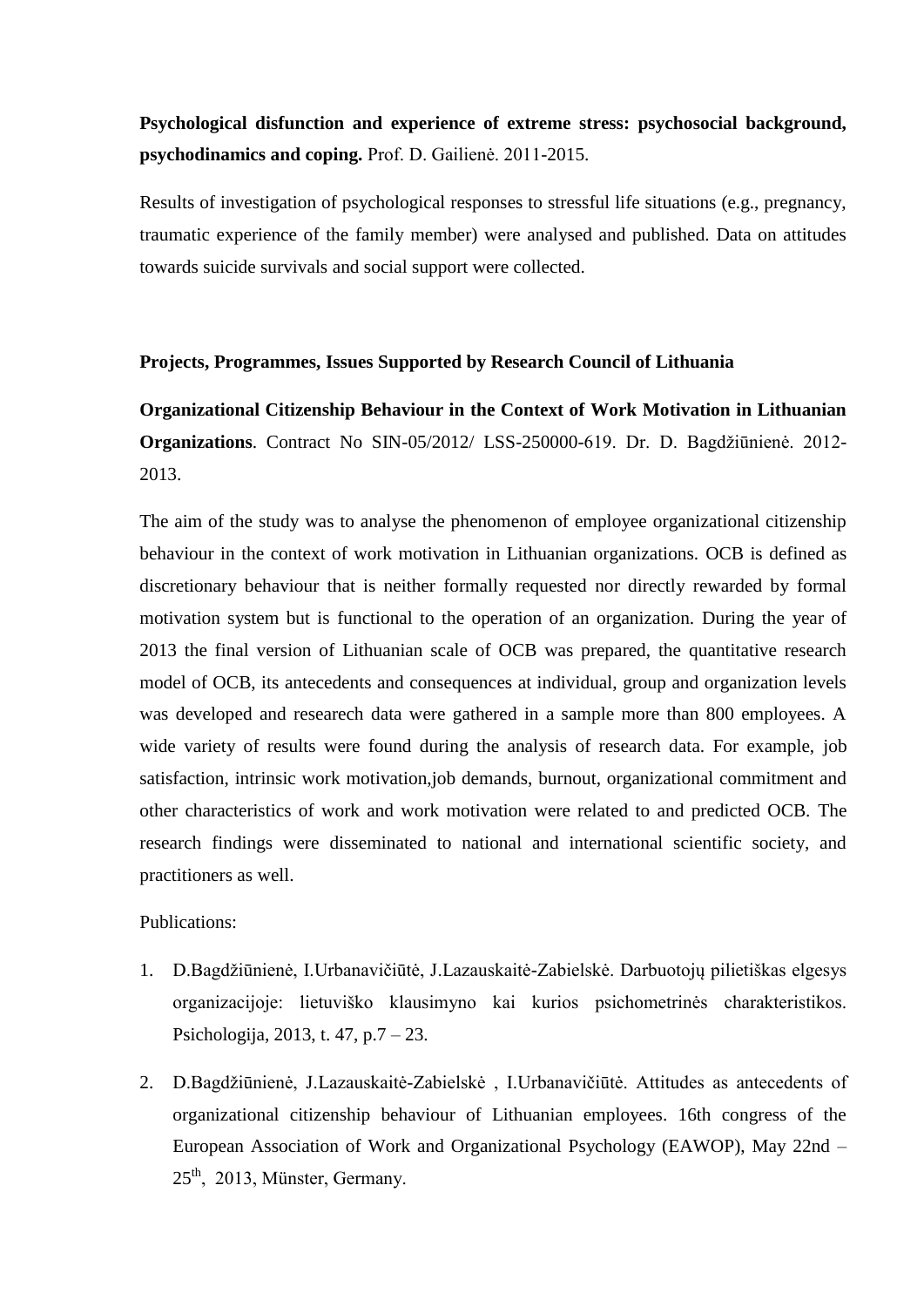3. I. Urbanavičiūtė; D. Bagdžiūnienė; J. Lazauskaitė-Zabielskė. The Relationship Between Organizational Justice and Citizenship Behavior: the Social Identity Perspective; The Role of Job Satisfaction and Burnout in the Relationship Between Work Characteristics and OCB. The 13th European Congress of Psychology, Stockholm, Sweden, 9-13 July, 2013.

**Psychosocial factors of psychological well-being in the context of psychotraumatology**. Contract No SIN-01/2012/ LSS-250000-621. Dr. E. Kazlauskas. 2012-2013.

Instrument measuring psychological well-being and cognitions of social changes were developed. Psychological well-being was significantly correlated with acceptance of social changes, but relationship between well-being and trauma exposure and posttraumatic stress was not significant.

**Psychological Effects and Coping of Extreme Trauma and Social Transformations.** Contract No Nr. VP1-3.1-ŠMM-07-K-02-023/ LSS-250000-2257. Prof. D. Gailienė. 2012- 2015.

Exploratory studies and methodological designs were composed for 3 tasks of the Project - to analyze: 1) factors of traumatic experiences, mental health and coping in different age groups, 2) links between unresolved traumas and suicide risk, 3) traumatic experiences and coping factors of specific social and ethnic groups. Scientists took part in 4 international conferences and made 3 presentations. National conference "Psychological Trauma and Suicidal Behavior in Volatile Society" was organized in March 2013.

**Psychological difficulties Dynamics in childhood: personality traits, attachment and mentalization.** Contract No MIP-016/2012/ LSS-250000-428. Dr. R. Barkauskienė. 2012- 2014.

The aim of the study is to reveal the developmental trajectories of psychological difficulties in childhood as related to child's personality traits and attachment and parental mentalization. The study includes three measurements. In the year of 2013 the second phase of data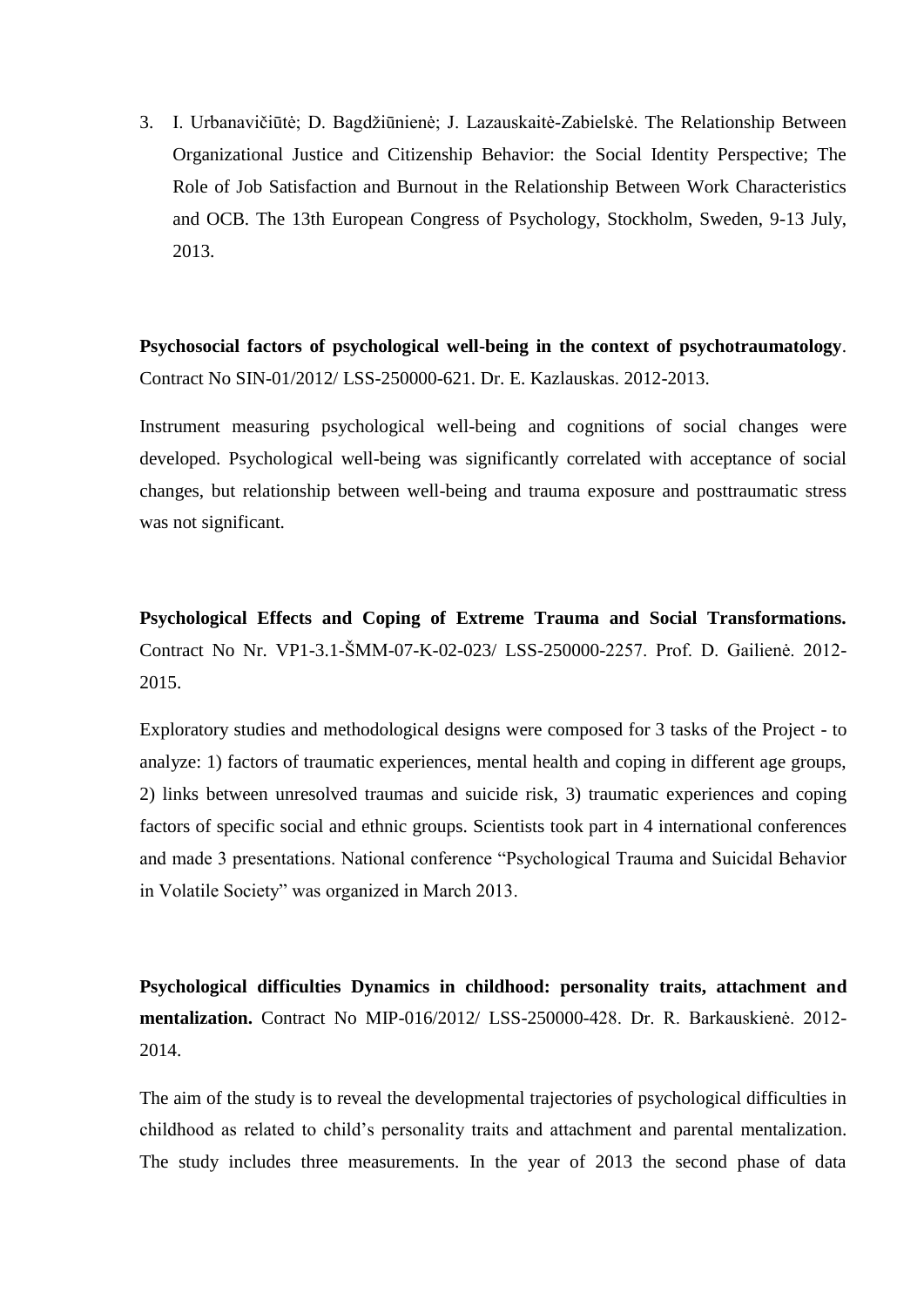collection was completed. The data on child's attachment and parental mentalization are in the coding process. Data analysis from the first measurement was carried out in terms of personality traits dimensions and structure and their link to psychological difficulties levels in diverse groups under study.

#### Publications

- 1. Grauslienė I., Barkauskienė R. Lietuviškosios Hierarchinio vaiko asmenybės aprašo (HiPIC) versijos psichometrinės savybės // Psichologija. 2013, t.47, p. 24-43.
- 2. Grauslienė I., Barkauskienė R. Vaikų, turinčių aktyvumo ir dėmesio sunkumų, asmenybės bruožai: raiška ir prognostinės galimybės // Jaunųjų mokslininkų psichologų darbai. 2013, Nr. 2, p. 108-112.

**Psychological Job Insecurity: Its Dimensions and Individual and Organizational Outcomes.** Contract No MIP-015/2012/ LSS-250000-429. Dr. Dalia Bagdžiūnienė. 2012- 2014.

The main aim of this project is to investigate the phenomenon of psychological job insecurity (a perceived threat of losing one's job and/or certain favourable job features), its main dimensions and outcomes at individual and organizational levels. In 2013, the project activities were focused on the methodological work, pilot survey design, implementation of the pilot survey. Main results: two job insecurity dimensions (qualitative and quantitative job insecurity) were distinguished; job insecurity was found to be related to decreased job satisfaction and organizational commitment; employability, career exploration, and career uncertainty were found to partly play a role in the extent of job insecurity effects. The conceptual model based on pilot study results was updated and the second phase of the study was organized.

### Publications:

1. I.Urbanavičiūtė, D. Bagdžiūnienė, J. Lazauskaitė-Zabielskė. The role of career development factors in job insecurity perceptions. 16th congress of the European Association of Work and Organizational Psychology (EAWOP), May  $22nd - 25<sup>th</sup>$ , 2013, Münster, Germany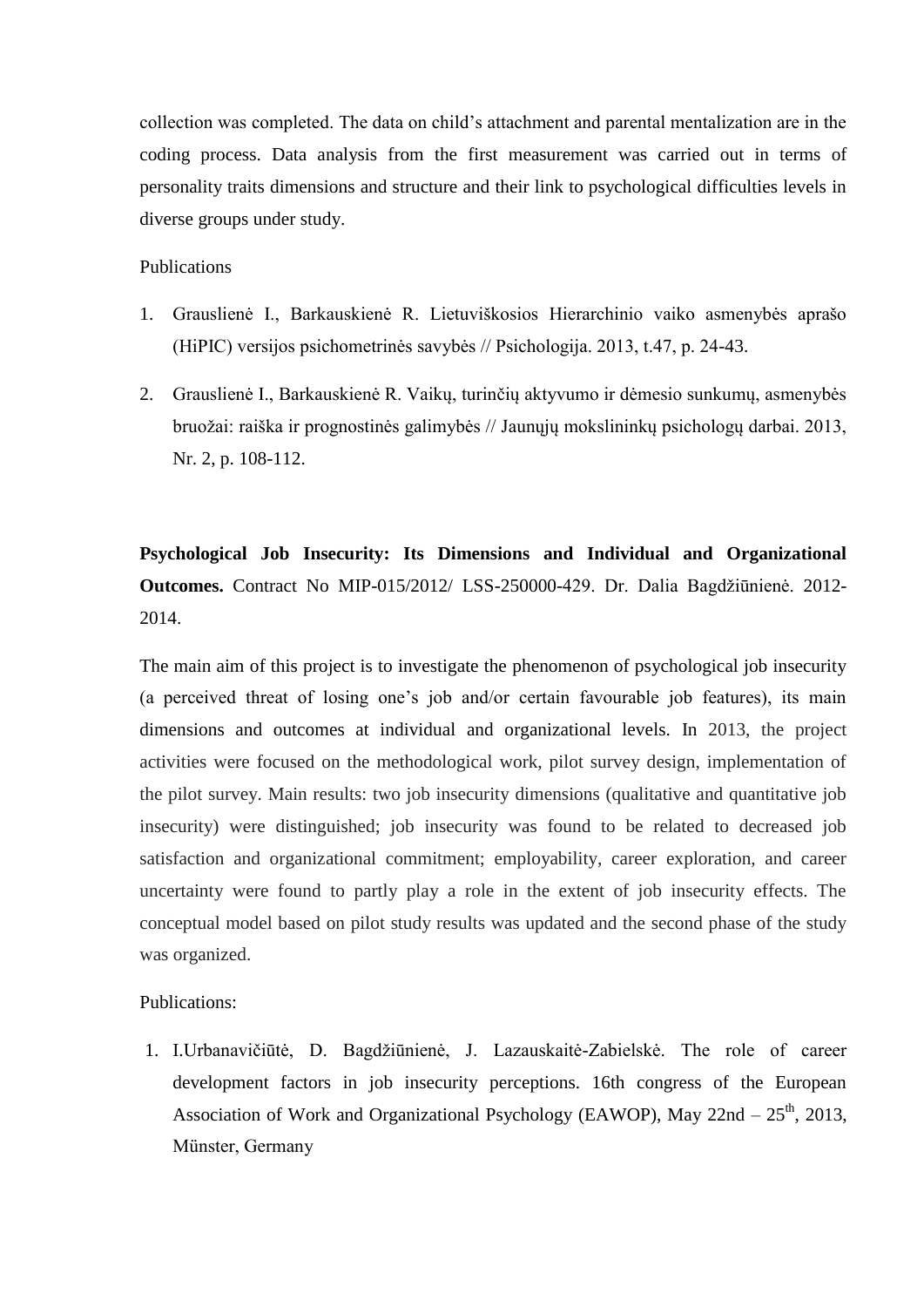2. J.Lazauskaitė-Zabielskė, I.Urbanavičiūtė, D.Bagdžiūnienė. The relationship between job insecurity and employee attitudes: The moderating role of overall justice. 16th congress of the European Association of Work and Organizational Psychology (EAWOP), May 22nd  $-25$ <sup>th</sup>, 2013, Münster, Germany

**Vilnius BEPP efficacy study: comparison with internet-based psychotraumatology program.** Contract No MIP-011/2012/ LSS-250000-425. Dr. E. Kazlauskas. 2012-2014.

Pilot study of Vilnius study on the effectiveness of a Brief Eclectic Psychotherapy for Posttraumatic Stress Disorder (BEPP) was conducted. We found a significant reduction of posttraumatic stress disorder symptoms after the BEPP treatment. Positive effects of BEPP intervention were not only the changes in posttraumatic stress reactions, but also included the increase of subjective well-being, better functioning, and the decline of problems and destructive tendencies. Study results indicated the effectiveness of BEPP treatment for posttraumatic stress disorder in Lithuanian sample.

Publications:

- 1. Kazlauskas E., Mažulytė E., Želvienė P., Dovydaitienė M., Skruibis P. (2013). Trumpalaikės eklektinės potrauminio streso psichoterapijos veiksmingumas: Vilniaus BEPP studijos žvalgomojo tyrimo rezultatai. Sveikatos mokslai, 23 tomas, Nr. 5, p. 23-28, ISSN 1392-6373 print/2335-867X online.
- 2. Kazlauskas E. (2013). Veiksmingi psichologinės pagalbos būdai psichotraumatologijoje. Psichologija. Vilniaus universitetas. Vilnius : Vilniaus universiteto leidykla. ISSN 1392- 0359. 2013, t. 47, p. 102-115.

**Effectiveness in Psychotherapy: Analysis of Personality Change and the Underlying Factors.** Contract No MIP-107/2012/ LSS-250000-2150. Prof. G. Gudaitė. 2012-2014.

100 participants took part in the quantitative research and 38 – in qualitative ones: retrospective research of psychotherapy effectiveness and longitudinal study of psychotherapy process. 5 presentations were made in international conferences and 6 – in national ones. 2 articles were printed: "Aggression in Psychotherapy: Qualitative Analysis of Motivation of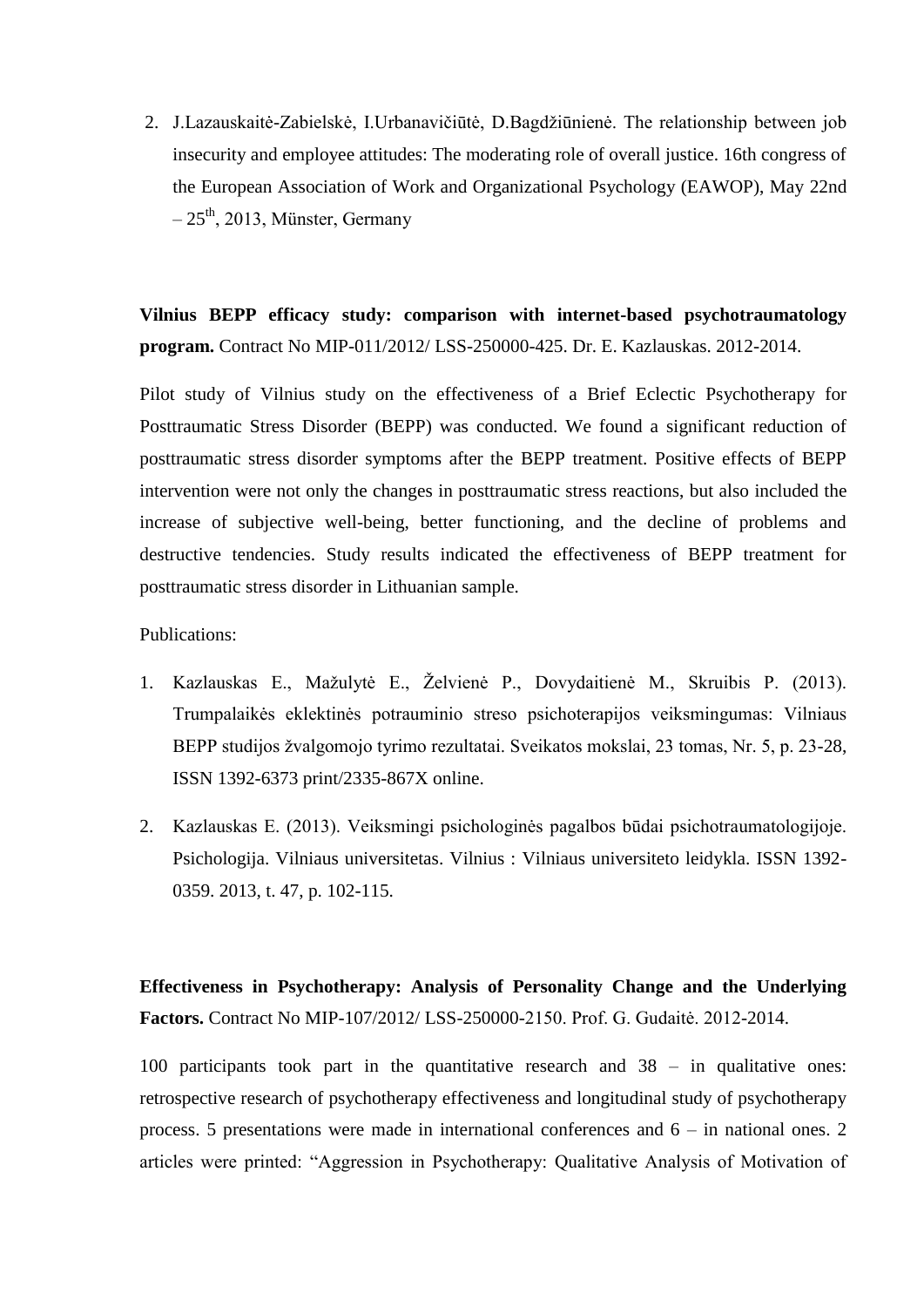Clients' Aggressive Reactions" and "Formation of Therapeutic Alliance in Relation with Clients' Age and Developmental Characteristics"

# *MAIN R&D&I (RESEARCH, DEVELOPMENT AND INOVATION) PARTNERS*

Oslo University (Norway)

Umea University (Sweden)

University of Ljubljana (Slovenia)

University of Trondheim (Norway)

Lithuanian University of Health Sciences (Lithuania)

# *OTHER SCIENTIFIC ACTIVITIES*

# **Prof. D. Gailienė –**

 Consulting Editor of the Journal *Archives of Suicide Research*  http://www.tandfonline.com/action/aboutThisJournal?show=editorialBoard&journalCode=usu i20;

 Associate Editor of the Journal *European Psychologist,* [www.hhpub.com/journals/ep/journals.html;](http://www.hhpub.com/journals/ep/journals.html)

- International Association of Suicide Prevention (IASP),<http://www.iasp.info/>
- Associate Editor of the Journal *Psichologija* (*Psychology)*, [www.leidykla.vu.lt](http://www.leidykla.vu.lt/) ;
- Member of the Lithuanian Committee of Medical Bioethics, [www.bioetika.sam.lt;](http://www.bioetika.sam.lt/)
- Member of International Association of Suicide Prevention (IASP), [www.med.uio.no/iasp/;](http://www.med.uio.no/iasp/)

 Member of Deutsche Gesellschaft für Suizidprophylaxe (DGSP), [www.suizidprophylaxe.de/;](http://www.suizidprophylaxe.de/)

- Member of American Association of Suicidology (AAS); [http://www.suicidology.org/home;](http://www.suicidology.org/home)
- Member of Lithuanian Psychological Association, [http://www.psichologusajunga.lt/;](http://www.psichologusajunga.lt/)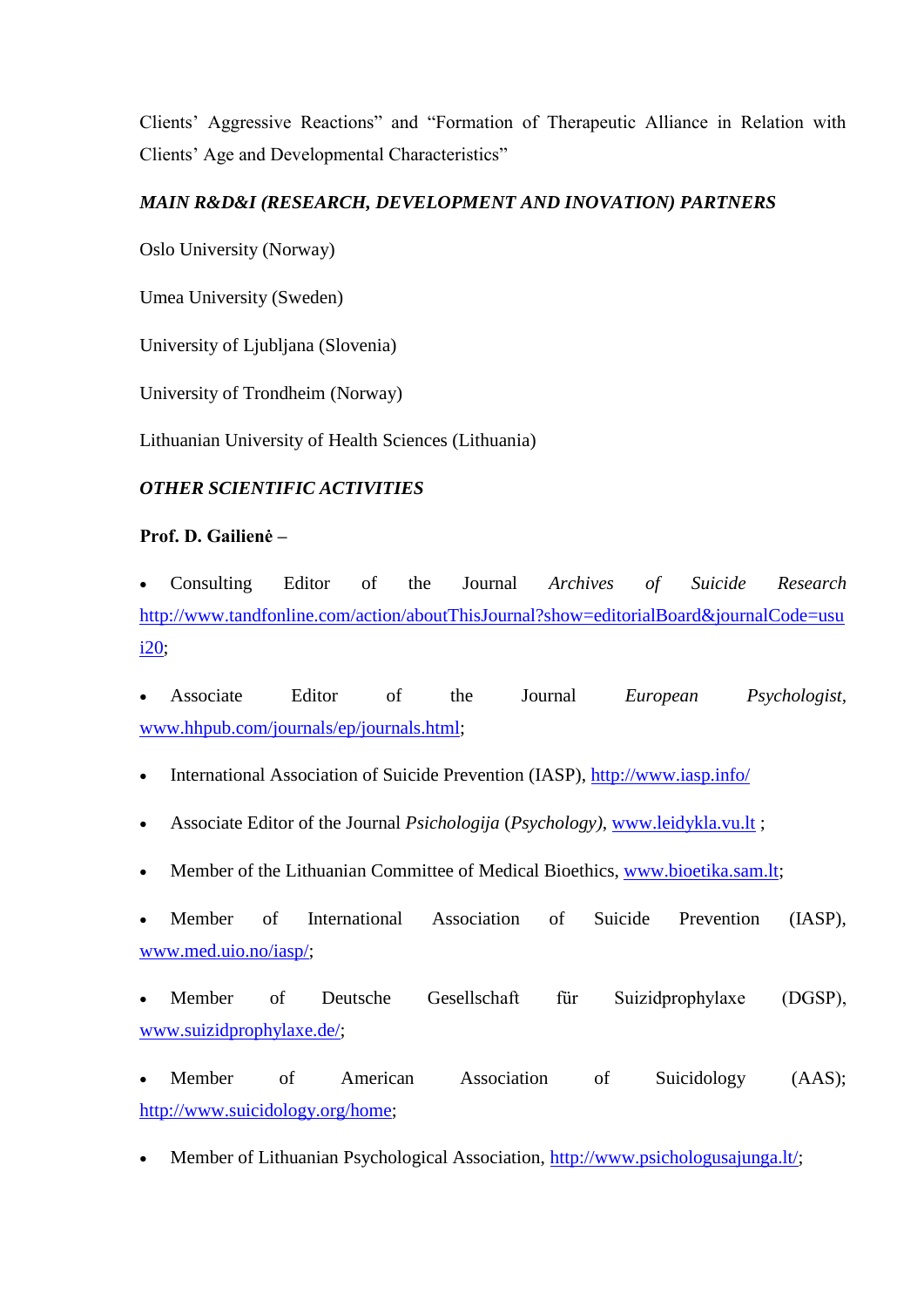• Member of European Society for Traumatic Stress Studies (ESTSS), [www.estss.org.](http://www.estss.org/)

# **Prof. G. Gudaitė –**

- Member of Lithuanian Psychological Association, [http://www.psichologusajunga.lt/;](http://www.psichologusajunga.lt/)
- Individual and Full Member of the International Association of Analytical Psychology, [www.iaap.org/;](http://www.iaap.org/)
- Member of the Lithuanian Association of AP;
- Board Member of the Lithuanian Society of Psychotherapy;
- Board Member of Lithuanian Association of Gestalt Therapy.

# **Prof. R. Kočiūnas –**

- Member of Lithuanian Psychological Association, [http://www.psichologusajunga.lt/;](http://www.psichologusajunga.lt/)
- Member of Society for Existential Analysis (Great Britain); <http://www.existentialanalysis.org.uk/>
- General Secretary of East European Association for Existential Therapy, [www.exist](http://www.exist-assotiation.eu/)[assotiation.eu](http://www.exist-assotiation.eu/) ;
- Editorial Board Member of the Journal *Psichologija (Psychology),* [www.leidykla.vu.lt](http://www.leidykla.vu.lt/) ;

 Editorial Board Member of the *Journal of Baltic Psychology* (Latvia); [http://www.lu.lv/apgads/izdevumi/elektroniskie-izdevumi/zurnali-un-periodiskie](http://www.lu.lv/apgads/izdevumi/elektroniskie-izdevumi/zurnali-un-periodiskie-izdevumi/baltic-journal-of-psychology/)[izdevumi/baltic-journal-of-psychology/](http://www.lu.lv/apgads/izdevumi/elektroniskie-izdevumi/zurnali-un-periodiskie-izdevumi/baltic-journal-of-psychology/)

 Editorial Board Member of the Journal *Existential Analysis* (Great Britain), [www.existentialanalysis.co.uk](http://www.existentialanalysis.co.uk/) ;

- Editorial Board Member of the Journal *Psychotherapy* (Russia);
- Editorial Board Member of the *Journal of Mental Medicine and Ecology* (Russia);

 Editorial Board Member of the International Journal *Existential Tradition: Philosophy, Psychology, Psychotherapy*;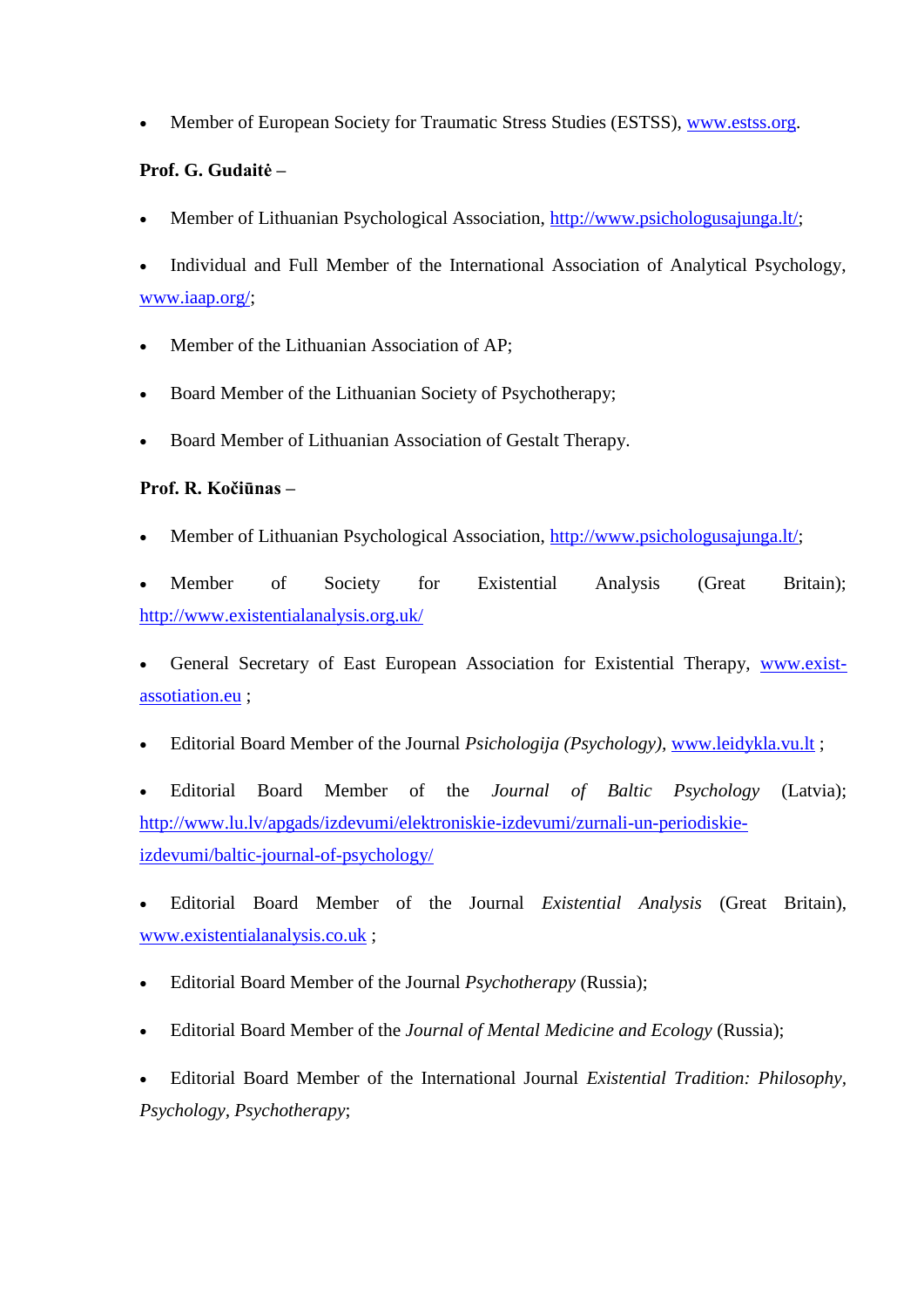Editorial Board Member of the Journal Counselling Psychology and Psychotherapy (Russia);

 Editorial Board Member of the International Journal *Existentia: Psychology and Psychotherapy,* [www.existradi.ru](http://www.existradi.ru/) ;

 Representative from Lithuania in the Psychotherapy Committee of European Federation of Psychological Assotiations; <http://www.efpa.eu/>

## **Doc. R. Bieliauskaitė –**

- Member of the Lithuanian Psychological Association, [http://www.psichologusajunga.lt/;](http://www.psichologusajunga.lt/)
- Member of the Lithuanian Society of Individual Psychology;
- Member of the Board of Experts of the Inspector of Journalists' Ethics.

### **Doc. D. Bagdžiūnienė –**

 Editorial Board of the Journal *Psichologija (Psychology),*  <http://www.vu.lt/leidyba/lt/mokslo-zurnalai/psichologija/> ;

- Member of the European Association of Work and Organizational Psychology, [www.eawop.org;](http://www.eawop.org/)
- Member of the Lithuanian Psychological Association, [http://www.psichologusajunga.lt/.](http://www.psichologusajunga.lt/)

## **Doc. R. Sargautytė –**

- Member of the Lithuanian Pain Society (LSD);
- Member of the International Association for the Study of Pain (IASP), [www.iasp](http://www.iasp-pain.org/defsopen.html/)[pain.org/defsopen.html/;](http://www.iasp-pain.org/defsopen.html/)
- Member of Lithuanian Psychological Association, [http://www.psichologusajunga.lt/;](http://www.psichologusajunga.lt/)
- Member of Steering Committee CEESBM (Central and Eastern Europe Society for Behavioural Medicine (CEESBM);<http://www.ceebm-net.hu/>

## **Doc. E. Kazlauskas –**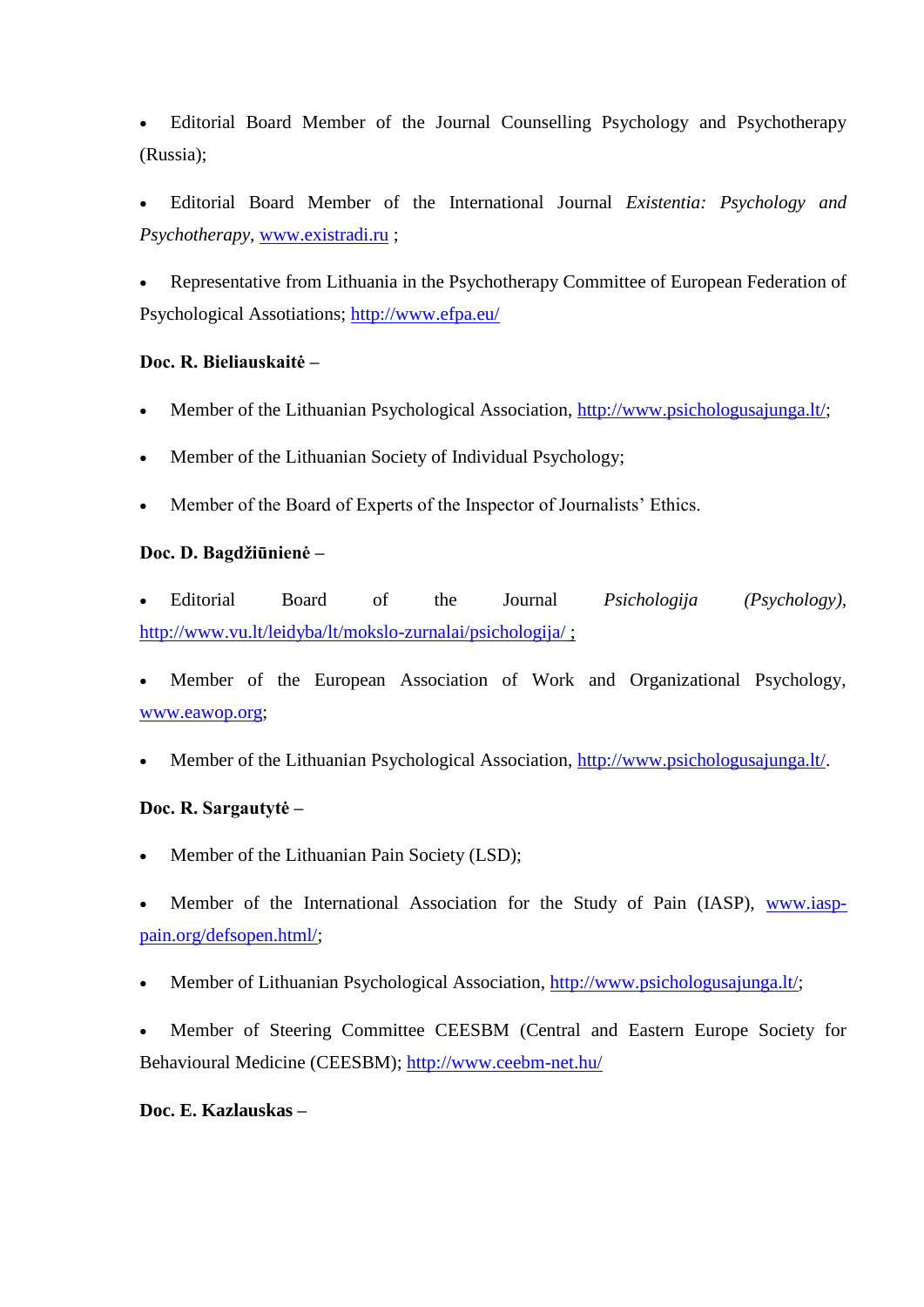Board member of Lithuanian Psychological Association, [http://www.psichologusajunga.lt/;](http://www.psichologusajunga.lt/)

Member of the European Society for Traumatic Stress Studies (ESTSS), [www.estss.org/.](http://www.estss.org/)

## **Doc. R. Barkauskienė –**

- Member of Lithuanian Psychological Association, [http://www.psichologusajunga.lt/;](http://www.psichologusajunga.lt/)
- National Representative at EFPA Standing Committee of Ethics;
- Member of the International Academy for Research in Learning Disabilities, [www.iarld.com;](http://www.iarld.com/)
- Member of International Society for the Study of Behavioral Development, [www.issbd.org;](http://www.issbd.org/)
- Member of Lithuanian Dyslexia Association.
- Representative from Lithuania in the Psychotherapy Committee of European Federation of Psychological Assotiations;<http://www.efpa.eu/>

# **Dr. I. Žukauskaitė –**

Member of the Lithuanian Psychological Association, [http://www.psichologusajunga.lt/.](http://www.psichologusajunga.lt/)

### **Lect. J. Lazauskaitė-Zabielskė –**

- Member of the European Association of Work and Organizational Psychology, [www.eawop.org;](http://www.eawop.org/)
- Board Member of Baltic Area Alliance Board at European Association of Work and Organizational Psychology;
- Member of International Society for Justice Research, [www.isjr.org;](http://www.isjr.org/)
- Member of the Lithuanian Psychological Association, [www.lps.vu.lt/;](http://www.lps.vu.lt/)
- Chair of Organizational Psychology Committee at Lithuanian Psychological Association;
- Member of Lithuanian Society of Young Researchers.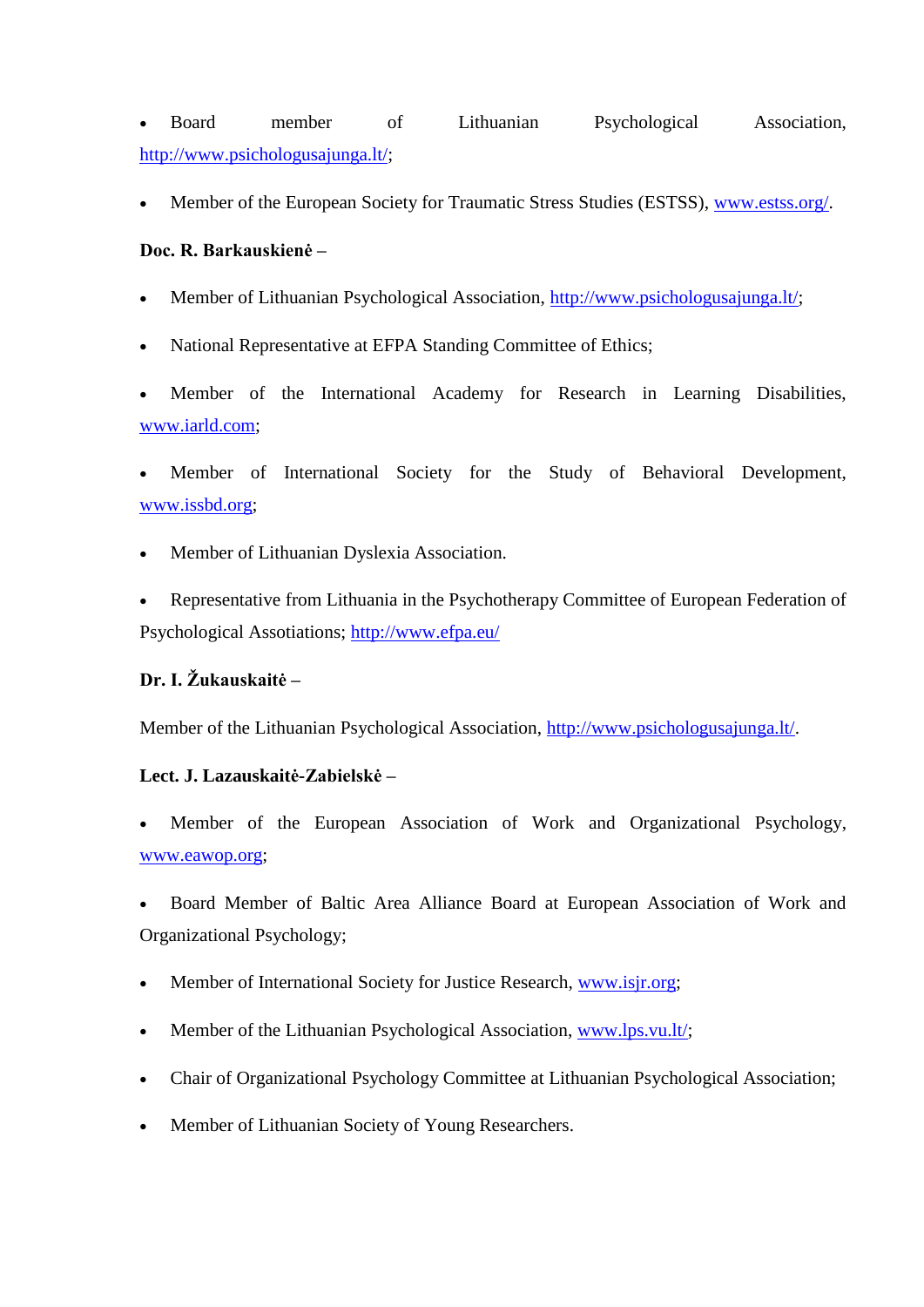### **DEPARTMENT OF SOCIAL WORK**

9/1 Universiteto, LT-01513 Vilnius

Tel. 266 7610,

E-mail: [jolita.kasalyniene@fsf.vu.lt](mailto:jolita.kasalyniene@fsf.vu.lt)

**Head –** Assoc. Prof. Dr. *Jolita Buzaitytė-Kašalynienė*

#### *STAFF*

**Professors:** Dr. (HP) B. Gruževskis (part-time), Dr. (HP) R. Lazutka (part-time), Dr. (HP) L. Žalimienė.

**Docents:** Dr. J. Buzaitytė-Kašalynienė, Dr. V. Gevorgianienė Dr. E. I. Laumenskaitė (parttime), Dr. V. Lepeškienė (part-time), Dr. D. Skučienė, Dr. E. Šumskienė, Dr. B. Švedaitė-Sakalauskė.

**Lecturers:** Dr. E. Dunajevas, Dr. L. Gvaldaitė, Dr. V. Ivaškaitė-Tamošiūnė, V. Jakutienė, Dr. J. Mataitytė-Diržienė, U. L. Orlova (part-time), Dr. D. Petružytė, E. Ruschhoff, L. Šumskaitė, A. Vareikytė.

**Senior assistants:** D. Beliukevičiūtė, T. Kukuraitis, T. Kurapkaitis.

**Doctoral students:** V. Ivaškaitė-Tamošiūnė, T. Jasiukevičiūtė, L. Kotova, S. Krutulienė, D. Mažeikaitė, J. Navickė, L. U. Orlova, A. Tonkūnaitė-Thiemann, S. Šabanovas, L. Šumskaitė.

## *RESEARCH INTERESTS*

Development of social services in Lithuania

Analysis of social policy, social security, pensions

Social support for vulnerable people

Social rehabilitation and integration

Social inclusion

Community development and empowerment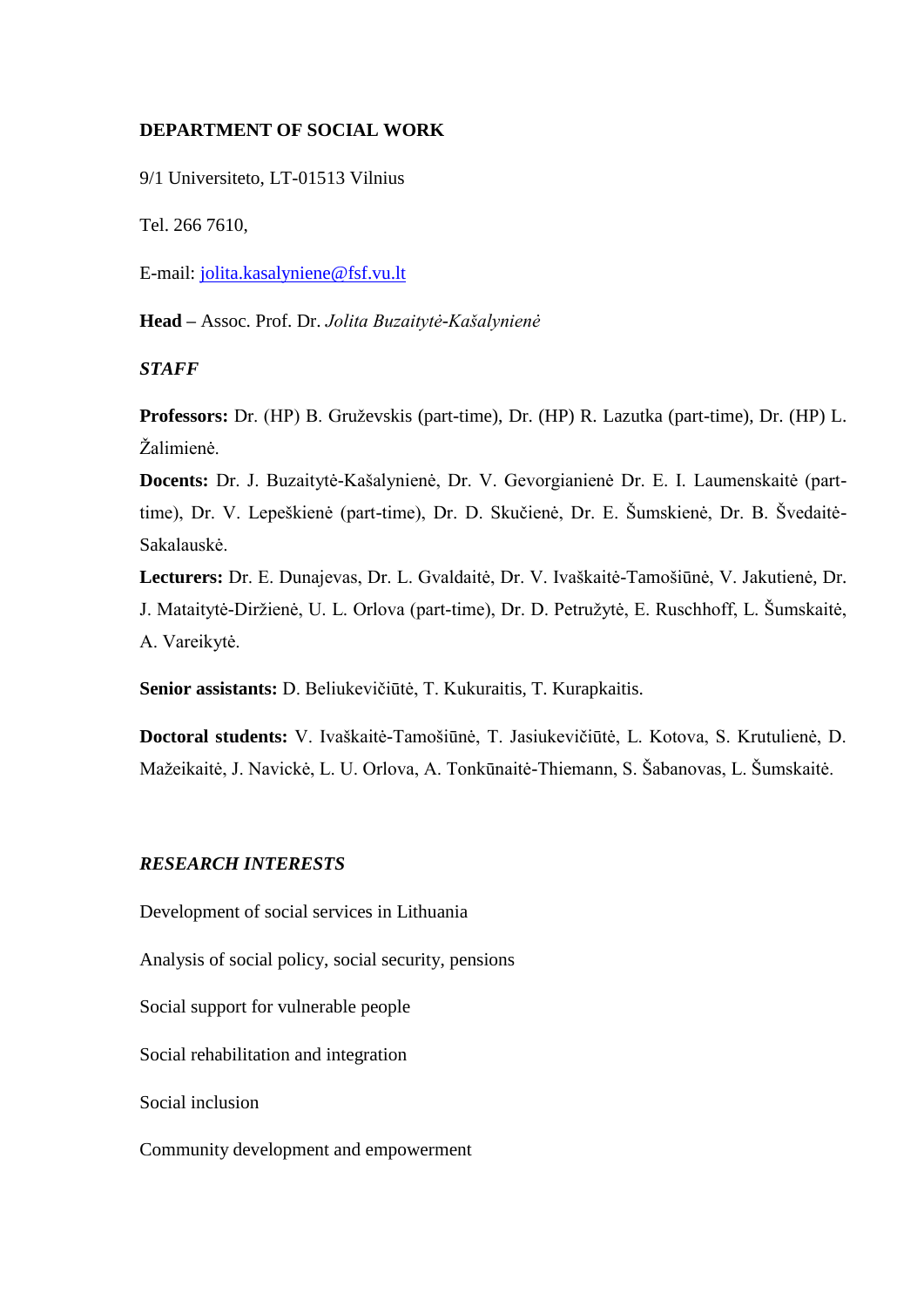Social prevention and work in dealing with family problems Rehabilitation and integration of drug and alcohol users Social and cultural integration of disabled Dealing with consequences of migration Intercultural learning and communication History of social work Integration into labour market Labour market policy Evaluation of the effectiveness of programs and services Risk factors of young people's successful socialization Promoting factors of youth participation Human rights Stigma, stereotypes and discrimination Policy of mental health Developmental cooperation and education in social work Motivation, identity, development of social work profession Power relations in social work

### *RESEARCH PROJECTS CARRIED OUT IN 2013*

### **Projects Supported by University Budget**

**Searching for Effective Social Work Strategies How to Organize Social Services under Conditions of Welfare Pliuralism**. Dr. (HP) L. Žalimienė. 2011–2014.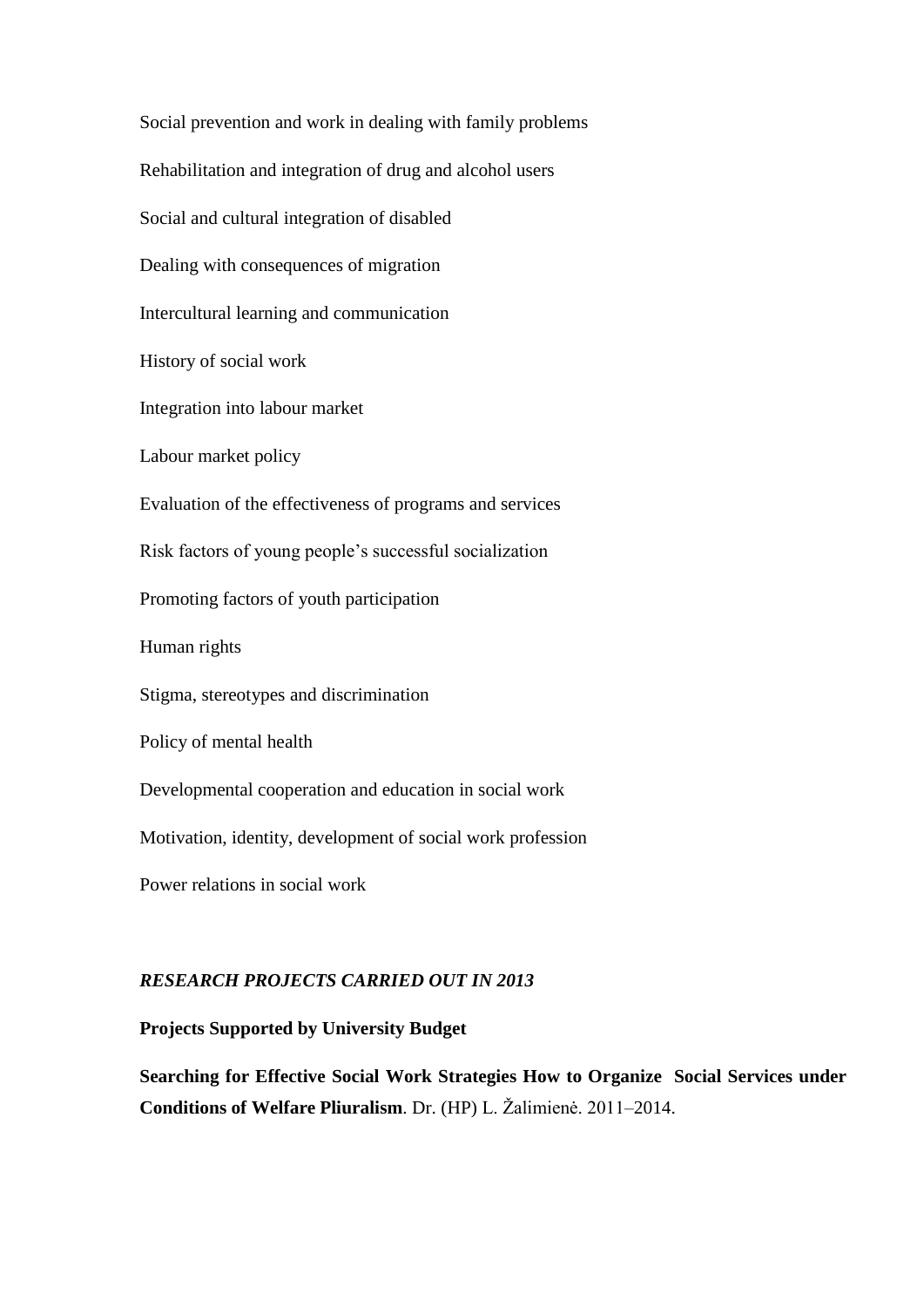In 2013 problems of social integration and solutions of those problems were examined by improving Lithuanian social assistance system, and employing different empowering strategies in social work practices. Rural social economic problems were analyzed as a barrier for development of rural cohesion. It was explored how people with mental disorders were represented by mass media, what was and what could be a role of mass media in reduction of stigma of people with mental disorders and enhancement of their integration. Practical recommendations for correct representation of people with mental disorders were produced. It has been participated in research organized by Ministry of Education and Science; the research examined professional skills of specialists of early prevention agencies in 10 different cities. Results of those researches were published in two scientific papers and one teaching aid.

### Publications:

- 1. Jasiukevičiūtė T. The Progress of Alcohol Addiction and Identity in Biographical Stories: From Identity Management to "Alcoholic Madness".
- 2. Žalimienė L., Gevorgianienė V. Hindrances to Social Cohesion in Lithuanian Society: the Picture of Rural Area in Post-communist Period. *Journal of US-China Public Administration*, Vol.10, No.2, 2013, P. 184-200.
- 3. Šumskienė E., Mataitytė-Diržienė J. From Myths to Reality: Mental Health Portrayal in Media. Teaching aid for social work and journalism students. Vilnius: Vilnius University, 2013, p. 68. a.

# **Modernization of Labour Market and Social Welfare Systems**. Dr. (HP) R. Lazutka. 2009–2014.

Research on social welfare benefits has exposed their more important role in redistributing income than taxes. Fiscal consolidation measures taken by Lithuania Government during the economic crises in 2009 have brought shift to income-tested social assistance from some contributory and categorical benefits in income protection policy. Research on services in Lithuanian psychiatric hospitals showed that the main requirements for the service of the patients' trust person are personal psychiatric experience, the ability to establish supportive relationship, and the independence.

Publications: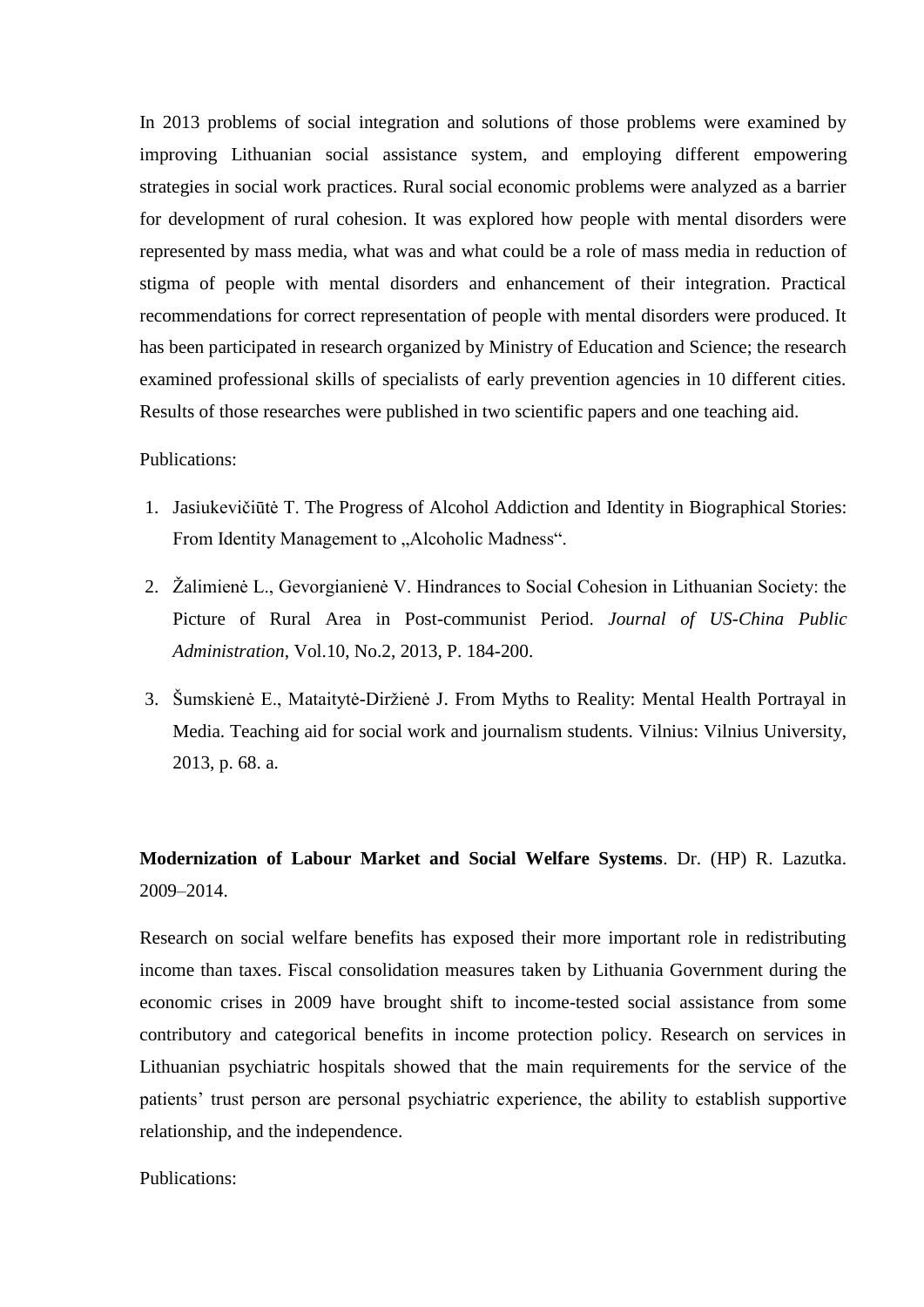- 1. Lazutka R., Poviliūnas A. Assessment of the Implementation of the European Commission Recommendation on Active Inclusion: A Study of National Policies: Country Report - Lithuania. Luxembourg : Publications Office of the European Union, 2013. 46p.
- 2. Ivaškaitė-Tamošiūnė V. Redistribution in the Theories of Welfare State Development. STEPP.N.6. p.64-73.
- 3. Šumskienė E. Giving a Voice to Individuals with Psychosocial Disabilities: Services of Patients' Trust Person in Lithuanian Psychiatric Hospitals. Revista de Asistenţă Socială,  $2013$  (4) [<http://www.swreview.ro/index.pl/giving\\_a\\_voice\\_to\\_individuals\\_with\\_psychosocial\\_dis](http://www.swreview.ro/index.pl/giving_a_voice_to_individuals_with_psychosocial_disabilities_services_of_patients_trust_person_in_lithuanian_psychiatric_hospitals) [abilities\\_services\\_of\\_patients\\_trust\\_person\\_in\\_lithuanian\\_psychiatric\\_hospitals>](http://www.swreview.ro/index.pl/giving_a_voice_to_individuals_with_psychosocial_disabilities_services_of_patients_trust_person_in_lithuanian_psychiatric_hospitals)

### **National Research Projects**

**Benefits in Cash and in Kind: Dilemas of Creating Optimal Model of Social Assistance**. Contract No SIN-15/2012/LSS-250000-1446). Dr. (HP) L. Žalimienė. 2012-2013.

The aim of the project was to provide the optimal model of social assistance for the special conditions of Lithuania, in order to increase the efficiency and accuracy of social support system. There are residuals of paternalistic philosophy of care in post-communist Lithuania, this is why the activating social policy and empowerment strategies are needed. National and local social support systems of EU countries and post-communist Lithuania have been analyzed and evaluated applying the theoretical approach of neo institutionalism. The project is important for improvement of social policy because it aims to present recommendations how national and local government bodies could construct the optimal structure of social support system.

Results of the research were presented by two presentations given in the national seminar for various actors of Lithuanian social policy (Ministry of Social Security and Labour, municipalities, agencies of social services etc.) and by two presentations in international conferences: Žalimienė L. *Social assistance in cash or in kind? Dilemma Between Autonomy and Paternalism*. In International Conference for Academic Disciplines. 22-25 October, 2013,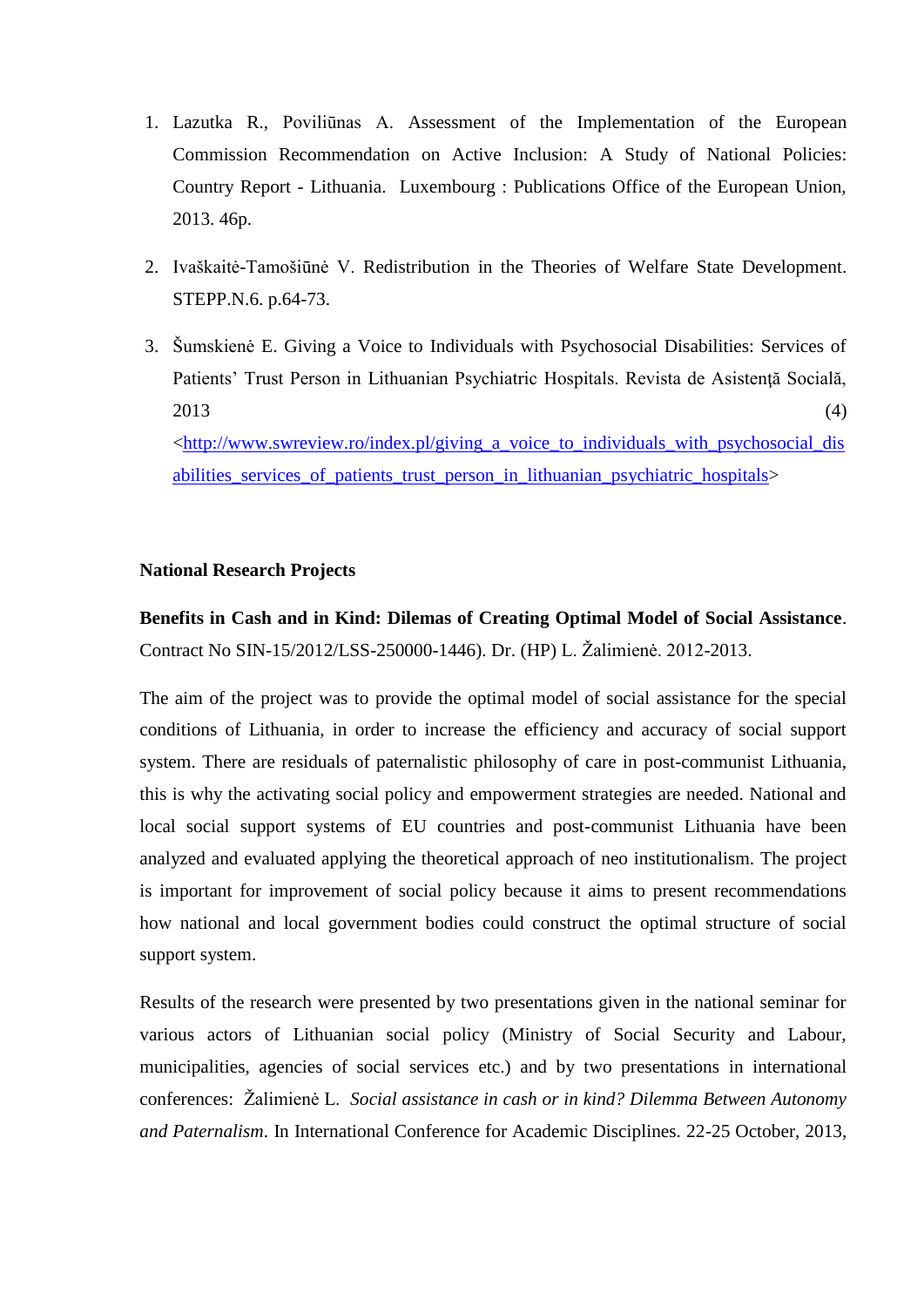Roma; and Dunajevas E. Theoretical Framework of Social Policy Analyses. 5-9 November , 2013, London.

**Challenges of Implementation of Mental Health Policy in Lithuania**. Contract No SIN-16/2012/LSS-250000-1384. Dr. (HP) D. Pūras. 2012-2013.

Results of the research were delivered by two presentations. The first one was "The Role of Trustee of Patient' s Changing Power Relationships in Mental Health Hospitals" (E. Šumskienė) in the international conference "Social work and power" on the  $8<sup>th</sup>$  November, 2013 at Vilnius University. And the second one was "Mental Health: Discourse of Mass Media and Policy" (E. Šumskienė ir G. Šumskas) in national conference "Academic Discussion about Mental Health Policy in Lithuania". And results of the research were published in the article:

Šumskienė E., [Giving a Voice to Individuals with Psychosocial Disabilities: Services of](http://www.swreview.ro/index.pl/giving_a_voice_to_individuals_with_psychosocial_disabilities_services_of_patients_trust_person_in_lithuanian_psychiatric_hospitals)  [Patients' Trust Person in Lithuanian Psychiatric Hospitals.](http://www.swreview.ro/index.pl/giving_a_voice_to_individuals_with_psychosocial_disabilities_services_of_patients_trust_person_in_lithuanian_psychiatric_hospitals) Revista de Asistenţă Socială, 2013 (4).

**Social Work – Between Dependency and Autonomy**. Contract No SIN-04/2012/ LSS-250000-620). Dr. B. Švedaitė. 2012-2013.

The 2013 year was the second project year. Qualitative research of social workers and managers of social work institutions about their relations with power/authority has been accomplished. Qualitative data has been analysed using methodology of grounded theory (A. Strauss ir J. Corbin version). On the basis of the results from qualitative analysis an instrument for survey of social workers has been developed. Representative national survey of social workers (sample size was 966) was carried out. The aim of the survey was to investigate how social workers relate to authority, how do they perceive and react to the authority. International scientific conference "Social Work and Power" was held at Vilnius University on the  $8<sup>th</sup>$  November. It went with great success, 140 researchers, social workers, administrators, leaders of social work organizations have participated in the conference. The main results of the research have been presented during the conference, and there were given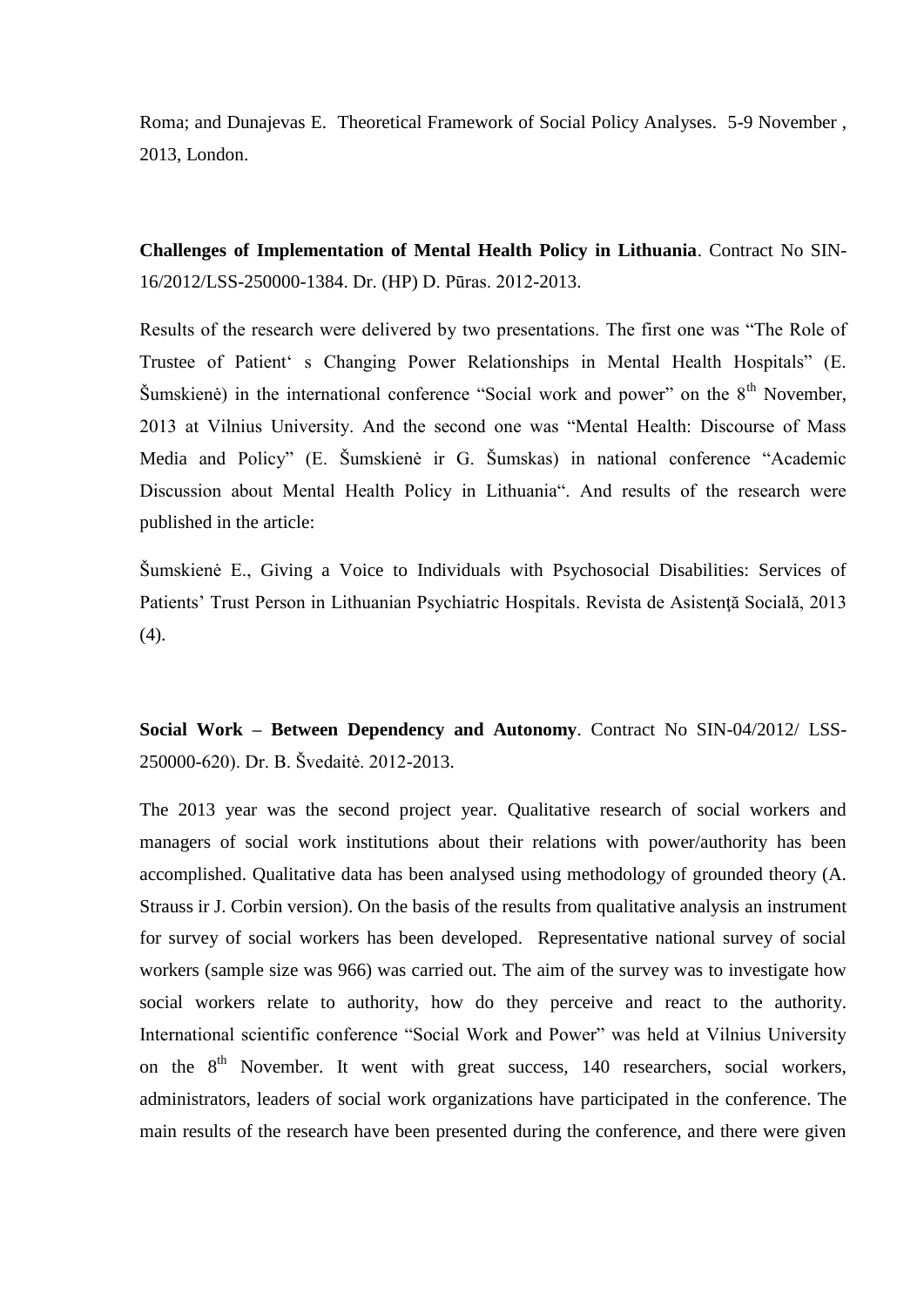30 other presentations in 2 plenary sessions and 4 workshops. Results of this research will be published in 3 publications by the end of this year.

### *MAIN R&D&I (RESEARCH, DEVELOPMENT AND INOVATION) PARTNERS*

Hanze University Groningen, University of Applied Sciences (Netherlands)

University of Applied Sciences fo Social Work, Education and Nursing, Dresden (Germany)

The Tavistock Institute of Human Relations (United Kingdom)

Universita Cattolica del Sacro Cuore (Italy)

Lithuanian Social Research Centre (Lithuania)

## *OTHER SCIENTIFIC ACTIVITIES*

### **Prof. B. Gruževskis –**

 Chairman (Prezes) of the Association of the Polish Scholars in the Lithuania Stowarzyszenie Naukowców Polaków Litwy (SNPL)) http://snpl.lt/~bogr/

 Council Member of the Lithuanian Social Research Centre, [http://www.dsti.lt/darbuot.html;](http://www.dsti.lt/darbuot.html)Member of the Council of the Faculty of Economy, Vilnius University, http://www.ef.vu.lt/fakultetas/struktura/komitetai;

 Editorial Board Member of the Journal *Socialinis darbas* (*Social Work*), http://www.mruni.eu/lt/mokslo\_darbai/sd/redaktoriu\_kolegija;

 Editorial Board Member of the Journal *Human Resources Management (Zarządzanie Zasobami Ludzkimi), Academy of Sciences of Poland,* http://zzl.ipiss.com.pl*;*

 Member of the Editorial Board of the Scientific Journal *"Issues of Business and Law / Verslo ir teisės aktualijos*", [http://www.ttvam.lt/lt/moksline-veikla/leidiniai/mokslo](http://www.ttvam.lt/lt/moksline-veikla/leidiniai/mokslo-darbai/verslo-ir-teises-aktualijos/redaktoriu-kolegija)[darbai/verslo-ir-teises-aktualijos/redaktoriu-kolegija.](http://www.ttvam.lt/lt/moksline-veikla/leidiniai/mokslo-darbai/verslo-ir-teises-aktualijos/redaktoriu-kolegija)

**Prof. R. Lazutka –**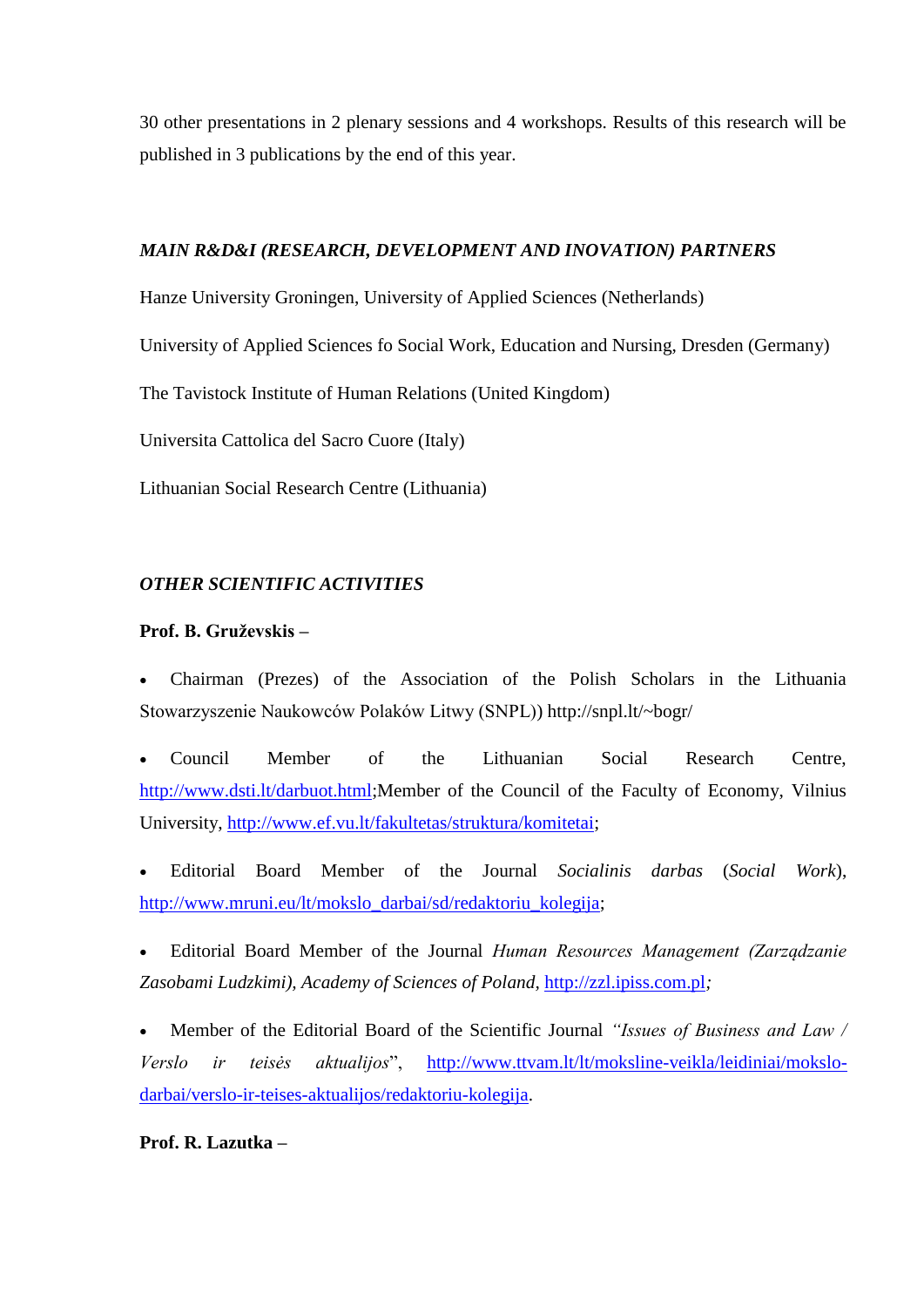Member of the Research Council of Lithuania, (2009-2013) [http://www.lmt.lt/EN/STRUCTURE/HS.php;](http://www.lmt.lt/EN/STRUCTURE/HS.php)

 Chairman of Scientific Council of Lithuanian Centre for Social Research [http://www.lstc.lt/centro\\_m\\_t.php](http://www.lstc.lt/centro_m_t.php) ;

 Member of Scientific Council of Lithuanian Institute of Agrarian Economics [http://www.laei.lt/?mt=mokslo\\_taryba;](http://www.laei.lt/?mt=mokslo_taryba)

 Member of the Council of the Faculty of Economic of Vilnius University; [http://www.ef.vu.lt/en/about-the-faculcy/structure/council;](http://www.ef.vu.lt/en/about-the-faculcy/structure/council)

 Council member of the Lithuanian Association of Social Welfare, [http://www.laei.lt/?mt=mokslo\\_taryba;](http://www.laei.lt/?mt=mokslo_taryba)

Member of Lithuanian Sociological Association, [http://www.sociology.lt;](http://www.sociology.lt/)

 Deputy editor-in-chief of the journal STEPP *Socialinė teorija, empirija, politika ir praktika (Social Theory, Empirics, Policy and Practice)* (Vilnius University), [http://www.vu.lt/leidyba/lt/mokslo-zurnalai/socialine-teorija-empirija-politika-ir](http://www.vu.lt/leidyba/lt/mokslo-zurnalai/socialine-teorija-empirija-politika-ir-praktika/redakcine-kolegija)[praktika/redakcine-kolegija;](http://www.vu.lt/leidyba/lt/mokslo-zurnalai/socialine-teorija-empirija-politika-ir-praktika/redakcine-kolegija)

 Editorial Board Member of the Journal *Socialinis darbas* (*Social Work*), [http://www.mruni.eu/lt/padaliniai/centrai/leidybos\\_centras/leidiniai/mokslo\\_darbai/?LID=598;](http://www.mruni.eu/lt/padaliniai/centrai/leidybos_centras/leidiniai/mokslo_darbai/?LID=598)

 Editorial Board Member of the Journal *Ekonomika (Economics*), http://www.leidykla.vu.lt/mokslo-darbai/ekonomika/.

# **Prof. L. Žalimienė –**

 Editor in- Chief of the Journal STEPP *Socialinė teorija, empirija, politika ir praktika(Social Theory, Empirics, Policy and Practice)*, [http://www.vu.lt/leidyba/lt/mokslo](http://www.vu.lt/leidyba/lt/mokslo-zurnalai/socialine-teorija-empirija-politika-ir-praktika/redakcine-kolegija)[zurnalai/socialine-teorija-empirija-politika-ir-praktika/redakcine-kolegija](http://www.vu.lt/leidyba/lt/mokslo-zurnalai/socialine-teorija-empirija-politika-ir-praktika/redakcine-kolegija)*;*

 Member of the European Association for Evolutionary Economy (EAEPE), [http://eaepe.org:80/user/1994100;](http://eaepe.org/user/1994100)

Member of Lithuanian Sociological Association, [http://www.sociology.lt;](http://www.sociology.lt/)

• Member of Lithuanian Social Work Council, [http://www3.lrs.lt/pls/inter3/dokpaieska.showdoc\\_l?p\\_id=410488&p\\_query=&p\\_tr2=.](http://www3.lrs.lt/pls/inter3/dokpaieska.showdoc_l?p_id=410488&p_query=&p_tr2=)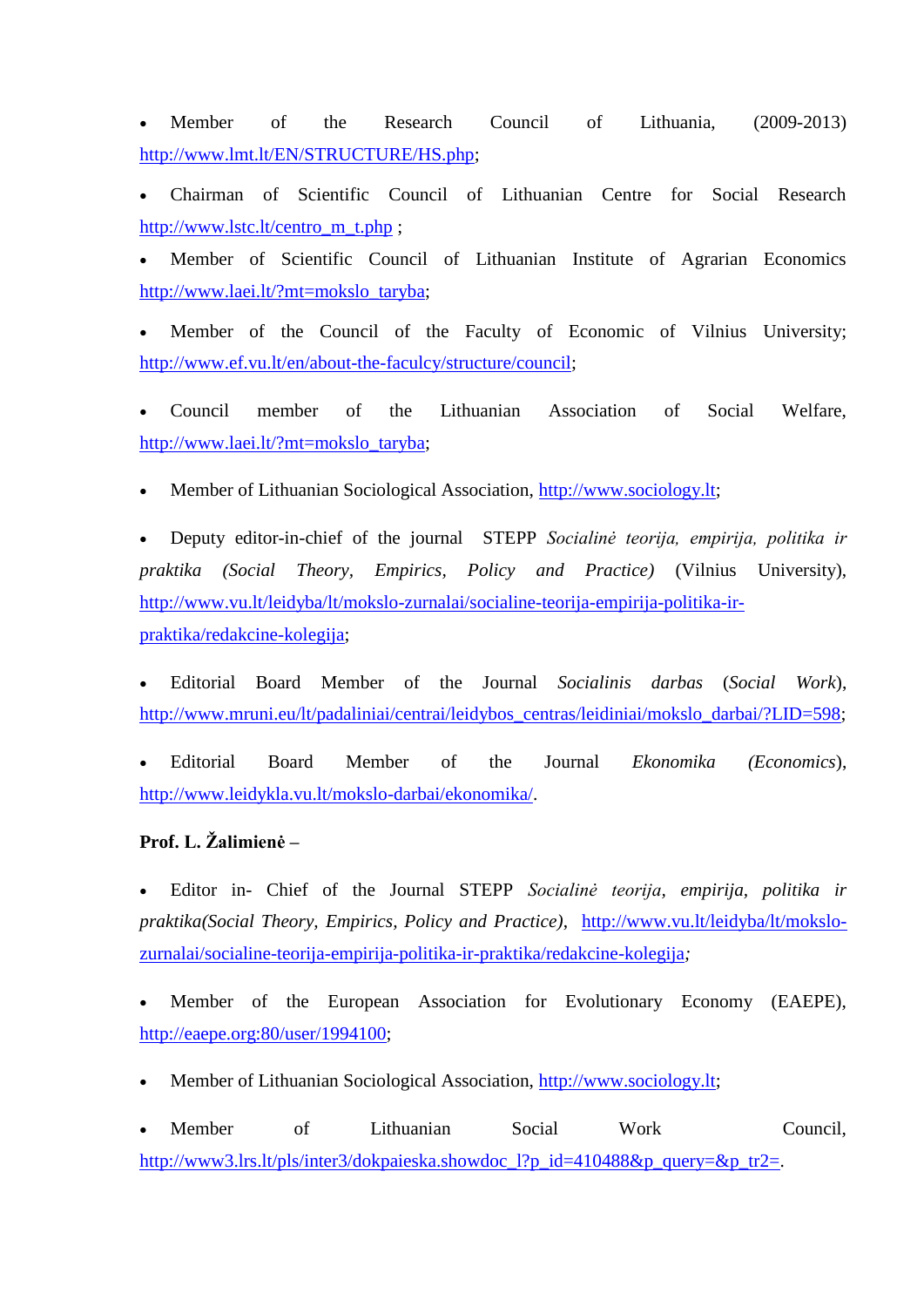## **Doc. J. Buzaitytė-Kašalynienė –**

- Chair of Ethics Committee of the Lithuanian Scouting Association, www.scout.lt;
- Member of Lithuanian Sociological Association, http://www.sociology.lt;

 Representative of Vydunas Youth Foundation (USA) in Lithuania, [http://www.vydunofondas.com/;](http://www.vydunofondas.com/)

 Member of Council of Social Work at Ministry of Social Security and Labour, [http://www.socmin.lt/index.php?1823392820;](http://www.socmin.lt/index.php?1823392820)

 Member of steering group of the The Nordic-Baltic Doctoral Network in Social Work, <http://www.sosnet.fi/Suomeksi/Hankkeet/NBSW>

 Member of steering group of the consortium of European Master of Social Work, <http://www.europeanmaster-socialwork.org/index.php?p=home>

 Editorial Board Member of the Journal STEPP *Socialinė teorija, empirija, politika ir praktika (Social Theory, Empirics, Policy and Practice)*, [http://www.vu.lt/leidyba/lt/mokslo](http://www.vu.lt/leidyba/lt/mokslo-zurnalai/socialine-teorija-empirija-politika-ir-praktika/redakcine-kolegija)[zurnalai/socialine-teorija-empirija-politika-ir-praktika/redakcine-kolegija;](http://www.vu.lt/leidyba/lt/mokslo-zurnalai/socialine-teorija-empirija-politika-ir-praktika/redakcine-kolegija)

 Member of the Scientific Committee of International Scientific Conference "Social Work and Power",

[,http://www.upc.smm.lt/naujienos/atnaujinta/konfe/Tarptautine%20moksline%20praktine%20](http://www.upc.smm.lt/naujienos/atnaujinta/konfe/Tarptautine%20moksline%20praktine%20konferencija.pdf) [konferencija.pdf;](http://www.upc.smm.lt/naujienos/atnaujinta/konfe/Tarptautine%20moksline%20praktine%20konferencija.pdf)

Associate Director of the 4<sup>th</sup> International Group Relations Conference "Motivation, Resistance & Change in Organizations & Communities", [http://www.grouprelations.com/?mode=07200a3e5f6155275d2e06380c20523501380925&eve](http://www.grouprelations.com/?mode=07200a3e5f6155275d2e06380c20523501380925&event=523109625a36) [nt=523109625a36;](http://www.grouprelations.com/?mode=07200a3e5f6155275d2e06380c20523501380925&event=523109625a36)

 Rector's Award for the Best Academic Practice, [http://www.fsf.vu.lt/lt/naujienos/557](http://www.fsf.vu.lt/lt/naujienos/557-sveikiname-dr-jolita-buzaityte-kasalyniene) [sveikiname-dr-jolita-buzaityte-kasalyniene.](http://www.fsf.vu.lt/lt/naujienos/557-sveikiname-dr-jolita-buzaityte-kasalyniene)

# **Doc. V. Gevorgianienė –**

 Member of EASSW Executive Committee, [http://www.eassw.org/executive-committee](http://www.eassw.org/executive-committee-members.html)[members.html;](http://www.eassw.org/executive-committee-members.html)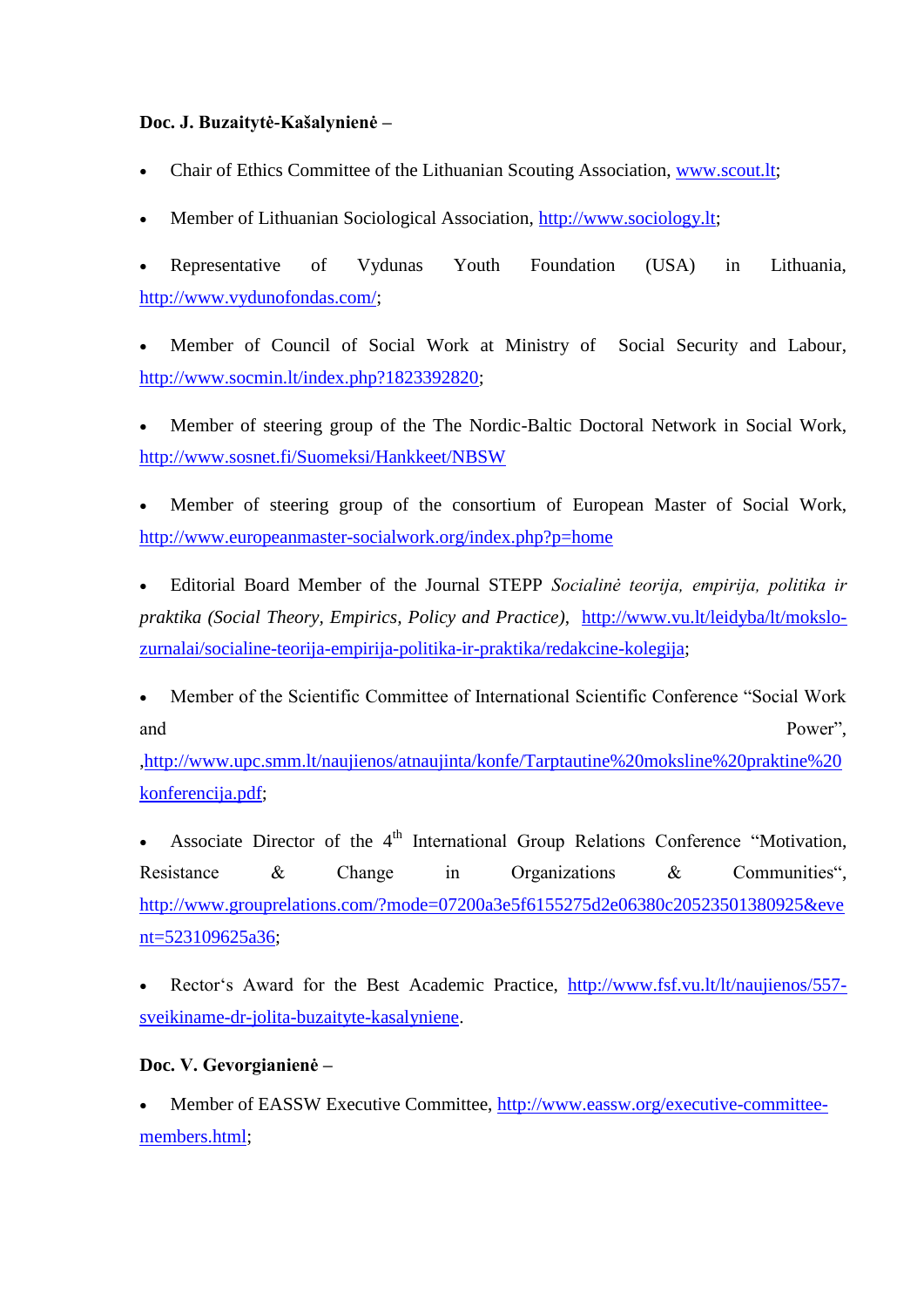Editorial Board Member of the Journal STEPP *Socialinė teorija, empirija, politika ir praktika (Social Theory, Empirics, Policy and Practice)*, [http://www.vu.lt/leidyba/lt/mokslo](http://www.vu.lt/leidyba/lt/mokslo-zurnalai/socialine-teorija-empirija-politika-ir-praktika/redakcine-kolegija)[zurnalai/socialine-teorija-empirija-politika-ir-praktika/redakcine-kolegija;](http://www.vu.lt/leidyba/lt/mokslo-zurnalai/socialine-teorija-empirija-politika-ir-praktika/redakcine-kolegija)

 Editorial Board Member of the Magazine of IASSW *Social Dialogue,*  [http://data.axmag.com/data/201310/20131022/U42483\\_F246204/FLASH/index.html](http://data.axmag.com/data/201310/20131022/U42483_F246204/FLASH/index.html) .

# **Doc. I. E. Laumenskaitė** –

 Member of the International Association for Christian Social Teaching (AIESC), <http://doctrinesocialeeglise.org/spip.php?site5>

- Member of Lithuanian Sociological Association, [http://www.sociology.lt;](http://www.sociology.lt/)
- Editorial Board Member of the Journal "Soter" (Vytautas Magnus University), http://biblioteka.vdu.lt/?q=node/545#01;
- Member of Lithuanian Committee of the Conference of European Justice and Peace Commissions (Justitia et Pax), [http://www.juspax-eu.org.](http://www.juspax-eu.org/)

# **Doc. V. Lepeškienė –**

- Lecturer of the Institute of Humanistic and Existential Psychology, [www.hepi.lt;](http://www.hepi.lt/)
- Director of Institute for Gestalt Psychotherapy, <http://dialogas.net/lt/top/about-us/vitalija/>.

# **Doc. D. Skučienė**

 Editorial Board Member of the Journal *Socialinis darbas* (*Social Work*), [http://www.mruni.eu/lt/mokslo\\_darbai/sd/redaktoriu\\_kolegija.](http://www.mruni.eu/lt/mokslo_darbai/sd/redaktoriu_kolegija)

 Editorial Board Member of the Journal STEPP *Socialinė teorija, empirija, politika ir praktika (Social Theory, Empirics, Policy and Practice)*, [http://www.vu.lt/leidyba/lt/mokslo](http://www.vu.lt/leidyba/lt/mokslo-zurnalai/socialine-teorija-empirija-politika-ir-praktika/redakcine-kolegija)[zurnalai/socialine-teorija-empirija-politika-ir-praktika/redakcine-kolegija;](http://www.vu.lt/leidyba/lt/mokslo-zurnalai/socialine-teorija-empirija-politika-ir-praktika/redakcine-kolegija)

# **Doc. E. Šumskienė –**

Member of Lithuanian Social Sciences Forum, [http://www.socforumas.lt;](http://www.socforumas.lt/)

 Editorial Board Member of the Journal STEPP *Socialinė teorija, empirija, politika ir praktika (Social Theory, Empirics, Policy and Practice)*, [http://www.vu.lt/leidyba/lt/mokslo](http://www.vu.lt/leidyba/lt/mokslo-zurnalai/socialine-teorija-empirija-politika-ir-praktika/redakcine-kolegija)[zurnalai/socialine-teorija-empirija-politika-ir-praktika/redakcine-kolegija;](http://www.vu.lt/leidyba/lt/mokslo-zurnalai/socialine-teorija-empirija-politika-ir-praktika/redakcine-kolegija)

Member of Federation "Global Initiative on Psychiatry", [www.gip-global.org.](http://www.gip-global.org/)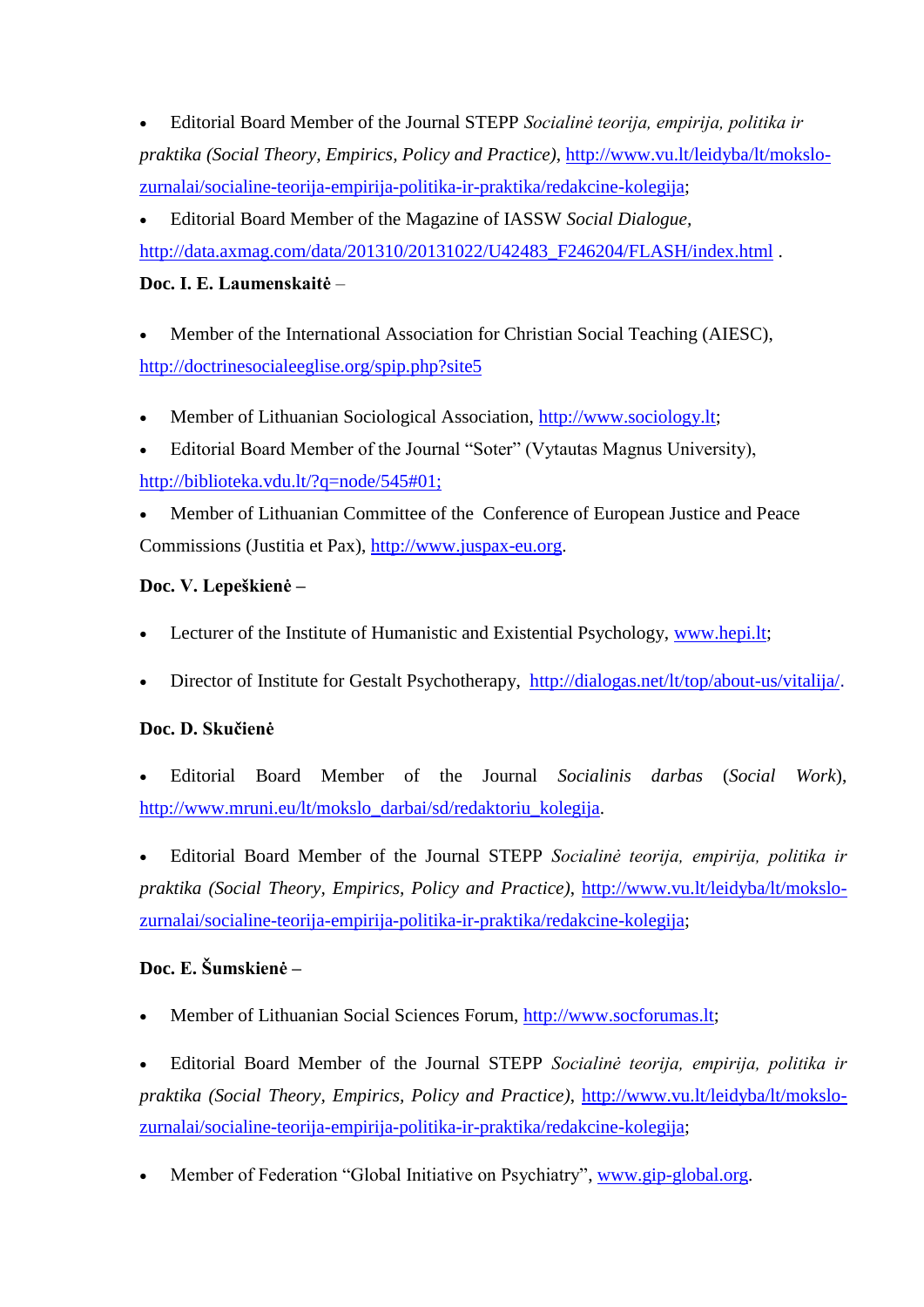# **Doc. B. Švedaitė-Sakalauskė –**

- Council Member of the Social Centre at the Blessed Jurgis Matulaitis' Parish, [www.matulaitis.org,](http://www.matulaitis.org/) [www.spcentras.puslapiai.lt;](http://www.spcentras.puslapiai.lt/)
- Member of the National Association of Supervisors, [www.supervizija.lt;](http://www.supervizija.lt/)
- Member of Vilnius Archdiocese Council for Charitable Affairs, [http://vilnius.lcn.lt/kurija.](http://vilnius.lcn.lt/kurija)
- Chair of Council of Social Work at Ministry of Social Security and Labour, <http://www.socmin.lt/index.php?1823392820> .
- Chair of the Scientific Committee of International Scientific Conference "Social Work and Power",

[http://www.upc.smm.lt/naujienos/atnaujinta/konfe/Tarptautine%20moksline%20praktine%20k](http://www.upc.smm.lt/naujienos/atnaujinta/konfe/Tarptautine%20moksline%20praktine%20konferencija.pdf) [onferencija.pdf;](http://www.upc.smm.lt/naujienos/atnaujinta/konfe/Tarptautine%20moksline%20praktine%20konferencija.pdf)

 Editorial Board Member of the Journal *Socialinis darbas: patirtis ir metodai (Social Work: Experience and Methods)*, [http://socialinisdarbas.vdu.lt/lt/socialinis-darbas-patirtis-ir](http://socialinisdarbas.vdu.lt/lt/socialinis-darbas-patirtis-ir-metodai)[metodai](http://socialinisdarbas.vdu.lt/lt/socialinis-darbas-patirtis-ir-metodai)

 Editorial Board Member of the Journal STEPP *Socialinė teorija, empirija, politika ir praktika (Social Theory, Empirics, Policy and Practice),* [http://www.vu.lt/leidyba/lt/mokslo](http://www.vu.lt/leidyba/lt/mokslo-zurnalai/socialine-teorija-empirija-politika-ir-praktika/redakcine-kolegija)[zurnalai/socialine-teorija-empirija-politika-ir-praktika/redakcine-kolegija;](http://www.vu.lt/leidyba/lt/mokslo-zurnalai/socialine-teorija-empirija-politika-ir-praktika/redakcine-kolegija)

 Editorial Board Member of the Journal *Sveikatos ir Socialinių mokslų taikomieji tyrimai: sandūra ir sąveika (Applied Research in Health and Social Sciences: Interface and Interaction)*

## **Lect. E. Dunajevas –**

 Editorial Board Member of the Journal STEPP *Socialinė teorija, empirija, politika ir praktika (Social Theory, Empirics, Policy and Practice)*, [http://www.vu.lt/leidyba/lt/mokslo](http://www.vu.lt/leidyba/lt/mokslo-zurnalai/socialine-teorija-empirija-politika-ir-praktika/redakcine-kolegija)[zurnalai/socialine-teorija-empirija-politika-ir-praktika/redakcine-kolegija;](http://www.vu.lt/leidyba/lt/mokslo-zurnalai/socialine-teorija-empirija-politika-ir-praktika/redakcine-kolegija)

## **Lect. V. Ivaškaitė-Tamošiūnė –**

Member of Lithuanian Social Sciences Forum, [http://www.socforumas.lt.](http://www.socforumas.lt/)

## **Lekt. V. Jakutienė –**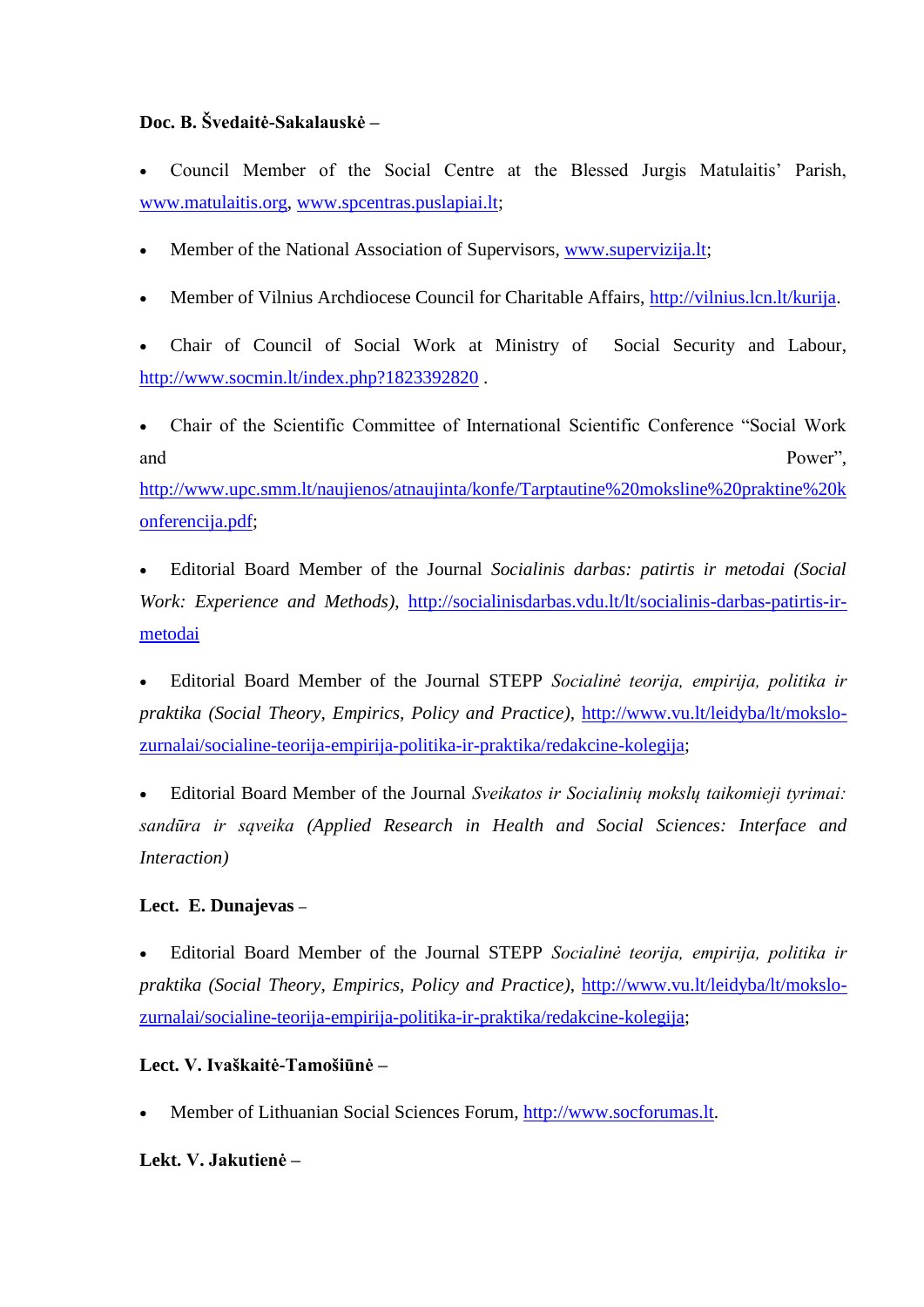Member of organizing committee of the conference Family and Migration Seminar of the ISA RC06 on Family Research, Vilnius, July 17-19, 2013, [http://www.cfr2013.lt/index.php?page=organizing-comittee.](http://www.cfr2013.lt/index.php?page=organizing-comittee)

## **Lect. L. Gvaldaitė –**

- Member of the Lithuanian Catholic Academy of Science, [www.lkma.lt;](http://www.lkma.lt/)
- Member of Vilnius Archdiocese Council for Charitable Affairs, [www.vilnius.lcn.lt;](http://www.vilnius.lcn.lt/)
- Vice director of NGO Sotas, [www.sotas.org;](http://www.sotas.org/)
- Member of the Scientific Committee of International Scientific Conference "Social Work and Power",

[http://www.upc.smm.lt/naujienos/atnaujinta/konfe/Tarptautine%20moksline%20praktine%20k](http://www.upc.smm.lt/naujienos/atnaujinta/konfe/Tarptautine%20moksline%20praktine%20konferencija.pdf) [onferencija.pdf;](http://www.upc.smm.lt/naujienos/atnaujinta/konfe/Tarptautine%20moksline%20praktine%20konferencija.pdf)

# **Lect. D. Petružytė –**

- Member of Lithuanian Social Sciences Forum, [http://www.socforumas.lt;](http://www.socforumas.lt/)
- Member of Lithuanian Society of Young Researchers, [http://www.ljms.lt;](http://www.ljms.lt/)
- Member of Grounded Theory Institute,<http://www.groundedtheory.com/> .

# **A. Vareikytė –**

- Member of Laws Preparation Groups in the Seimas and Government of the Republic of Lithuania, [www.lrs.lt;](http://www.lrs.lt/)
- Board Member of the Lithuanian Red Cross Society, [http://www.redcross.lt.](http://www.redcross.lt/)

# **D. Beliukevičiūtė –**

- Council Member of the Family Support Centre at the Blessed Jurgis Matulaitis Parish, [www.matulaitis.org,](http://www.matulaitis.org/) [www.spcentras.puslapiai.lt;](http://www.spcentras.puslapiai.lt/)
- Council Member of the Non-governmental Institution "Social action", [www.savanoriai.org;](http://www.savanoriai.org/)
- Member of the National Association of Supervisors, [www.supervizija.lt;](http://www.supervizija.lt/)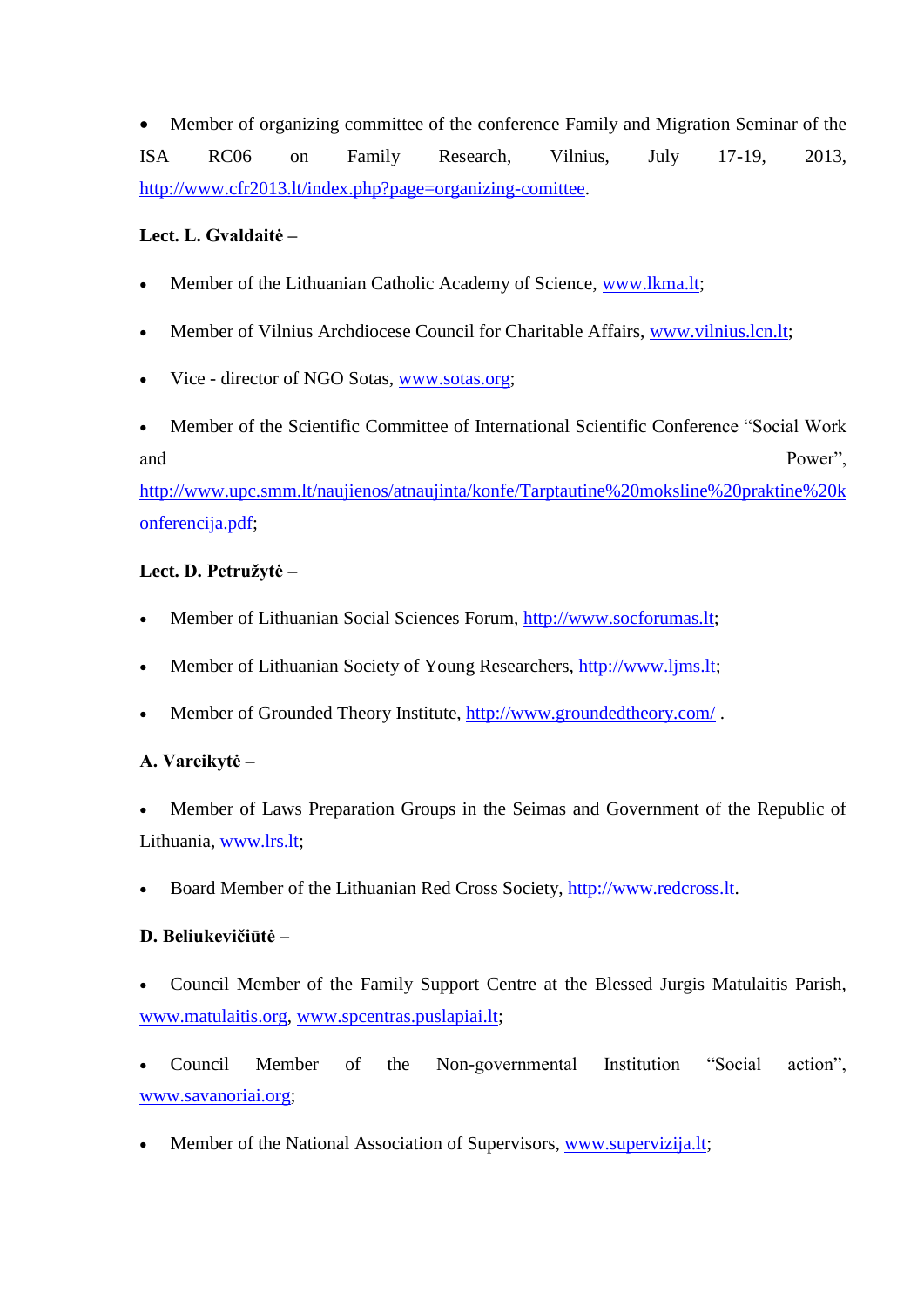Member of the Non-formal Forum of the Christian Social Activities in Vilnius Archdiocese, [www.vilnius.caritas.lt.](http://www.vilnius.caritas.lt/)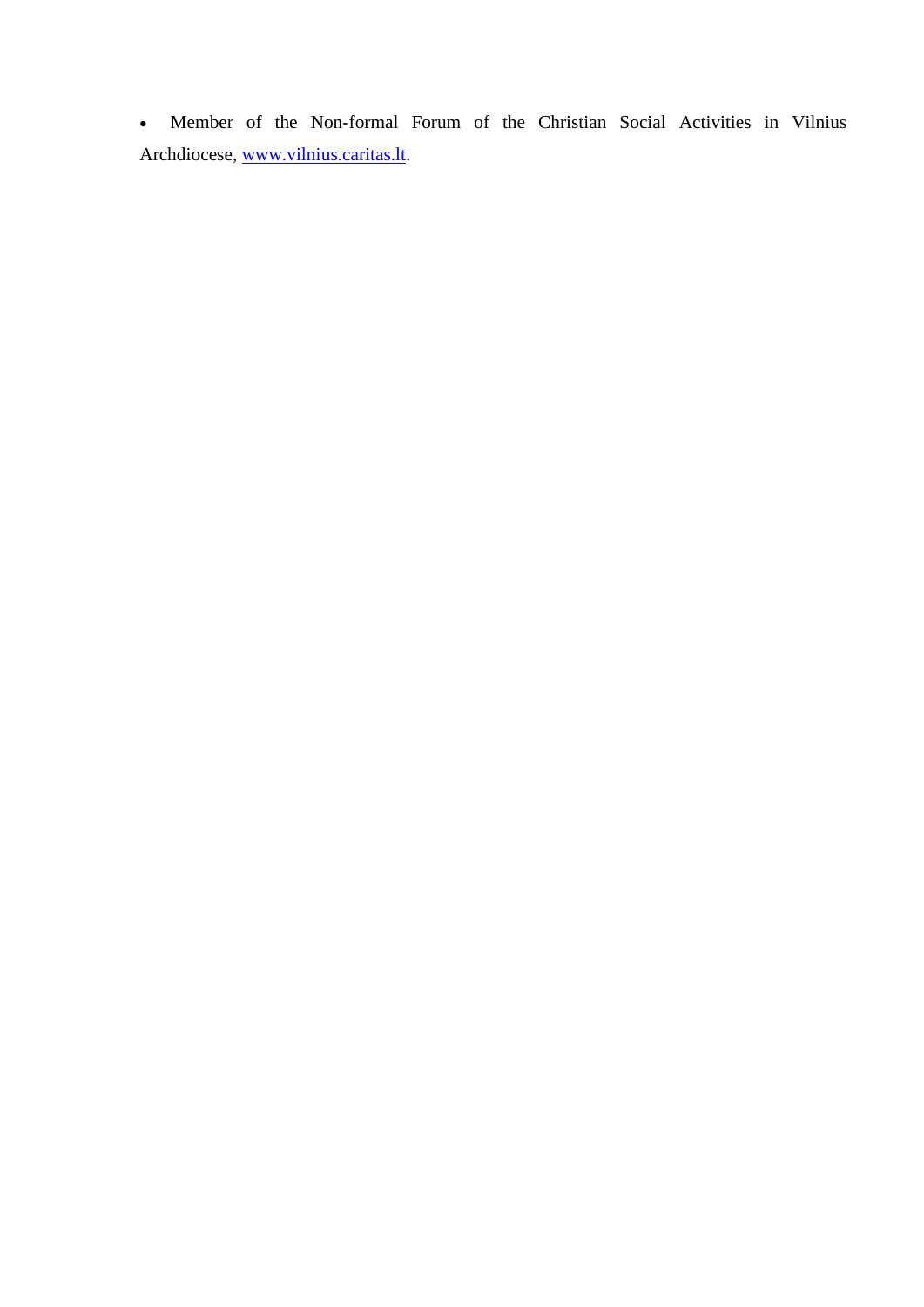### **DEPARTMENT OF SOCIOLOGY**

9/1 Universiteto, LT-01513 Vilnius

Tel. +370 5 266 7626

E-mail: [arunas.poviliunas@fsf.vu.lt](mailto:arunas.poviliunas@fsf.vu.lt)

**Head** – *Prof. Dr. Arūnas Poviliūnas*

### *STAFF*

**Professors:** Dr. (HP) A. Dobryninas, Dr. I. Juozeliūnienė, Habil. Dr. A. Matulionis, Habil. Dr. Z. Norkus, Dr. (HP) A. Poviliūnas, Dr. (HP) A. Valantiejus.

**Docents:** Dr. R. Žiliukaitė.

**Senior assistants:** Dr. L. Žilinskienė.

**Assistants:** Dr. A. Pocienė, V. Jonikova.

**Doctoral students:** J. Andrijevskis, D. Čiupailaitė, A. Girkontaitė, R. Juras, L. Kanapienienė, M. Pivoriūtė, M. Šupa, V. Urbonaitė, A. Vaikšnytė, L. Varnauskaitė.

#### *RESEARCH INTERESTS AND TRENDS*

Analysis of theoretical discourses (social constructivism, theories of (post)modernity, critical theory, criminological discourses)

Sociology of education

Sociology of deviations and crime

Rural and urban sociology

Sociology of communities and rural community development

Sociology of science

Sociology of professions

Sociology of youth

Theoretical and empirical issues in the research on family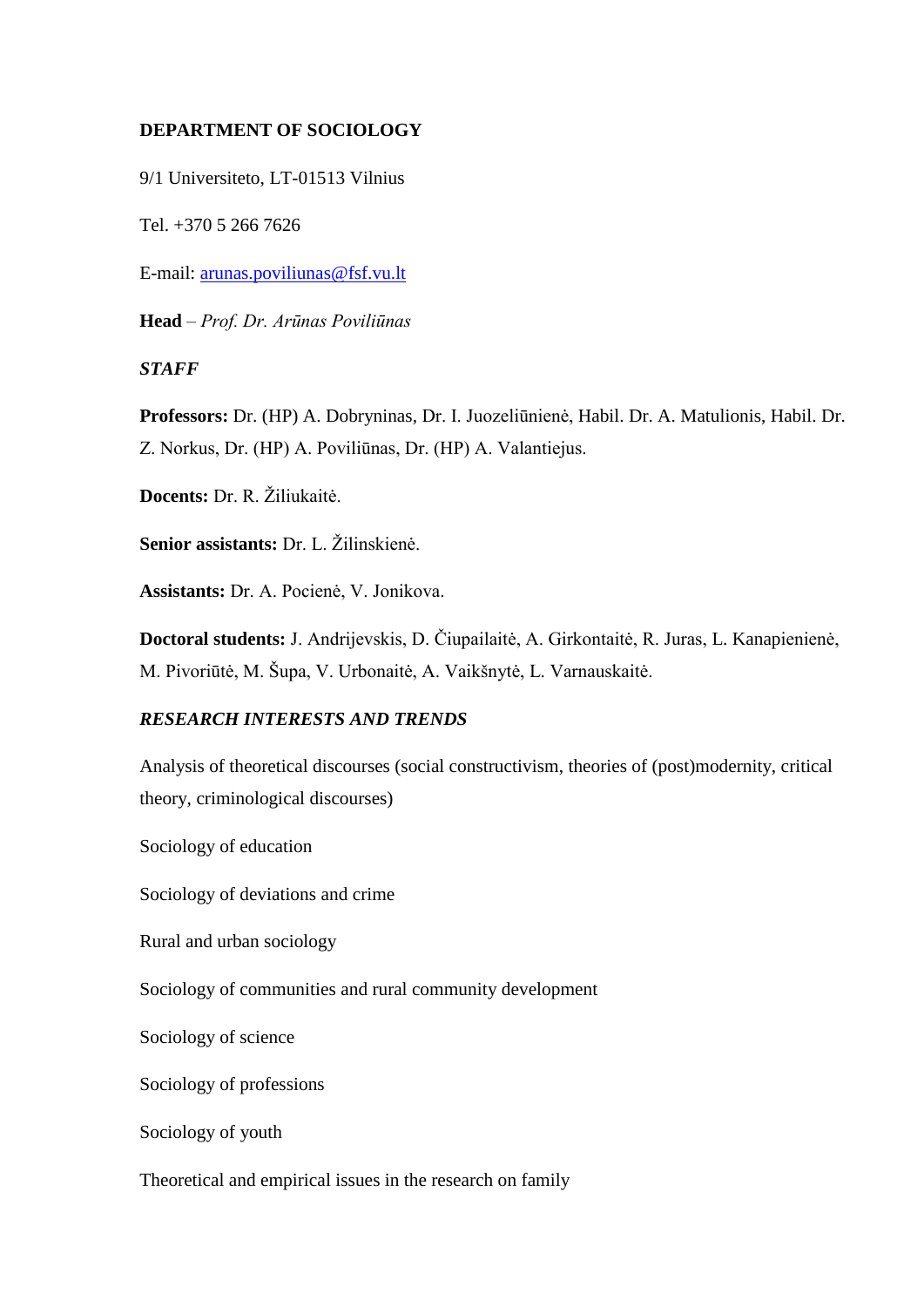Corruption and anti-corruption activity

Policy analysis of social inclusion

Social economy

Role of mass media in contemporary society

Post communist social transformation in Lithuania in the comparative perspective

Social theory of Max Weber

Methodology of comparative historical sociological research

Rational choice approach in sociology

Comparative historical sociological imperiology

# *RESEARCH PROJECTS CARRIED OUT IN 2013*

### **Projects Supported by University Budget**

# **Sociological Discourses, Social Control and Time Structures.** Prof. A. Poviliūnas. 2012– 2016.

Research in the field of the history of sociology and analysis of the theoretical discourse was continued. The issues of migration and family life were analyzed. The members of the department were participating in the research programmes of criminology and deviance. The Lithuanian social policy and social policy discourse were critically analyzed. The problem of rationality in sociology was analyzed.

## Publications:

- 1. Lazutka, R., Poviliūnas, A. Assessment of the implementation of the European Commission Recommendation on active inclusion: A Study of National Policies : country report - Lithuania. Luxembourg: Publications Office of the European Union, 2013. p. 46
- 2. Rapolienė, G. Is old age stigma? // ESA 2013: 11th European sociological association conference: abstract book, Torino, Italy, 28th-31st August 2013. Torino, 2013. p. 54.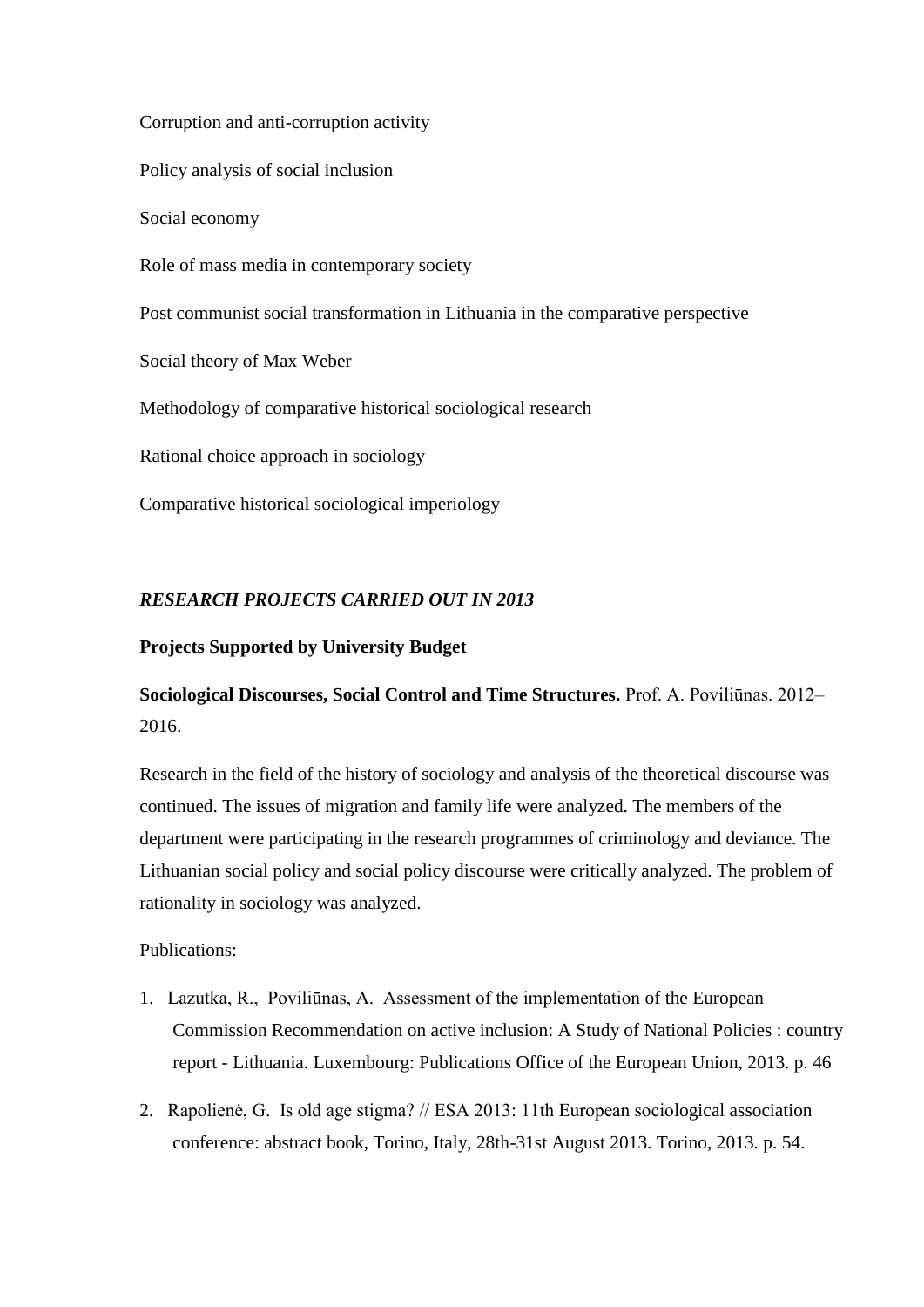3. Valantiejus, Algimantas, Racionalumo problema sociologijoje (I). [The Problem of Rationality in Sociology] // Sociologija. Mintis ir veiksmas. Vilnius : Vilniaus universitetas. ISSN 1392-3358. 2013, nr. 1, p. 15-52.

### **National Research Projects**

**Reception of Criminal Justice in Society.** Contract No VP1-3.1-ŠMM-07-K-01-049. Prof. A. Dobryninas. 2011-2014.

### Research in 2013

Content analysis of Lithuanian media: (1) Continuation of the monitoring of TV presentations of Criminal Justice issues; (2) Analysis of the internet portal "lrytas.lt" presentations of Criminal Justice issues in 2011-2012 years. 30 semi-structural interviews with Criminal Justice experts, "well-informed citizens" (politicians, journalist, etc.), public leaders. Continuation of the analysis of previous results of the survey on public attitude towards Criminal Justice (2012). Analysis of resent publications on the problems of the perception of Criminal Justice in society.

Research results have been presented at:

- 1. The Stockholm Criminological Symposium (Stockholm, June, 2013): Dobryninas, A. "Perception and Evaluation of Criminal Justice Institutions: Lithuanian Case".
- 2. 13th Annual Conference of the European Society of Criminology (Budapest, 4-7 September, 2013): Dobryninas, A., Merkevičius R. "Perception of Criminal Justice in Society: Professional vs Public Discourses"; Česnienė, I., Giedraitis, V. "Macroeconomic Factors and the Perception of Criminal Justice in Society: the Role of Shadow Economies" (poster).
- 3. National Conference of the Lithuanian Sociological Society (11-12 October, 2013): Dobryninas, A. "Problems of the Reception of Criminal Justice."

## Publications:

1. Dobryninas, A., Česnienė, I., Giedraitis, V. "Macroeconomic Factors and the Perception of Criminal Justice in Society: the Role of Shadow Economies". Lietuvos kriminologijos studijos/Lithuanian Criminological Studies. 2013/1 (being published)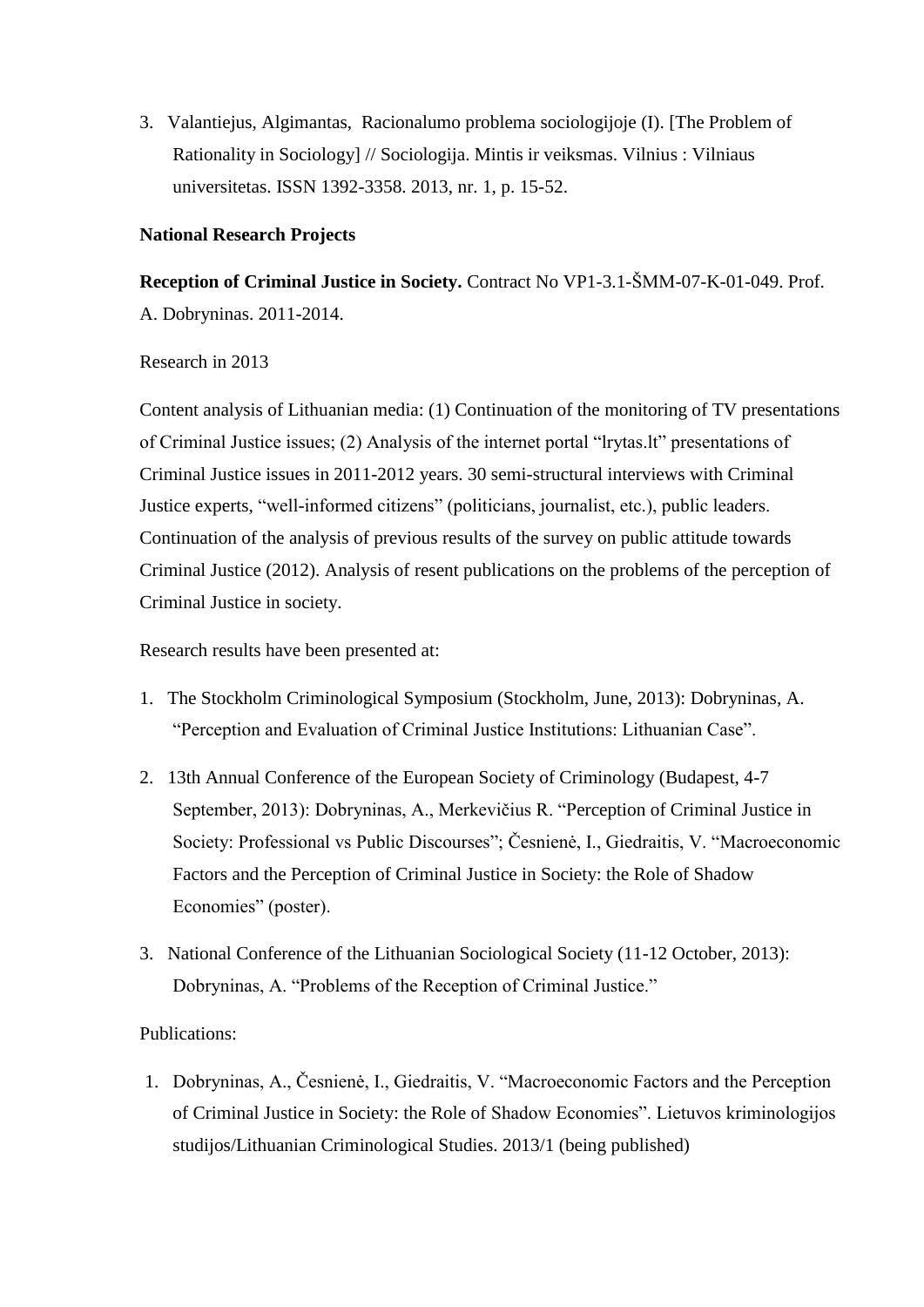2. Dobryninas, A., Dobrynina, M., Česnienė, I, Giedraitis, V., Merkevičius, R. "On Perceptions of Criminal Justice in Society." Sociology: Mintis ir veiksmas. 2012/2(31), p. 222-238.

**Two Decades of Independence: Kaunas (1918-1940) and Vilnius (1990-2012) Republics of Lithuania from the Viewpoint of Comparative Historical Sociology.** Contract No VP1- 3.1-ŠMM-07-K-01-010. Prof. Z. Norkus. 2011-2014.

#### Research in 2013

The historical statistical data about the economic, social and political development of Lithuania in 1918-1940 and selected countries of interwar Eastern Europe were collected, analyzed and compared with those about Lithuania since 1990 and selected post-communist parties. Main finding of the analysis was the persistence of Lithuania's semi-peripheric worldsystemic position during the third and fifth Kondratieff waves of global economic changes despite the fundamental transformation of its social class structure and the consolidation of liberal democracy due to its membership in European Union.

The findings of the research in progress were presented at the 11th conference of European Sociological Association "Crisis, Critique and Change" in Turin, August 28-31st (two presentations), international conference "Kingdom of Poland and Grand Duchy of Lithuania in the time of Horodlo union" in Cracow, September 20-21st, III Lithuanian National Historical Congress "From Political History to the Politics of History" in Šiauliai, September 26-29th (two presentations), National Sociological Conference "Sociological Imagination and Its Politics" in Klaipėda, October 11-12, 45th annual convention "Revolution" of the Association for Slavic, East European, and Eurasian Studies in Boston, November 21-24th.

### Publications:

1. Norkus Z. "When the Kondratieff Winter Comes: an Exploration of the Recent Economic Crisis from a Long Wave Theory Perspective", *Przestrzeń Społeczna/Social* Space, 2013, Nr. 1(5), p.47-69.

[http://socialspacejournal.eu/Pi%C4%85ty%20numer/Zenonas%20Norkus%20-](http://socialspacejournal.eu/Pi%C4%85ty%20numer/Zenonas%20Norkus%20-%20KondratieffWinter.pdf) [%20KondratieffWinter.pdf](http://socialspacejournal.eu/Pi%C4%85ty%20numer/Zenonas%20Norkus%20-%20KondratieffWinter.pdf)

2. Norkus Z. "Lietuvos visuomenės klasinės sudėties kaita 1923–2009 metais: trys pjūviai neovėberiškosios socialinės istorijos požiūriu [The Change of the Class Structure of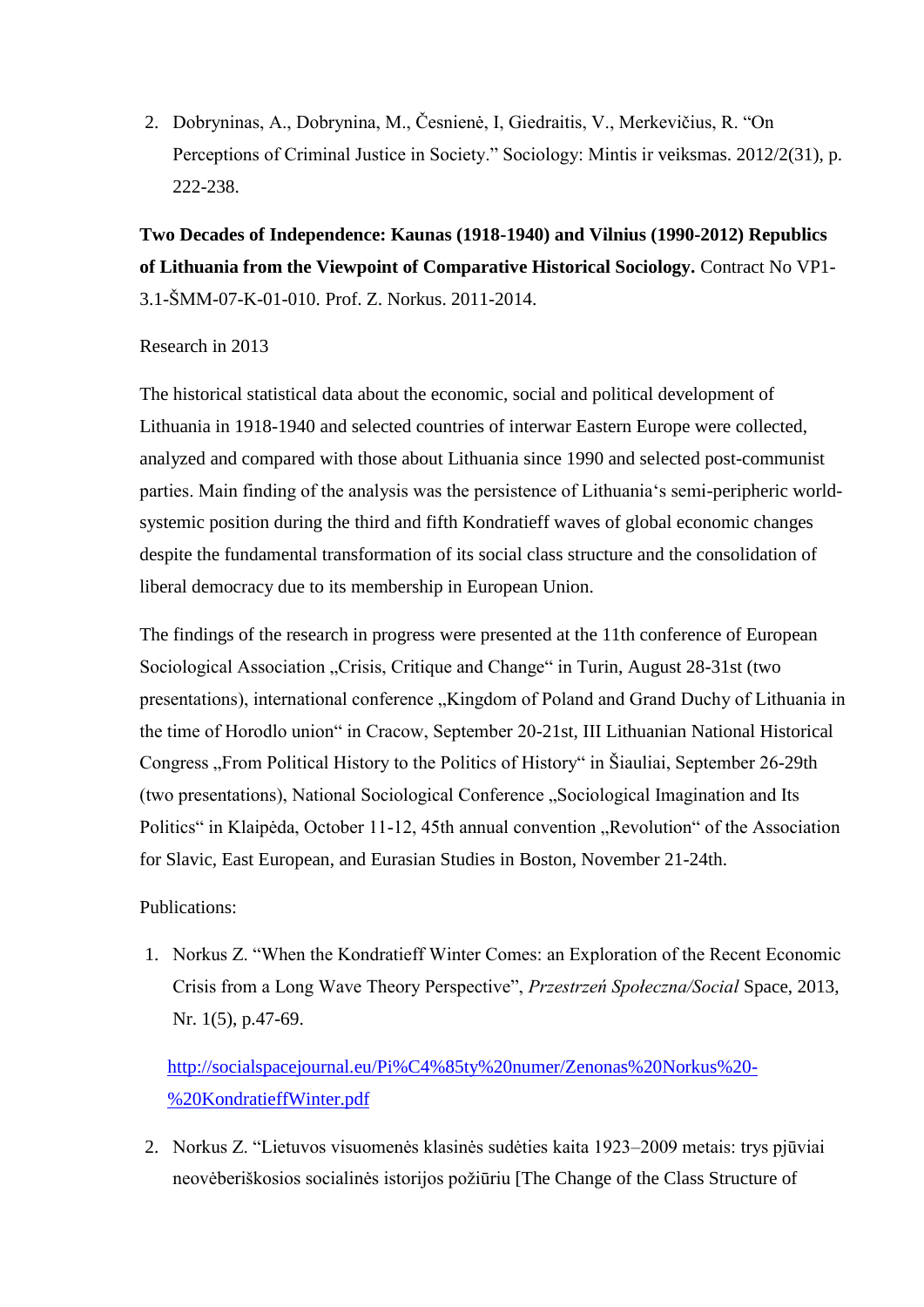Lithuanian Society in 1923-2009: Three Cross-Sections From the Viewpoint of the Neo-Weberian Social History]", *Lietuvos istorijos studijos*, 2013, Nr. 31, p. 9-66.

<http://www.if.vu.lt/dokumentai/LIS/LietuvosIstorijosStudijosNo31.pdf>

3. Norkus Z. "Kodėl tarpukario Lietuva neteko Vilniaus, o dabartinė – atsiliko nuo Estijos? Why Interwar Lithuania Did Lose Vilnius and Contemporary Lithuania Lags Behind Estonia]?", *Politologija* 2013, Nr. 2 (70), p. 3-63.

<http://www.vu.lt/leidyba/lt/component/jdownloads/finish/94/873>

**Emigration and Family: Challenges, Family Resources, Ways of Coping with Difficulties.**  Contract No VAT-39/2012/ LSS-250000-643. Prof. I. Juozeliūnienė. 2012-2014.

### Research in 2013

A quantitative pilot research using international research instrument VOC-IR was conducted in four target groups, amounting to 120 interviews in total. Lithuanian VOC-IR research instruments for four target groups were constructed and implemented in a two-stage quantitative research of Lithuanian families. During the first stage a quantitative national representative survey of the Lithuanian population (total of 1,016 respondents) was carried out, during the second stage the total of 1,003 respondents were surveyed in target groups of three generations families. Data sets are being prepared and submitted to the centralized database of the international VOC-IR research in Germany. Data analysis has been performed on issues of migration experience, migration related problems, conceptualization and social reception of migrant families, three generation family solidarity, family networks and family memory.

Publications:

- 1. Juozeliūnienė, Irena. 2013. "Migraciją patiriančių šeimų sociologinio tyrimo metmenys" [The Outline of Sociological Research of Families in Migration], Sociologija. Mintis ir veiksmas, 1 (32), 53-88.
- 2. Juozeliūnienė, Irena. 2013. "The Development of the Outline for Migrant Family Research: the Case of Lithuania", Journal of Comparative Family Studies, special issue "Family and Migration", November-December, Volume XLIV, No. 6. (accepted for publication).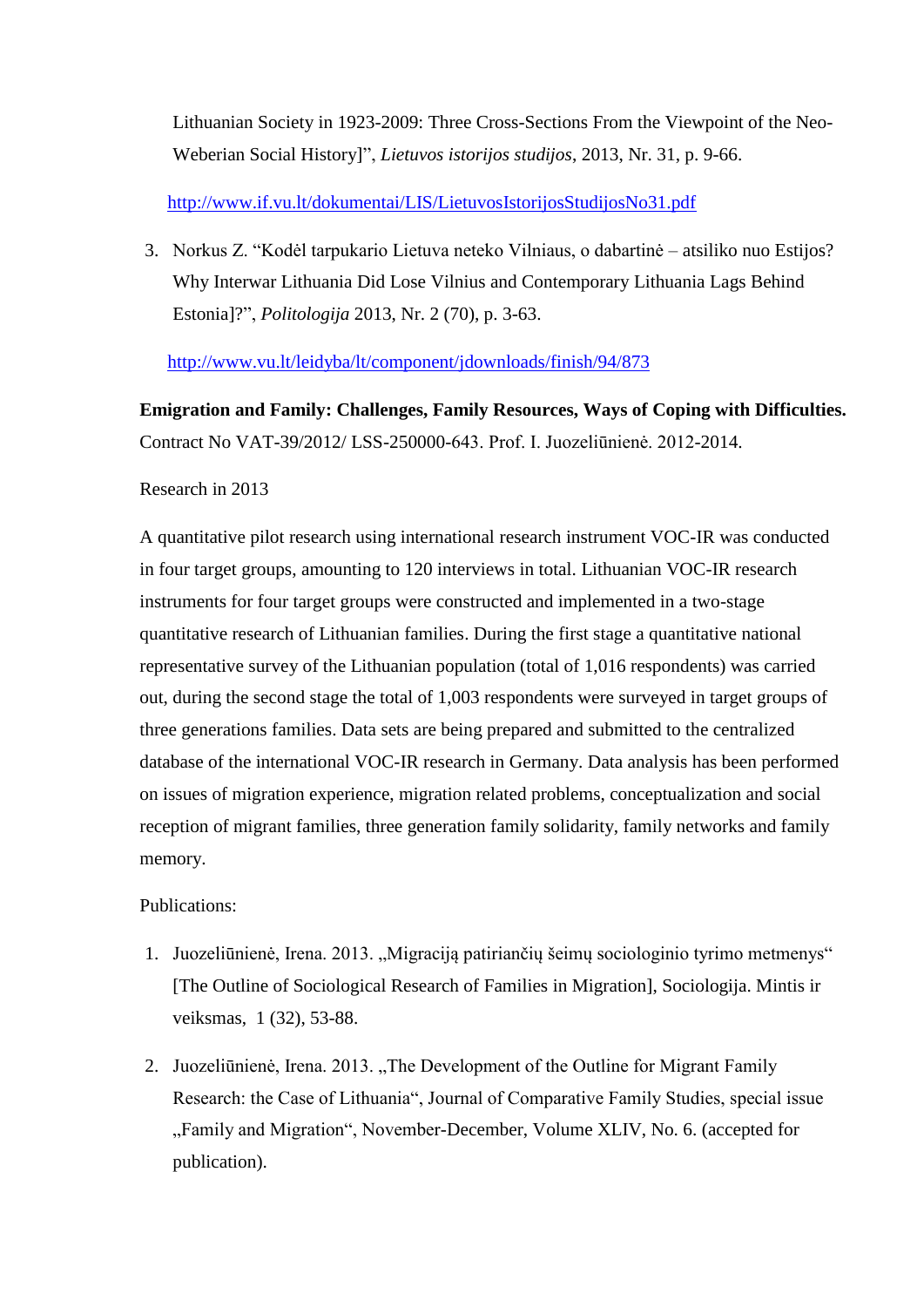3. Juozeliūnienė, Irena; Trost, Jan. 2013. "Guest Editors' Comments". Journal of Comparative Family Studies, special issue "Family and Migration", November-December, Volume XLIV, No. 6. (accepted for publication).

**Fostering of the of Lithuanian Sociology's Tradition in the Journal "Sociologija. Mintis ir veiksmas" (Sociology. Thought and Action).** Contract No LIT-13031. Prof. A. Valantiejus. 2013-2015.

**Postdoctoral internship "Deteritorisation of Ethnic and National Identity: the Cases of Periphery and Migration"** Postdoctoral student D. Daukšas. Supervisor A. Valantiejus. Contract No VP1-3.1-ŠMM-01-V-01-001

# **Projects Supported by European Social Fund Agency**

**Internationalization in the Studies of Sociology and Criminology.** Contract No VP1-2.2.- ŠMM-07-K-02-053/LSS-250000-2507. Prof. A. Poviliūnas. 2011-2013. The aim of the project to increase the number of courses taught in English in the BA programme in Sociology and MA programme in Sociology and Criminology.

### *COOPERATION*

Department of Sociology, University of Jyväskylä (Finland)

Department of Social Psychology, University of Helsinki (Finland)

Department of Sociology, Eastern Caroline University (USA)

Political Science and Sociology, National University of Ireland, Galway (Ireland)

Oslo University College (Norway)

## *OTHER SCIENTIFIC ACTIVITIES*

### **Prof. A. Dobryninas –**

 Member of Steering Committee of European Group for the Study of Deviance and Social Control;

 Editorial Board Member of the Journal Sociologija (Sociology), [http://www.ku.lt/sociologija/;](http://www.ku.lt/sociologija/)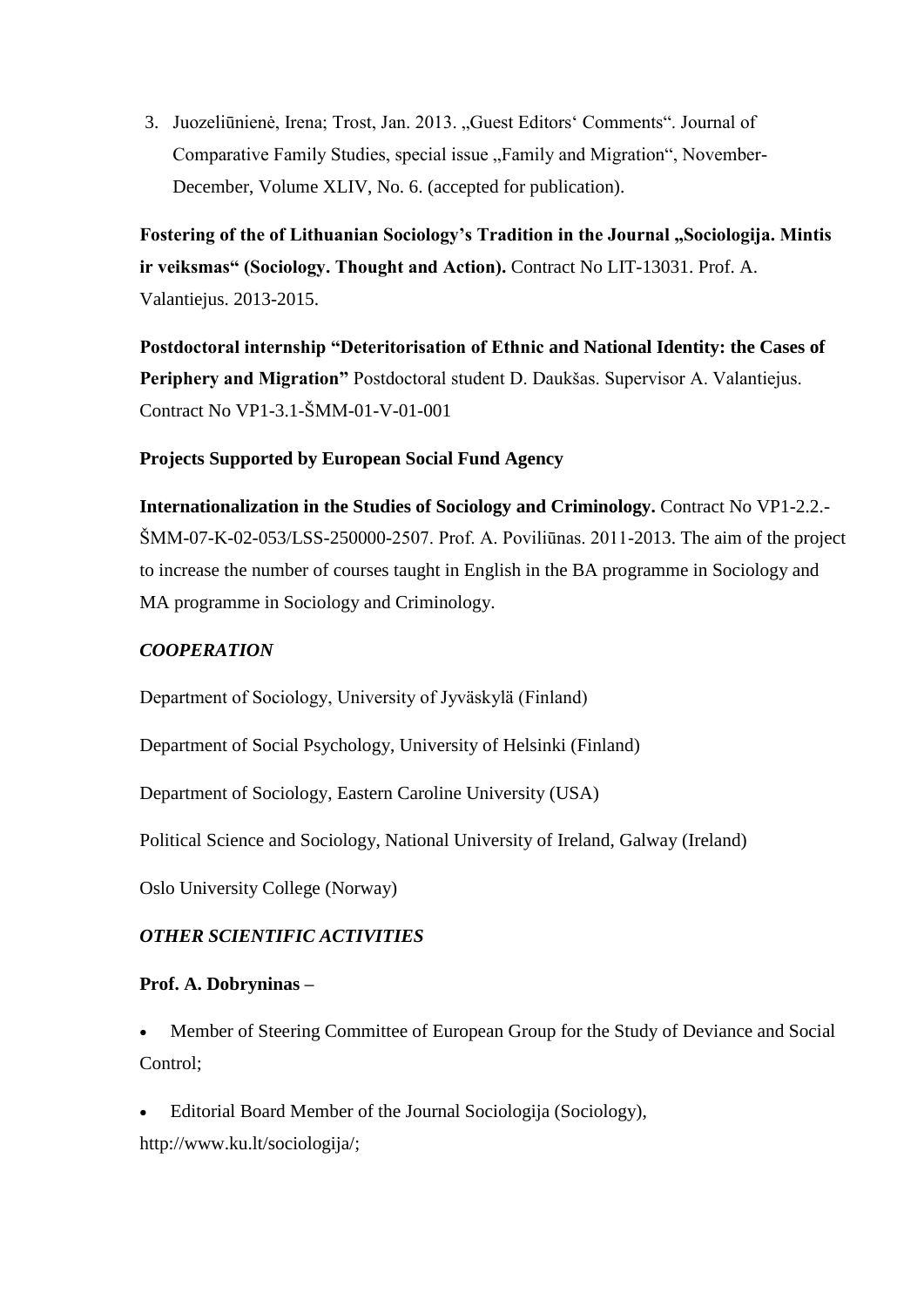Editorial Board Member of the Universal Lithuanian Encyclopaedia.

# **Prof. I. Juozeliūnienė –**

- Member of the Family Research Committee (RC 06) of the International Sociological Association (ISA);
- Member of the Nordic Family Research Network (NFRN).

# **Prof. A. Matulionis –**

- Member-Expert of the Lithuanian Academy of Sciences;
- Member-Expert of the Latvian Academy of Sciences;
- Editorial Board Member of the Journal Filosofija. Sociologija (Philosophy, Sociology), <http://www.lmaleidykla.lt/filosofijasociologija/2010/3/> ;
- Editorial Board Member of the Journal Socialiniai mokslai (Social Sciences);
- Editorial Board Member of the Journal Sociologija (Sociology),

<http://www.ku.lt/sociologija/> ;

Member of the International Sociological Association (ISA).

# **Prof. Z. Norkus –**

- Editorial Board Member of the Journal Filosofija. Sociologija (Philosophy, Sociology), <http://www.lmaleidykla.lt/filosofijasociologija/2010/3/> ;
- Deputy Dean for Research of the Faculty of Philosophy, Vilnius University;
- Editorial Board Member of the Journal Sociologija (Sociology),

<http://www.ku.lt/sociologija/> ;

- Editorial board member of the Journal Santalka,<http://www.coactivity.vgtu.lt/> ;
- Editorial Board Member of the Universal Lithuanian Encyclopaedia;
- Member of the Executive Council of the Lithuanian Sociological Society;

 Editorial Board Member of the Journal Lietuvos istorijos studijos (Studies of Lithuania's History).